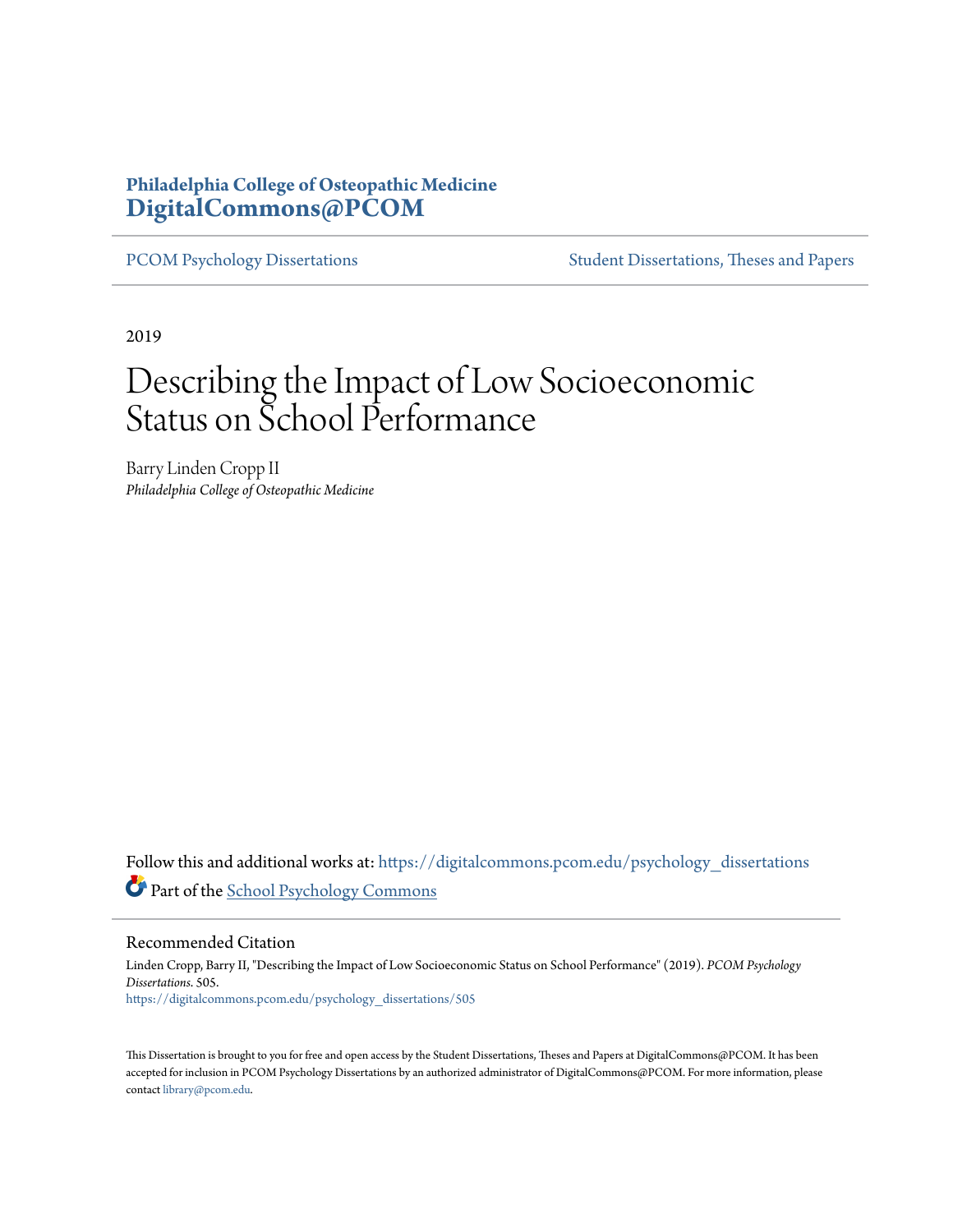Philadelphia College of Osteopathic Medicine

Department of School Psychology

# DESCRIBING THE IMPACT OF LOW SOCIOECONOMIC STATUS ON SCHOOL PERFORMANCE

By Barry Linden Cropp II

Submitted in Partial Fulfillment of the Requirements for the Degree of

Doctor of Psychology

May 2019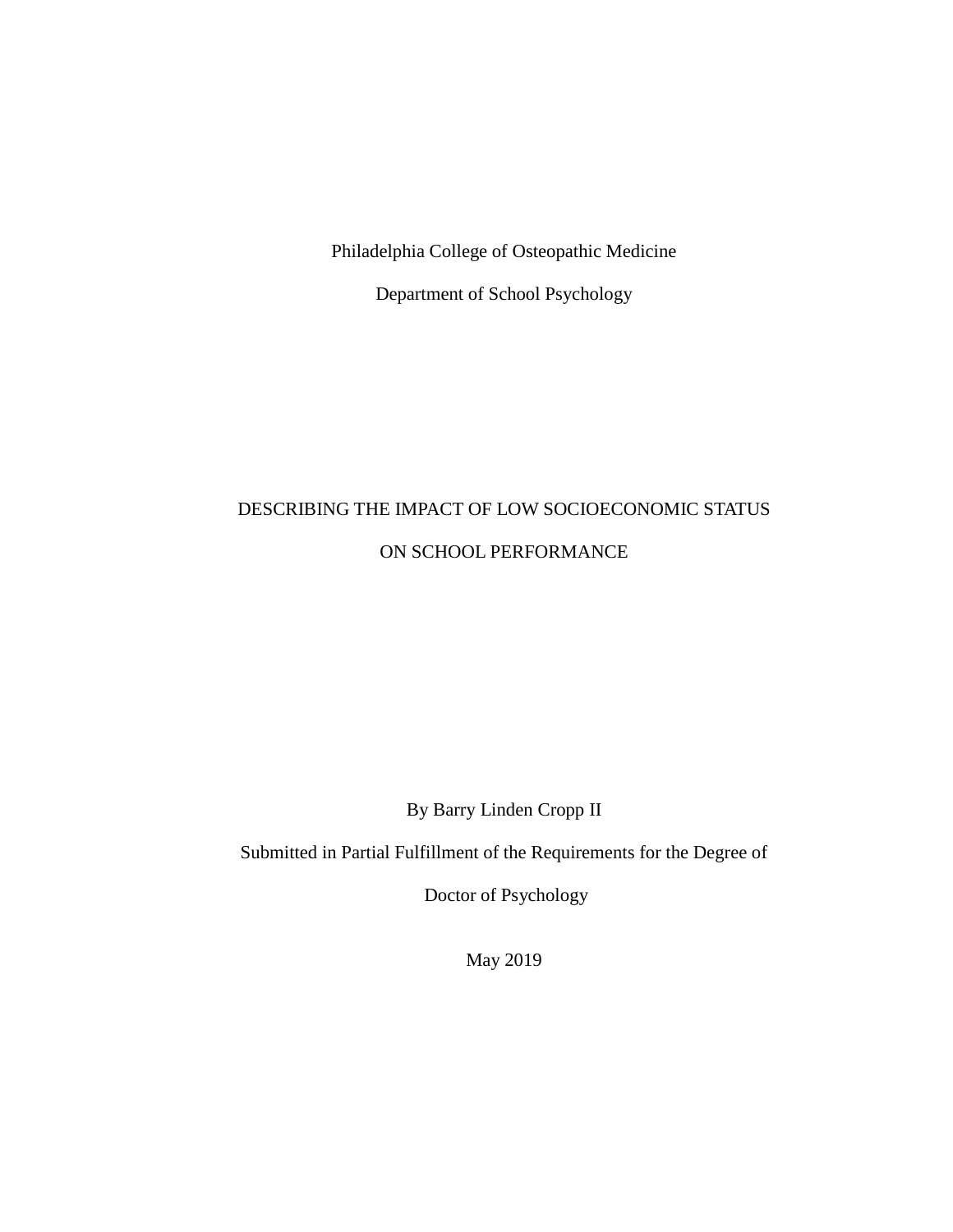# DEESSIONAL AND PSYCHOLOGY<sub>m</sub>

## **DISSERTATION APPROVAL**

This is to certify that the thesis presented to us by Barry Cropp on the 2nd day of April, 2019, in partial fulfillment of the requirements for the degree of Doctor of Psychology, has been examined and is acceptable in both scholarship and literary quality.

#### COMMITTEE MEMBERS' SIGNAfURES

**Chairperson** 

Chair, Department of School Psychology

Dean, School of Professional & Applied Psychology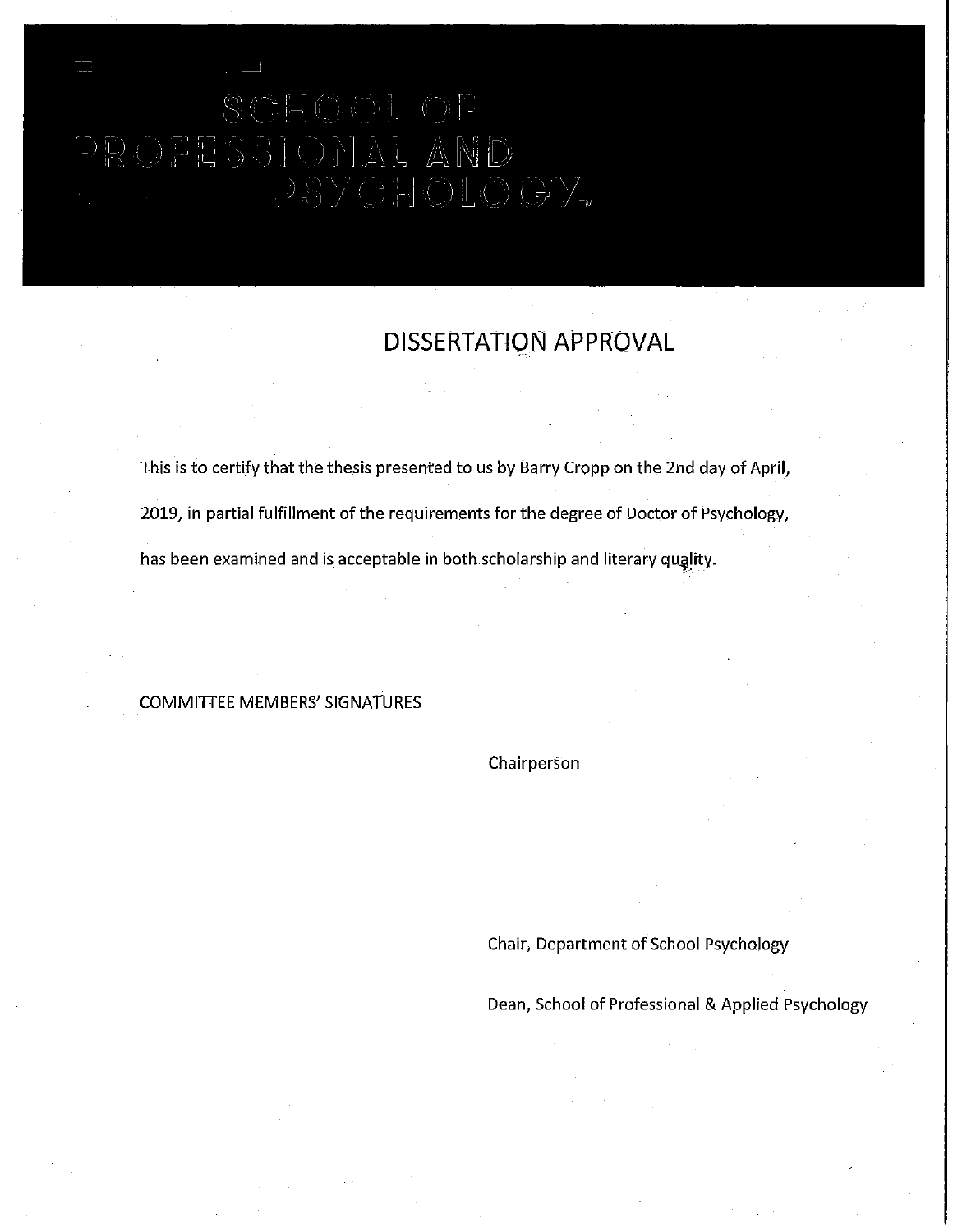#### **Acknowledgements**

The inspiration to achieve such a tremendous feat has not only humbled but also inspired me so much. Without the thoughts, prayers, and actions of many, I would not be the man I am today.

First and foremost, I want to give all honor and praise to my Lord and Savior Jesus Christ. Without Him none of this would be possible. I would then like to thank my mother and father, Adrienne Everett-Bey and Barry Cropp. Their foundation, love, and support created this ambition in me. Mom, thank you! Thank you for believing in me when others did not, thank you for always going above and beyond for me, and thank you for your selflessness. I have achieved because of your sacrifices, and for that I am eternally grateful. To my father, Barry Cropp, thank you for your encouragement and manhood. I hope I did what you asked of me. Thank you to Stanley Pugh. I appreciate you "scrap." To my Brothers, Aaron, Staccato, Keon, Jamal J, Rasheem, Mark, Mike, Tony, Jerome, and Jamaal L, thank you. Friendship and family are truly essential to the soul. Also, a big thank you to anyone who has ever doubted, discouraged, or did not believe in me. That motivation and encouragement to press forward will never die!

To my dissertation chair, Dr. Diane Smallwood, thank you for your push and guidance. I am incredibly grateful for your wisdom, reassurance, patience, and confidence in me. You are truly a gift, and I am elated that you chose me to carry out this task. Thank you also to Dr. Katie Tresco for your honesty, insight, and mentorship. This process has been slightly easier due to your diligence. To my third chair, mentor, and professor, Dr. Rochelle Robbins, words cannot express how much I honor you. You have been nothing short of incredible since I met you years ago. Your countless understanding,

iii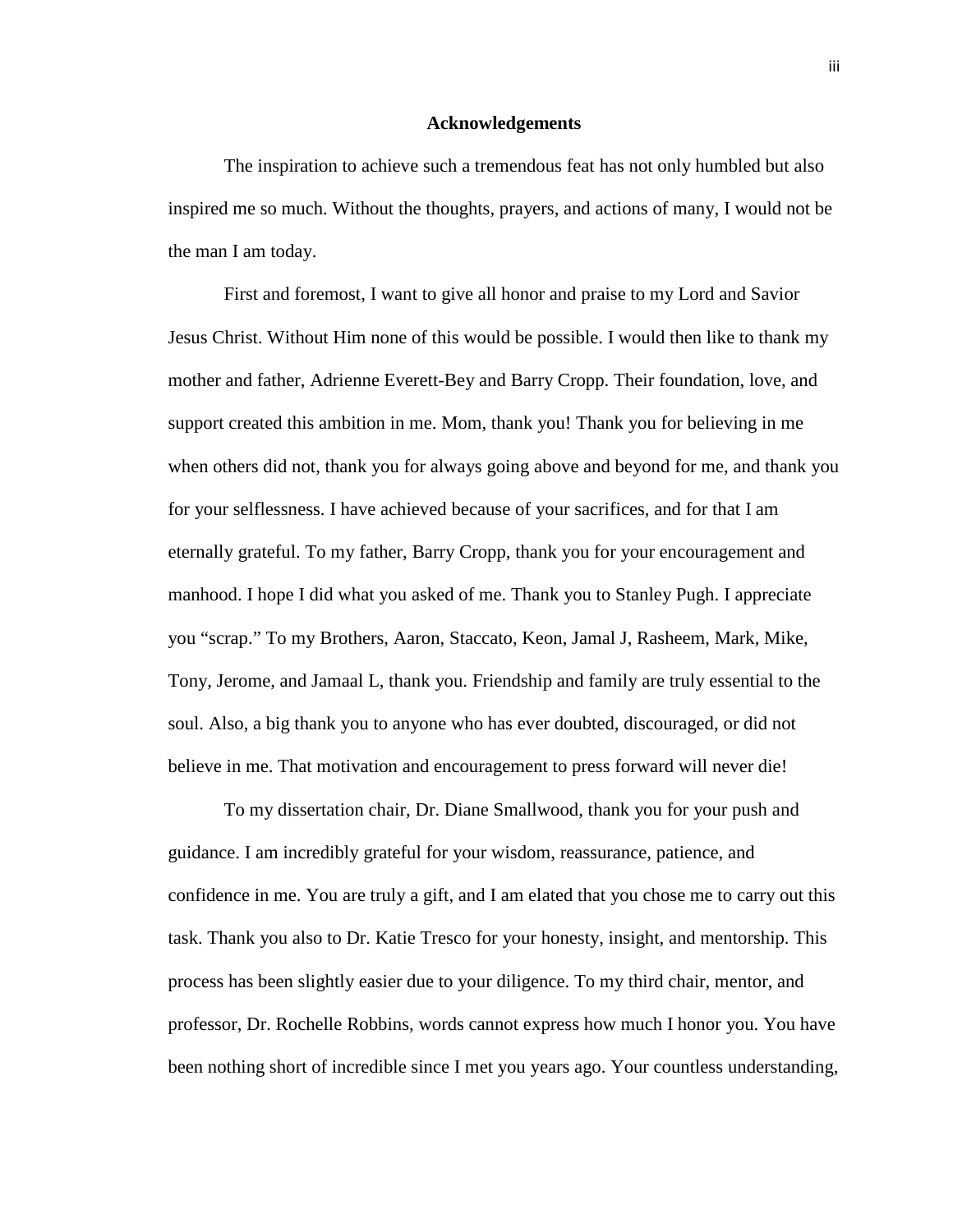words of wisdom, encouragement, and thoughtfulness have been a driving force for my success. I would not be here without you! Thank you very much for everything. To all my supporters along this path, including Dr. Starosta, Ms. Pat, Ms. Izard, Dr. Morgan, and Ms. Williams, thank you!

I also want to thank all my professors and staff at PCOM who have enlightened or helped me, Star Hill, my host of friends and family, my colleagues and cohort, and anyone who has ever believed in me. I share this journey and these words with you as humble and as grateful as I could ever be. Thank you from the bottom of my heart. I will continue to complete the work as a psychologist for a brighter tomorrow. With love, light, and hope, Dr. Barry Linden Cropp II.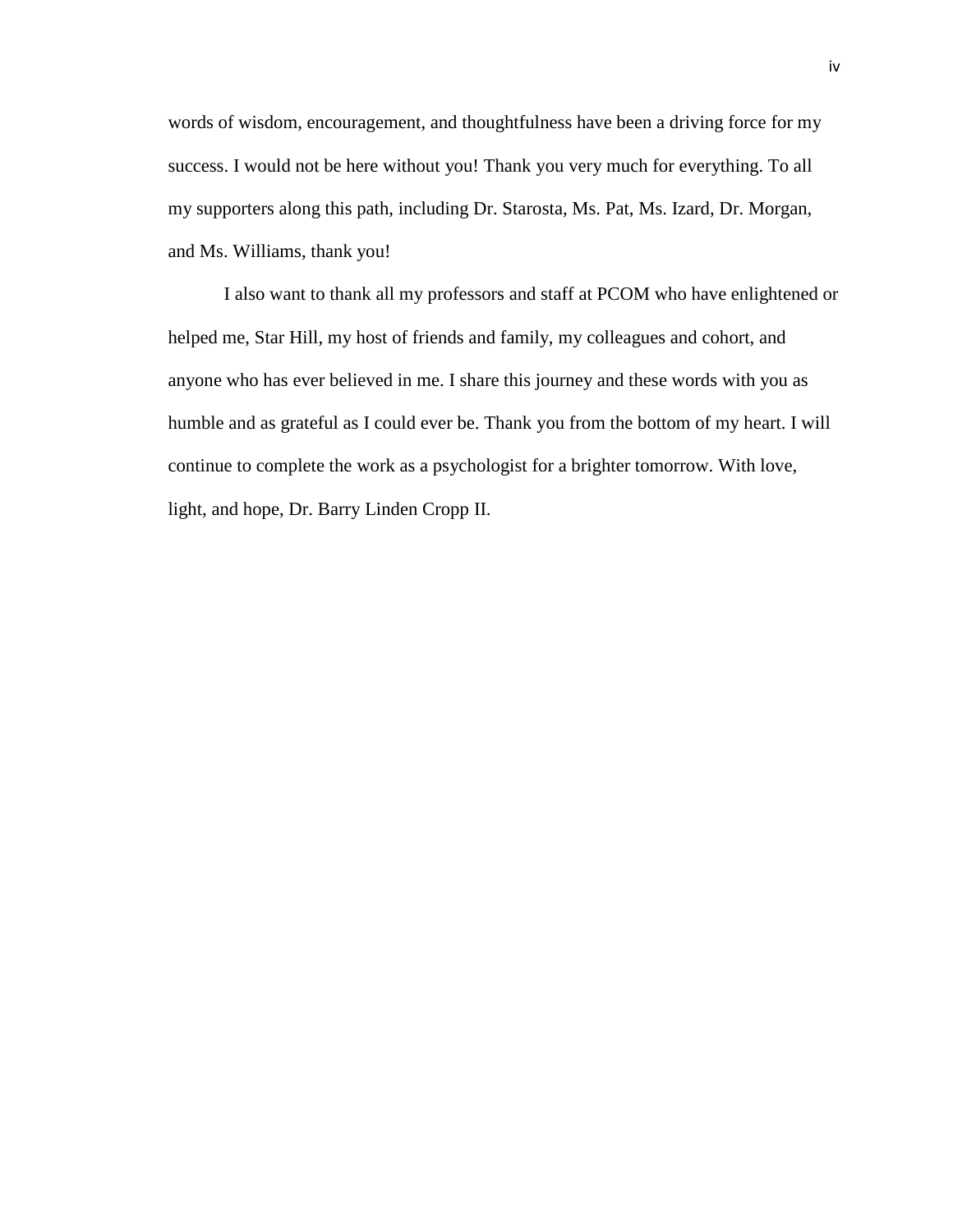#### Abstract

This study used archival school data compiled during the 2017-2018 school year to analyze the impact of family income, as determined by student eligibility for free- or reduced-lunch benefits, on several measures of school performance. This study was based upon an investigation of the effects of income on three dependent variables: academic performance, school attendance, and need for behavioral management interventions. Participants included 165 male students in third through fifth grade who attended a single elementary school in the mid-Atlantic region of the United States. Indicators of school performance were derived from data routinely collected and maintained in students' cumulative school records. Comparative statistics were used to determine the significance of intergroup (i.e., high and low family income) differences on standardized testing, school attendance, and referrals for behavioral management. In summary, the findings related to the three research hypotheses did not support any systematic relationships between family income levels and three measures of school performance. A series of statistical analyses comparing family income, as determined by eligibility for free-/reduced-lunch benefits, with (a) measures of academic performance in reading/language arts and mathematics, (b) school attendance, and (c) need for schoolbased behavioral management services did not show any significant relationships among these variables. Additional comparisons related to school performance showed significant differences between African American and Caucasian students when race was identified as the dependent variable.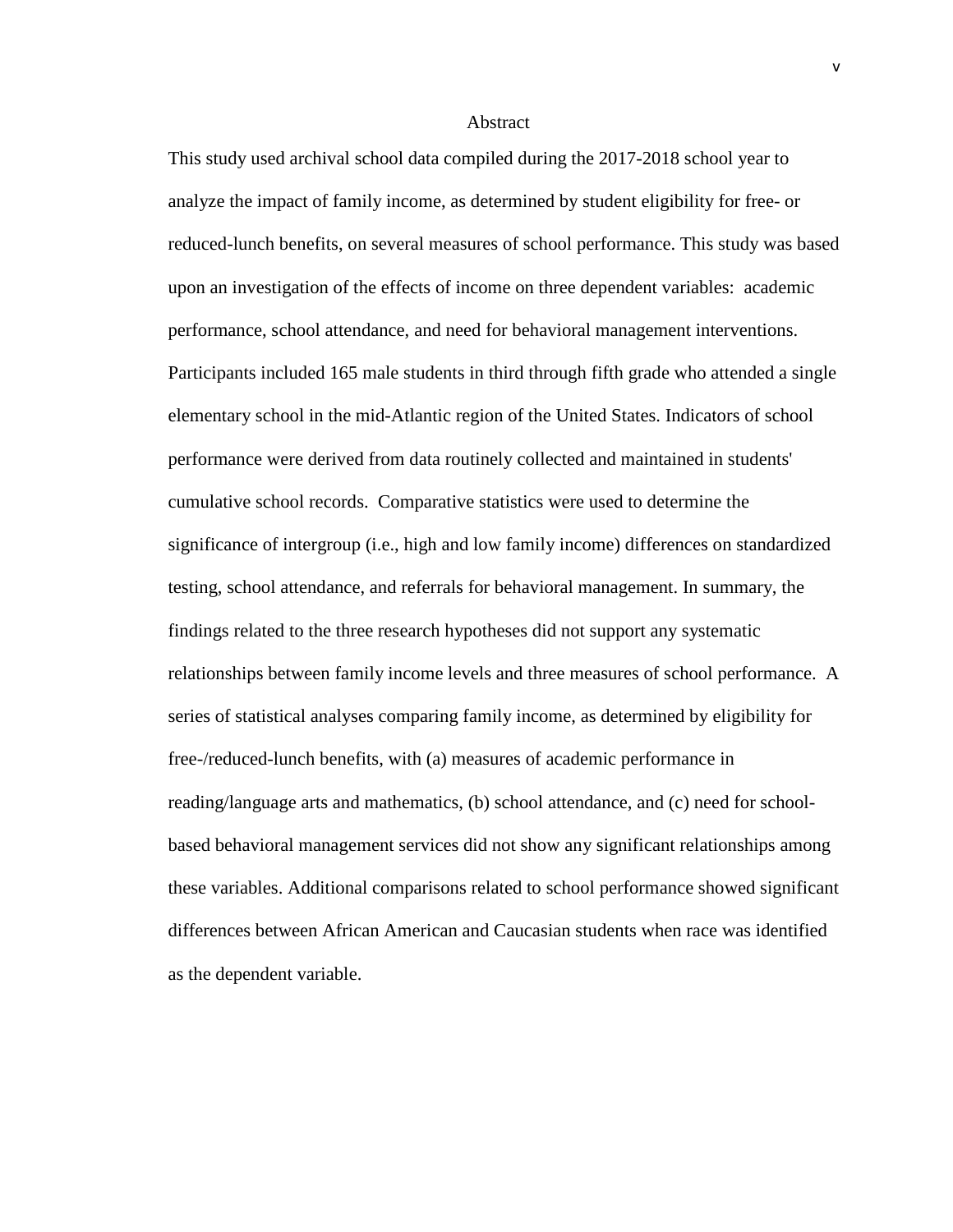## **TABLE OF CONTENTS**

| Academic performance of students of low SES16    |  |
|--------------------------------------------------|--|
| Academic Interventions for Students of Low SES17 |  |
|                                                  |  |
|                                                  |  |
|                                                  |  |
|                                                  |  |
|                                                  |  |
|                                                  |  |
|                                                  |  |
|                                                  |  |
|                                                  |  |
|                                                  |  |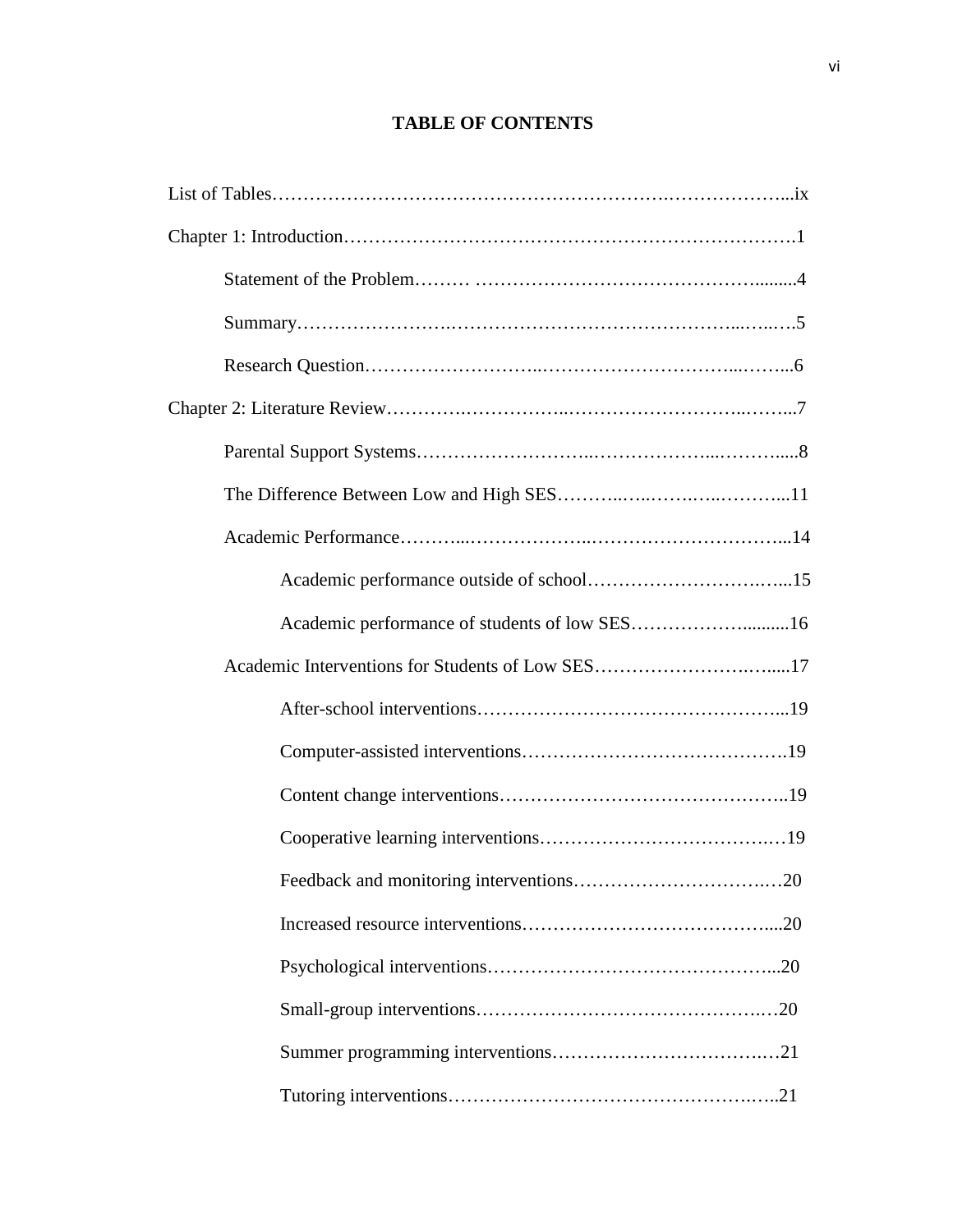| The Importance of Attendance on Academic Performance23                |
|-----------------------------------------------------------------------|
|                                                                       |
|                                                                       |
|                                                                       |
|                                                                       |
|                                                                       |
|                                                                       |
|                                                                       |
|                                                                       |
| Tiered instructional levels in mathematics and reading34              |
|                                                                       |
|                                                                       |
|                                                                       |
|                                                                       |
| Hypothesis 1: Impact of Income on Academic Performance39              |
| Smarter Balanced Assessment in mathematics39                          |
|                                                                       |
|                                                                       |
|                                                                       |
| Hypothesis 2: Impact of Income on Student Attendance43                |
| Hypothesis 3: Impact of Income on Referrals for Behavior Management44 |
|                                                                       |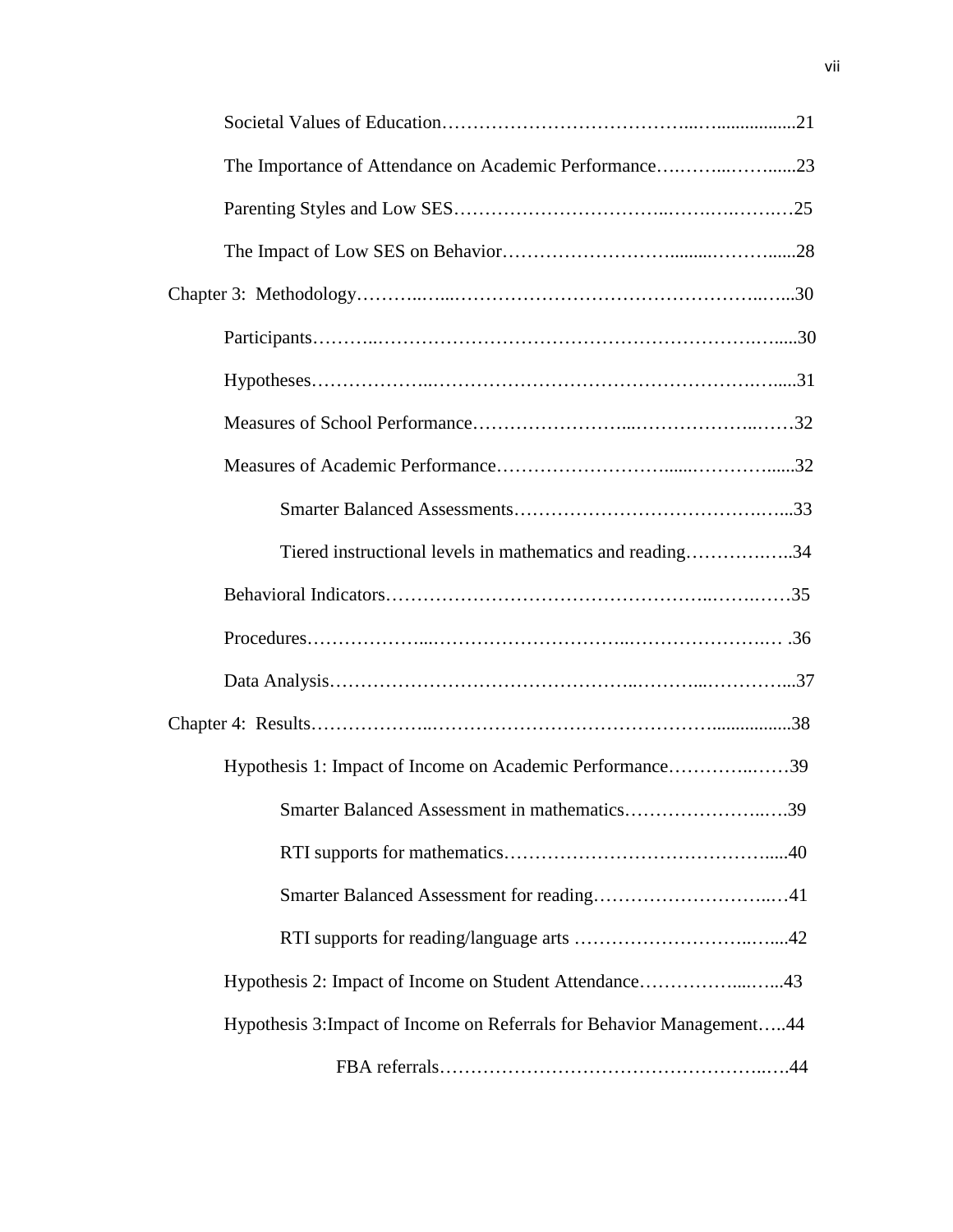| Summary of Results Related to the Research Hypotheses47 |  |
|---------------------------------------------------------|--|
|                                                         |  |
|                                                         |  |
|                                                         |  |
|                                                         |  |
|                                                         |  |
|                                                         |  |
|                                                         |  |
|                                                         |  |
|                                                         |  |
|                                                         |  |
|                                                         |  |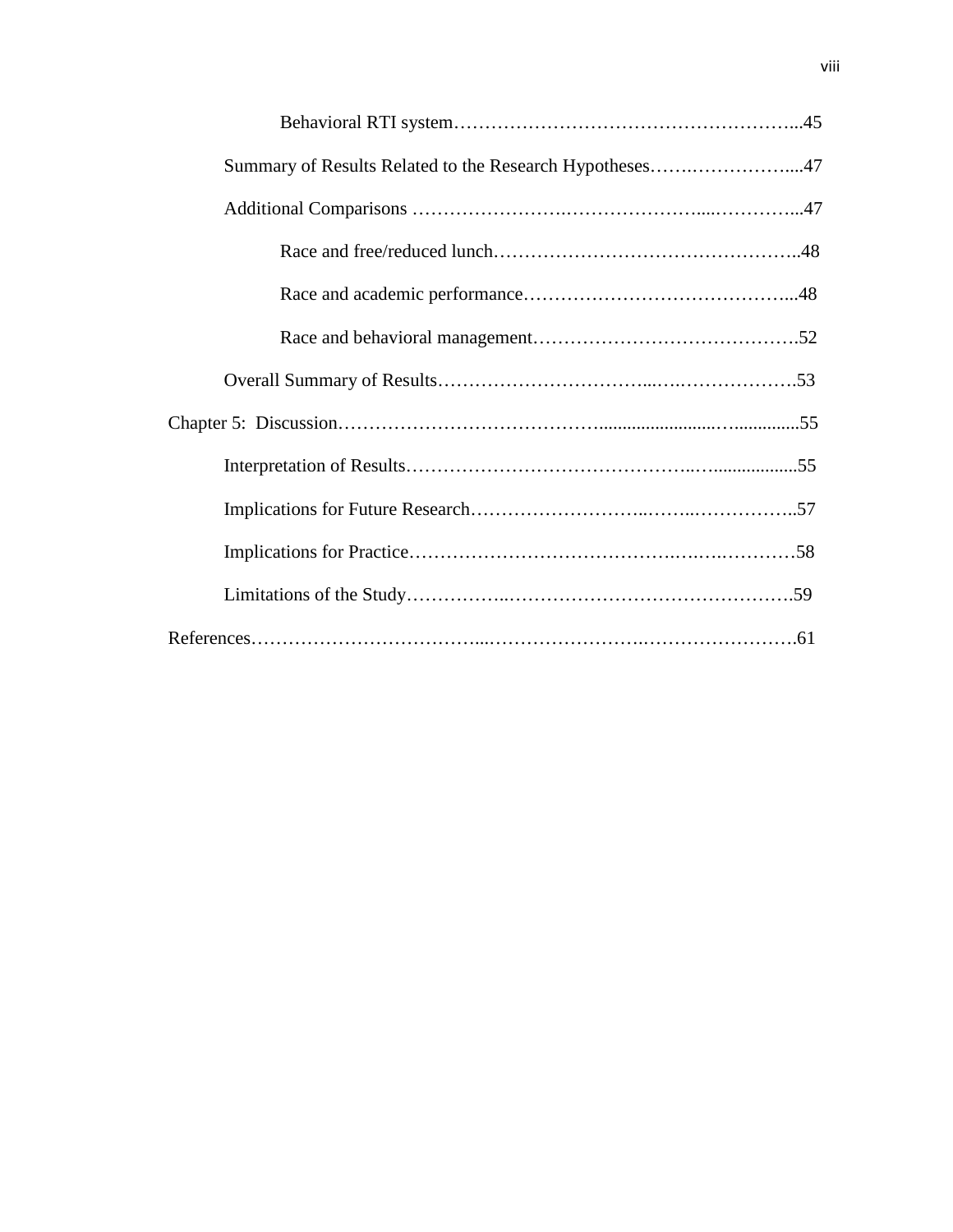### **LIST OF TABLES**

| 4-SBA Reading/Language Arts x Free/Reduced Lunch (FRL)42      |  |
|---------------------------------------------------------------|--|
| 5-Reading/Language Arts Supports x Free/Reduced Lunch (FRL)43 |  |
|                                                               |  |
|                                                               |  |
|                                                               |  |
|                                                               |  |
|                                                               |  |
|                                                               |  |
|                                                               |  |
|                                                               |  |
|                                                               |  |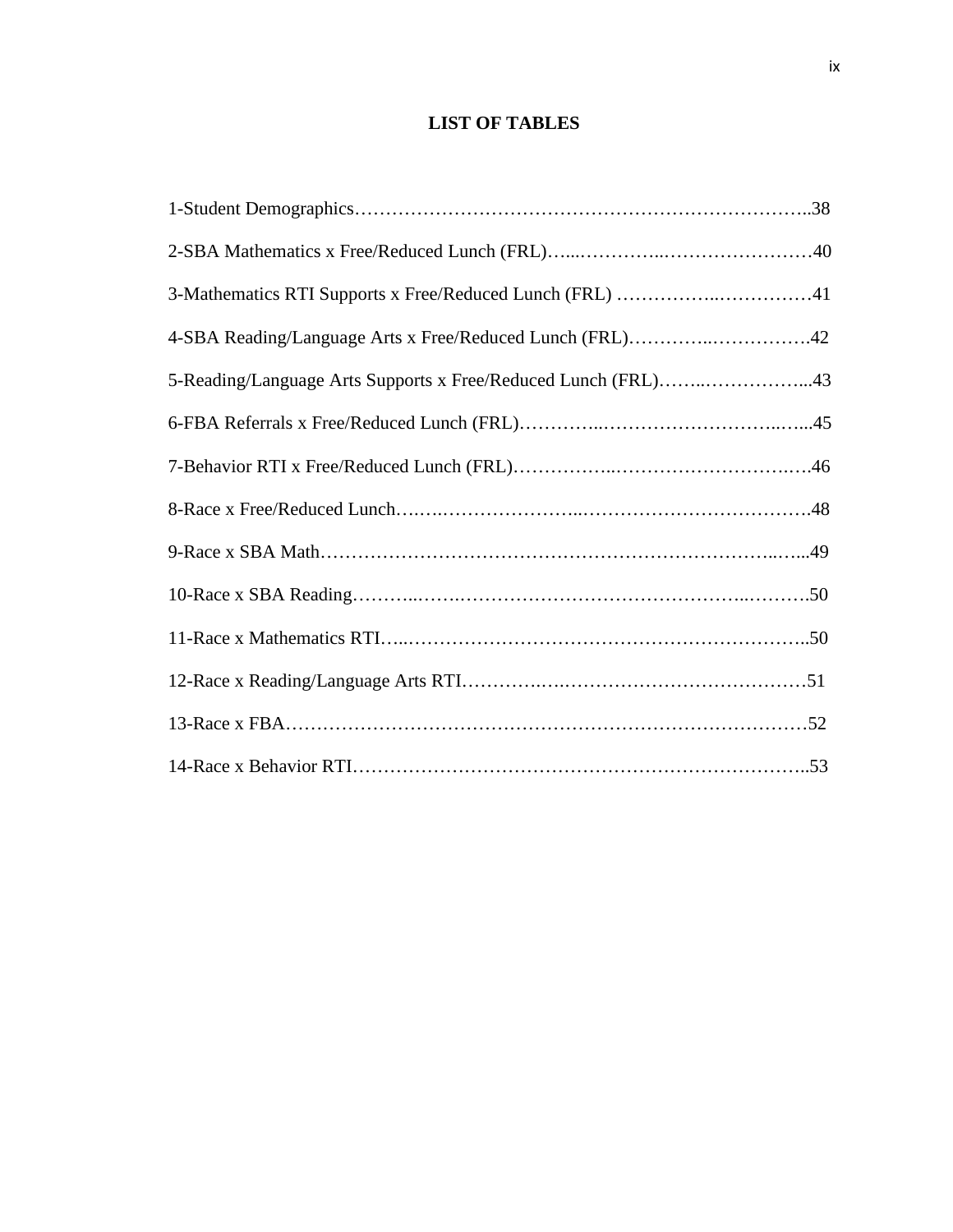#### **CHAPTER 1**

#### **INTRODUCTION**

The impact poverty has on academic and behavioral profiles has been widely researched during the past several decades. Scientists believe that continued interest in socioeconomic status (SES) is imperative, although they have never reached complete consensus on what it actually represents (Liberatos, Link, & Kelsey, 1988; McLoyd, 1997). Partially, the research completed by these scientists was conducted to determine if poverty decreases academic and behavioral success. Many researchers believe that environmental factors are the largest predictors of success, whereas others believe that the value system that surrounds the family is a larger predictor. Regardless of any belief system, a connection exists between income and academics (Jabaruddin, Alimuddin, & Manda, 2016), and one must consider various factors that may play a large role within their relationship.

Because SES is based upon societal factors, including education, occupation, and income, many values are placed upon SES. How one describes or may understand the particular value often is based on one's personal perspective. The research literature has noted that different ideals are attributed to families of different SES (Jabaruddin et al., 2016).

Some families may place a priority on religion as they instill in their children values and morals, followed by academic, behavioral, economic, and, lastly, social values (Jabaruddin et al., 2016). As such, SES affects individuals differently. Families of low and medium SES engage in different roles (Jabaruddin et al., 2016). According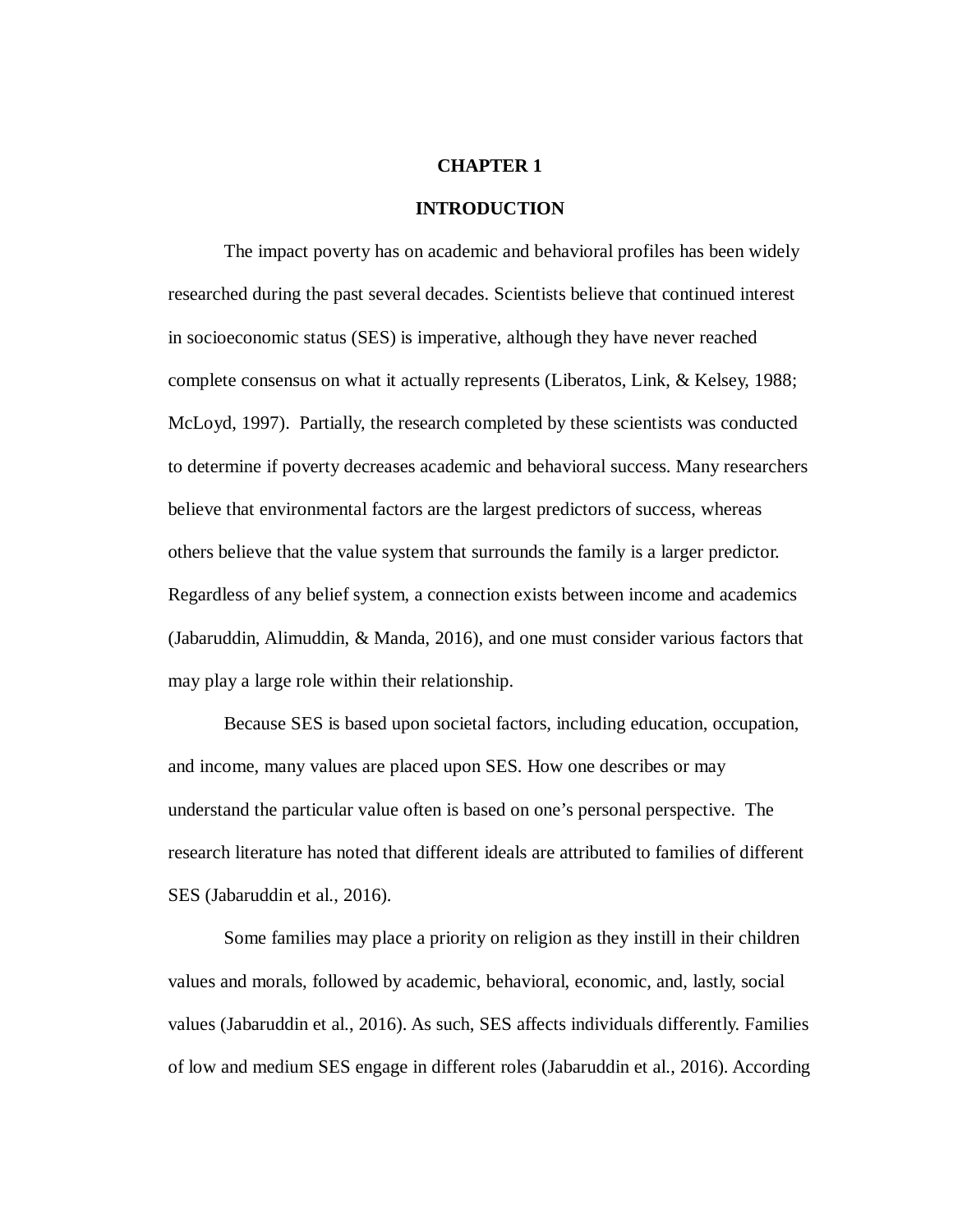to studies, family systems at the lower end of SES usually include the father as the primary income earner, while the mother completes the internal tasks around the home, such as being the teacher (Jabaruddin et al., 2016). However, families of a higher SES do not have a set value system on specific roles in the identification of family values, as both parents educate the children and actively earn income. One should note that these differences have be identified in studies conducted outside of the United States; more information may be needed to confirm these social patterns in families within the United States (Jabaruddin et al., 2016).

Discipline practices as related to low and high SES vary as well, especially with respect to academic performance. Families of higher SES usually have different socialization values and extend advice, storytelling, punishment, and rewards instead of harsh criticism (Jabaruddin et al., 2016). Since education in families of higher SES is usually different as opposed to religious values in families of lower SES, social and educational value systems should also be addressed (Jabaruddin et al., 2016).

A large distinction exists between family and the impact of low SES. One critical area is the use of supports by parents and families to establish academic success (Mayo & Siraj, 2015). Defining low and high SES,, determining where each is mostly prevalent and why, and identifying a student's academic performance are also important endeavors (Mayo  $\&$  Siraj, 2015). Discussing practical interventions that may be beneficial to the student for academic progression is just as important as discussing how low SES may be combated (Mayo  $\&$  Siraj, 2015). These factors have been identified steadily to describe the impact that low SES has on academic performance.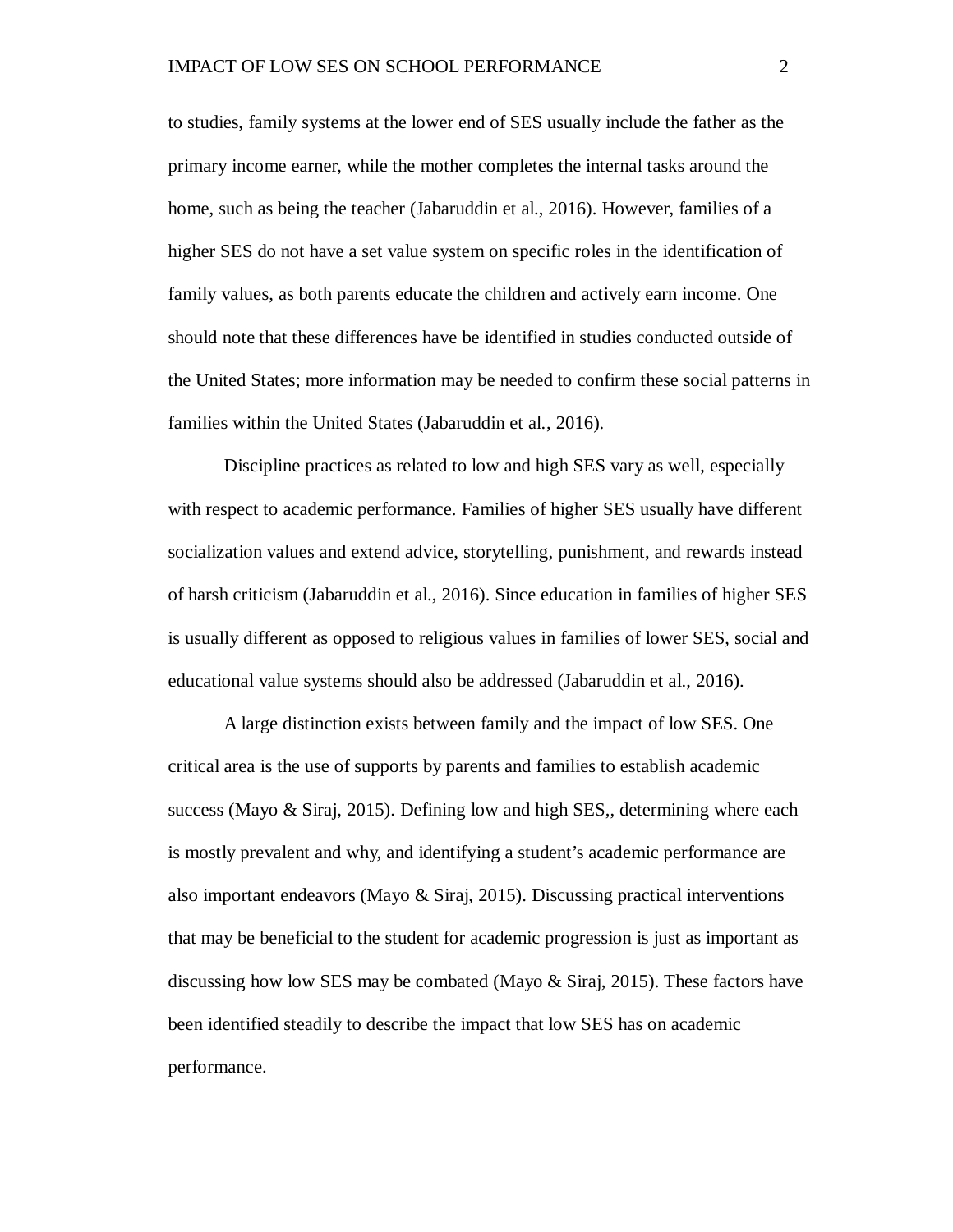The topic of low SES is relevant to many psychological and social barriers that may exist. It is a catalyst to individual success rates behaviorally and academically and suggests how students may perform in difficult circumstances. As shown by empirical studies, children and families of lower SES are less successful academically and behaviorally than children from families and peers who have many more resources (Bradley & Corwyn, 2002). Although many efforts have been made to combat and reduce the effects of socioeconomic inequality on academic progression, circumstances and factors throughout a child's schooling still are relevant and result in many barriers to academic achievement for children from middle- and workingclass backgrounds (Bradley & Corwyn, 2002). Students of low SES are disadvantaged, as resources and availability of services are limited. Even so, does this hardship mean that these students cannot succeed? Family systems and dynamics appear to be one of the leading indicators of success within families of low SES. Many studies have demonstrated that educational success and parental SES level have a large impact on childhood outcomes (Mayo & Siraj, 2015).

The Effective Provision of Pre-School, Primary and Secondary Education (EPPSE) is a longitudinal study done in the United Kingdom that has followed children aged 3 to 16 years of low SES (Sylva, Melhuish, Sammons, Siraj-Blatchford, & Taggart, 2008, 2012). The relevance to the United States of the EPPSE study is indicated through understanding the dynamic between level of resources for families of low SES and academic outcomes. Parental engagement with their children, rather than simply SES, was also extremely important for children's learning and academic outcomes (Melhuish et al., 2008). Parents have a direct effect on their children's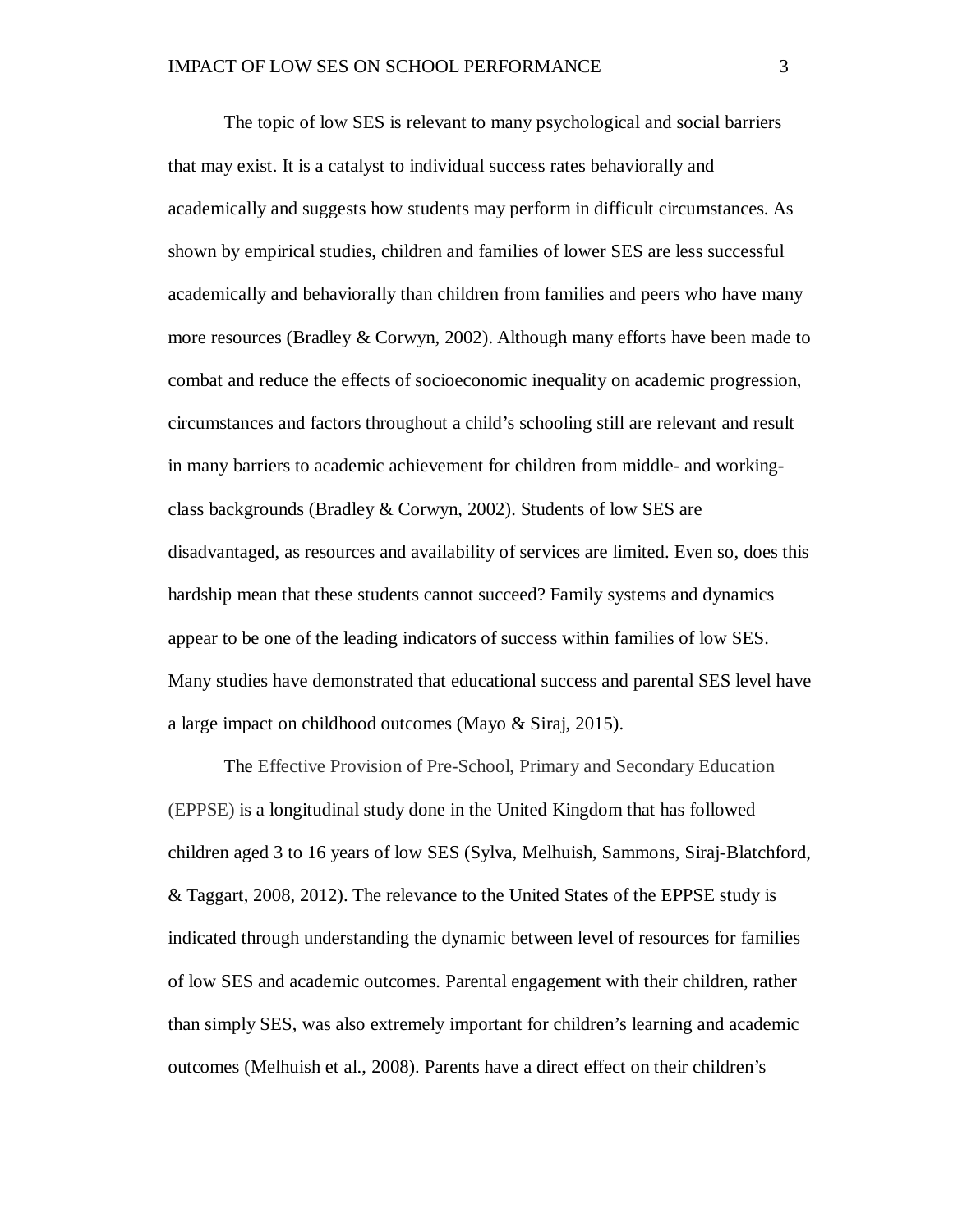socialization practices, as they help their children learn and experience through participation. Parents are responsible for directly engaging with their children by regulating and managing their access to learning, such as allowing their children to learn with others in many contexts, for example, (pre)school (Rogoff, 2003; Feinstein et al., 2008). Different experiences have been completed within different groups or cultures, and they have all been adapted to help children develop the skills and knowledge each culture considers most valuable (Feinstein et al., 2008; Rogoff,2003).

The current study attempted to give clarity to the importance of SES and its relationship to values and family systems, as well as to determine its correlation with low performance on academic tasks and behavioral management. Also of interest was engaging in a study in which the literature and other educators could contribute interventions and problem-solving strategies to combat the difficulties of low SES.

Low SES has a significant impact on academic performance and parental involvement, even from a young age. Children of higher SES typically have higher involvement in parent-sponsored activities, such as tutoring and parent-teacher organizations (PTO), thus enabling more resources to intervene with deficiencies that the students may possess (Park, Stone, & Holloway, 2017).

#### **Statement of the Problem**

Students from low SES or low-income households display lower academic and behavioral performances than students coming from high SES or high income households. Lower SES also increases risk factors related to health, job placement, and productivity (Boylan & Robert, 2017). Moreover, poverty levels are associated with higher rates of child maltreatment [\(Eckenrode, Smith, McCarthy, & Dineen,](https://www-sciencedirect-com.ezproxy.pcom.edu/science/article/pii/S0145213416303258#bib0100)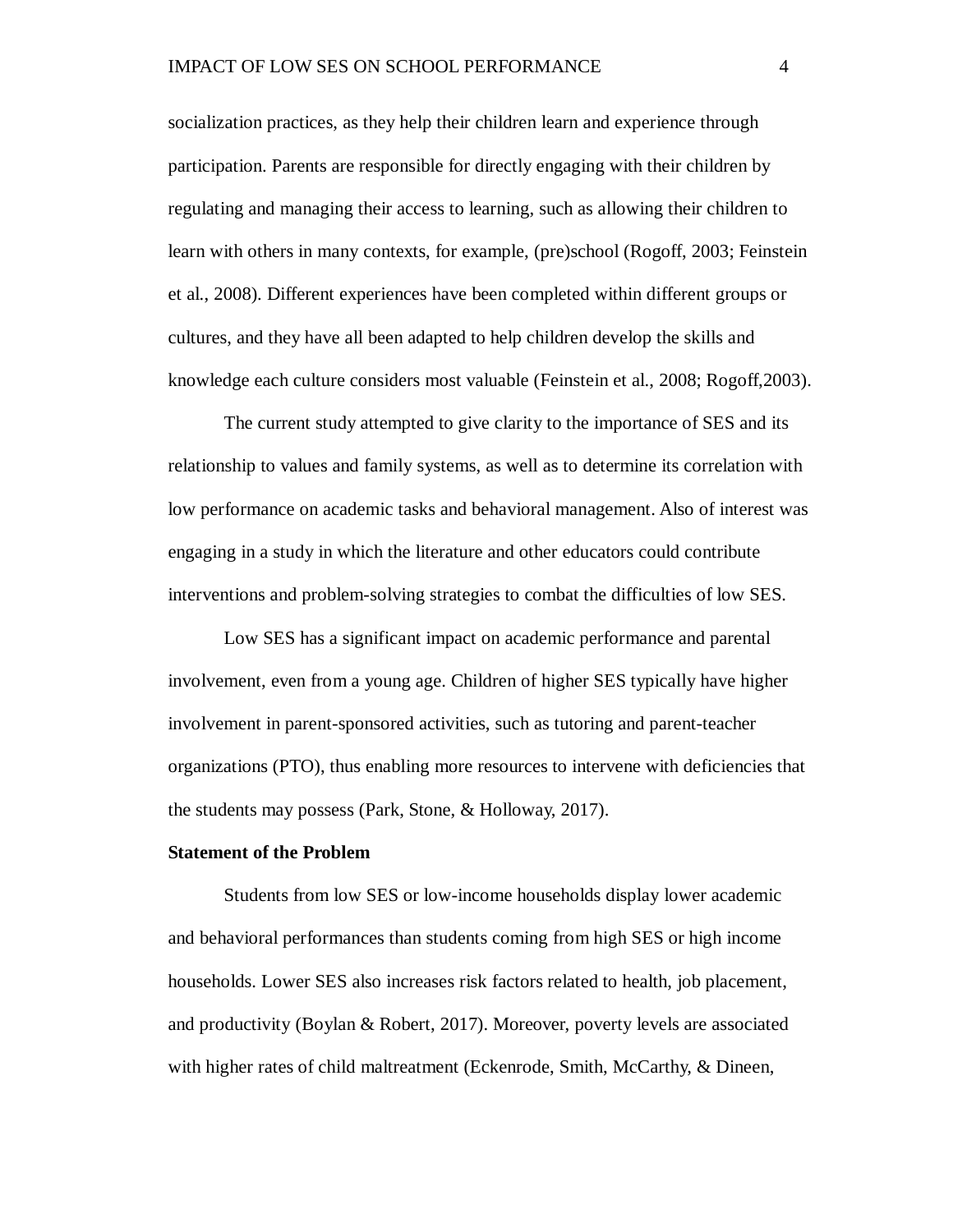[2014;](https://www-sciencedirect-com.ezproxy.pcom.edu/science/article/pii/S0145213416303258#bib0100) [Sedlak et al., 2010\)](https://www-sciencedirect-com.ezproxy.pcom.edu/science/article/pii/S0145213416303258#bib0195). Children from families of low SES also have a higher rate of inadequate neurobehavioral development, such as growth retardation and birth difficulties than children from families of high SES (DiPietro, Costigan, Hilton, & Pressman, 1999; Kramer, 1987). These children are more likely to have many deficits, such as asphyxia, birth defects, low birth weight, fetal alcohol syndrome, or a disability (Alberman, & Scott, 2000; Crooks, 1995; Hawley & Disney, 1992; Peoples-Sheps, Guild, Farel, et al., 1998; U.S. Department of Health & Human Services, 2000b; Vrijheid, Dolk, Stone, Wasserman, Shaw, Selvin, Gould, & Syme, 1998).

Early health problems often emanate from poor prenatal care, maternal substance abuse, poor nutrition during pregnancy, maternal lifestyles that increase the likelihood of infections (e.g., smoking, drug use), and living in a neighborhood that contains hazards affecting fetal development (e.g., toxic waste dumps; U.S. Department of Health & Human Services, 2000a). After birth, infants born into families of low SES are more likely to suffer injuries and to die compared to families of high SES (Overpeck, Brenner, Trumble, Trifiletti, & Berendes, 1998; Scholer, Hickson, & Ray, 1999).

#### **Summary**

Low SES affects not only academic performance of students, but also other factors, including neighborhood, behavior, and health (Boylan & Robert, 2017). Individuals of a higher SES may exhibit a different context and advantage in regard to risk factors (Boylan & Robert, 2017). Residents of neighborhoods of a higher SES usually experience less morbidity, less obesity, fewer behavioral risk factors, fewer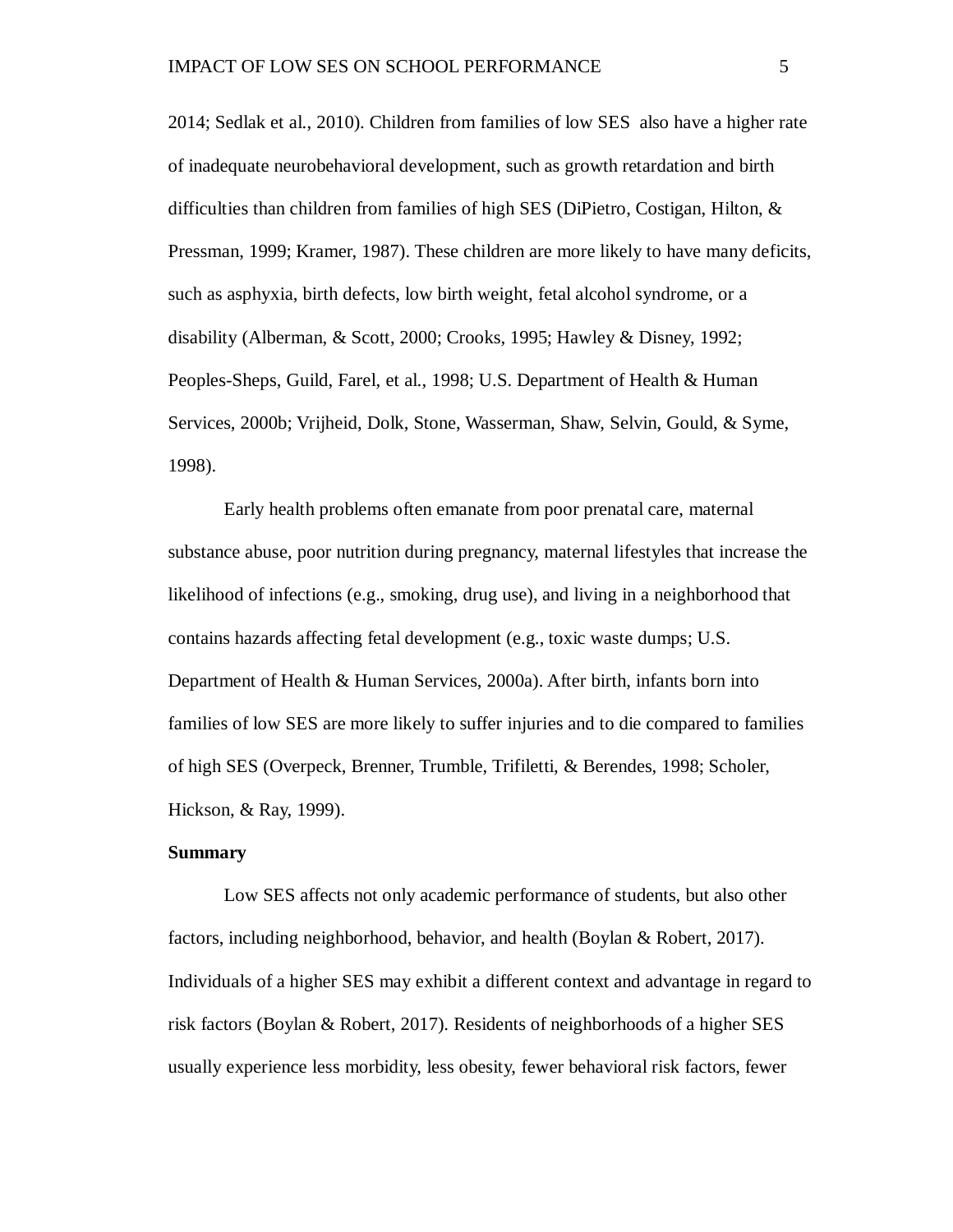cardiovascular health problems, and less mortality as opposed to their counterparts of lower SES. Overall, low SES creates systemic disadvantages for students. Research and continued support will hopefully bridge the gap between behavior, academic performance, and success for students of low SES and students of higher SES. Although difficult, positive results may be achieved.

#### **Research Question**

This dissertation was based on the following question: What is the impact of family income on academic performance, school attendance, and school behavior?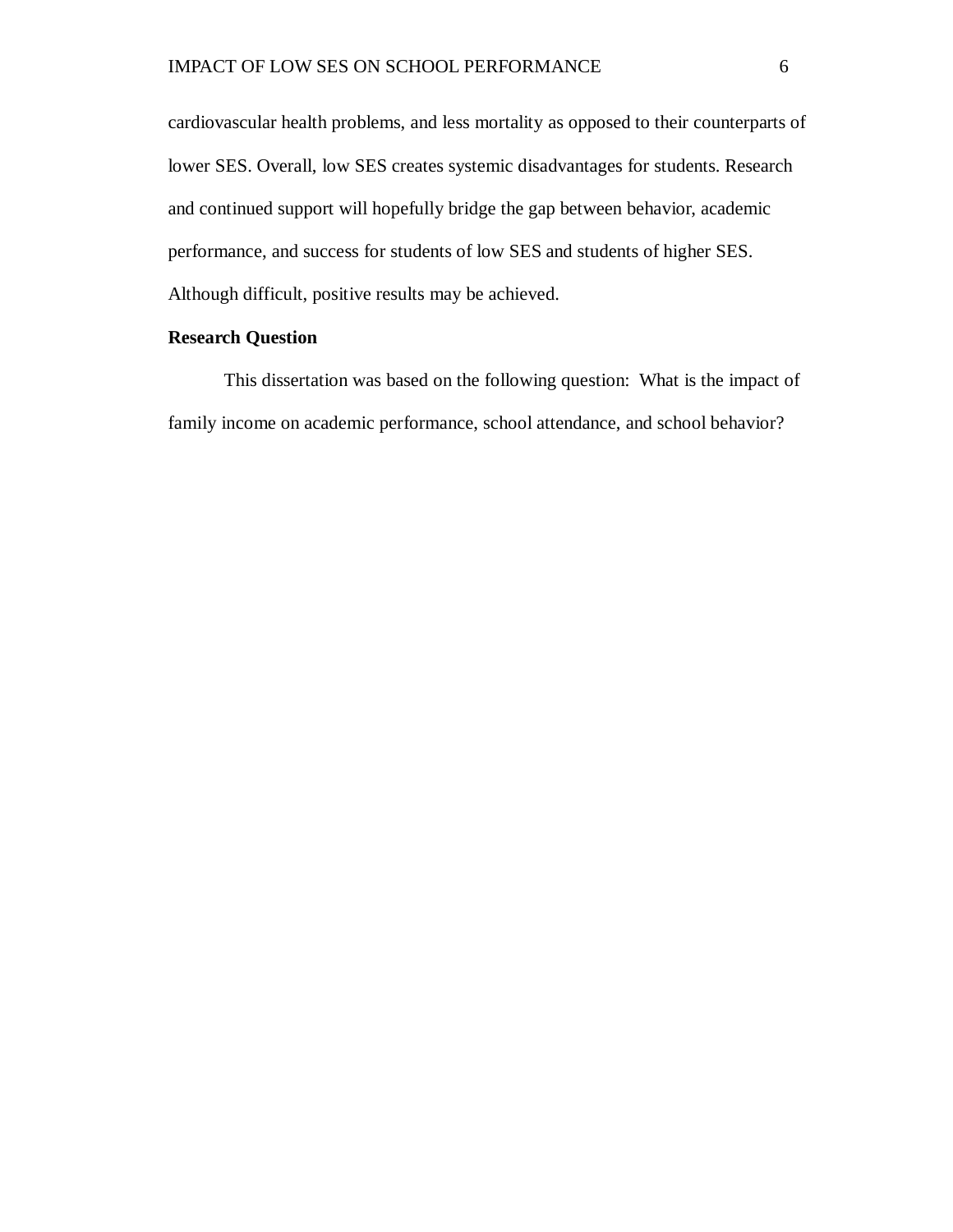#### **LITERATURE REVIEW**

Research has shown that communities of higher socioeconomic status (SES) have a much more progressive impact on academics and increased positive behavioral management of students than do communities of lower SES. The literature describes the impact of lower SES on behavior and academic performance, as well as of other factors that may inhibit students' progression based on backgrounds and risk factors.

Currie (2009) documented that children of low SES have worse health on a very broad range of measures, including fetal conditions, physical health at birth, incidence of chronic conditions, and mental-health problems, that later influence educational and labor market outcomes than children of high SES. During childhood, SES is implicated in many diseases, including respiratory illnesses (Cohen, 1999; Haan, Kaplan, & Syme, 1989; Johnston-Brooks, Lewis, Evans, & Whalen, 1998; Klerman, 1991; Rosenbaum, 1992). Low SES is also associated with an increased likelihood of dental caries (U.S. Department of Health & Human Services, 2000b), high blood lead levels (Brody et al., 1994; Starfield, 1982; Tesman & Hills, 1994), iron deficiency (Starfield, 1989; U.S. Department of Health & Human Services, 2000b;), stunting of growth (Brooks-Gunn & Duncan, 1997; Korenman & Miller, 1997; Kotch & Shackelford, 1989), and sensory impairment (Starfield, 1989; U.S. Department of Health & Human Services, 2000b; Wilson, 1993). These outcomes associated with low SES also exacerbate other deficiencies, including inadequate nutrition, exposure to tobacco smoke, failure to get recommended immunizations, and inadequate access to healthcare (Pollitt et al., 1996; Raisler, Alexander, & O' Campo,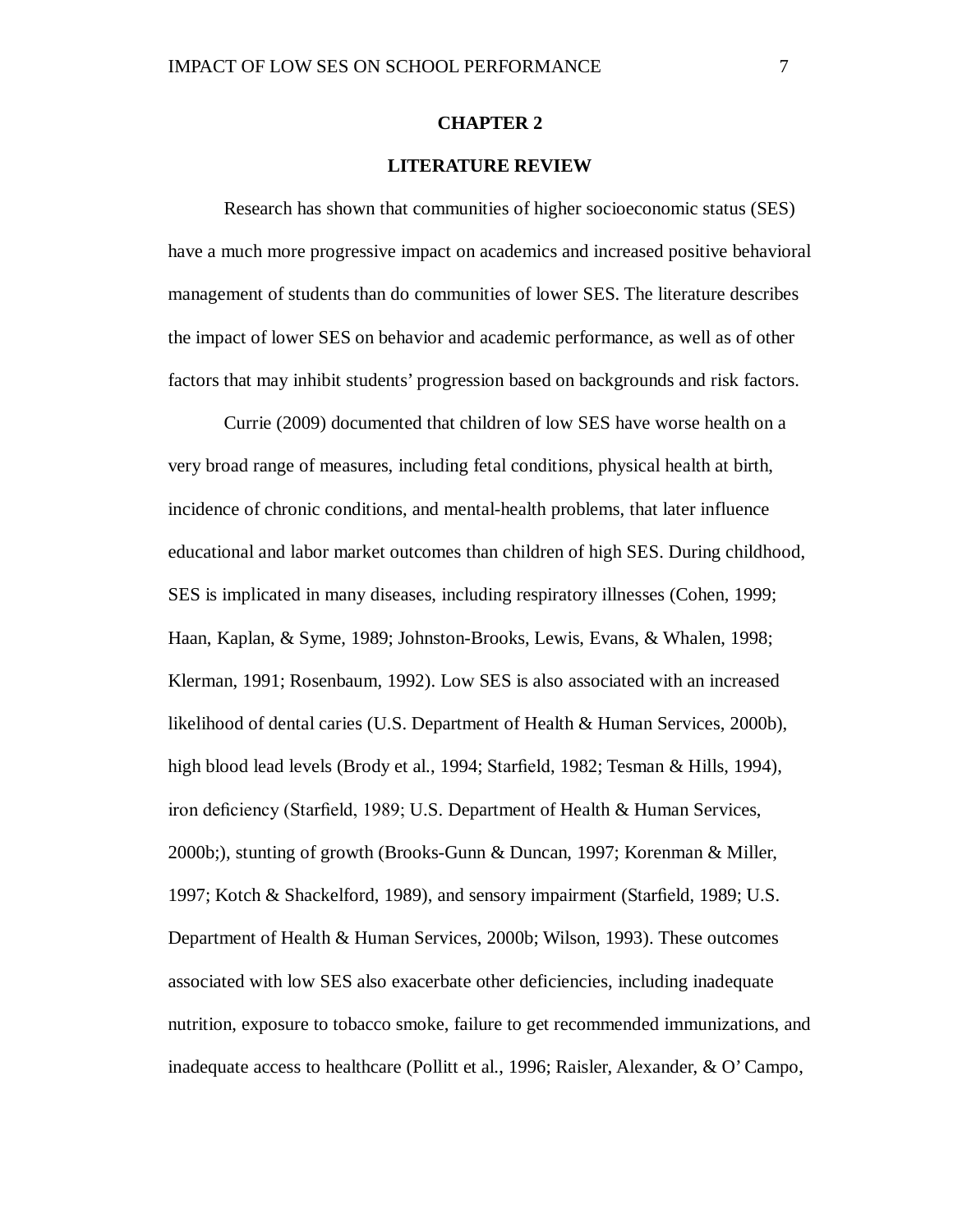1999; Sandel & Scharfstein, 1999; U.S. Department of Health & Human Services, 2000a,b).

Although other implications, such as health disparities, are connected to low SES, research regarding positive impact show that some parents of low SES use supports to establish academic success for their children (Mayo  $\&$  Siraj, 2015). The research also defines the differences between low and high SES, as well as the measures that identify a student's academic performance (Mayo & Siraj, 2015). The interventions used to increase academic performance of students of low SES are also relevant, as is the research on the societal values placed on academic success, the impact of school attendance on academic performance, the importance of assessing parenting-style differences, and the impact of SES on behavioral management for students (Mayo & Siraj, 2015).

#### **Parental Support Systems**

Research indicates that parents and families have ways to encourage and motivate students to perform their best academically. From background characteristics to parenting style, the literature consistently supports the notion that parents influence children's school performance (Ishak, Low, & Lau, 2012). Parents are the strongest advocates for students' academic success; their relationship to their children and their role in shaping their children's academic functioning and social and psychological development are critical (Vasquez, Patall, Fong, Corrigan, & Pine, 2016). Because the relationship between the parent and child is one of the most significant across the lifespan, parental influence and the factors that make children who they are often can be recognized in the mannerisms the children display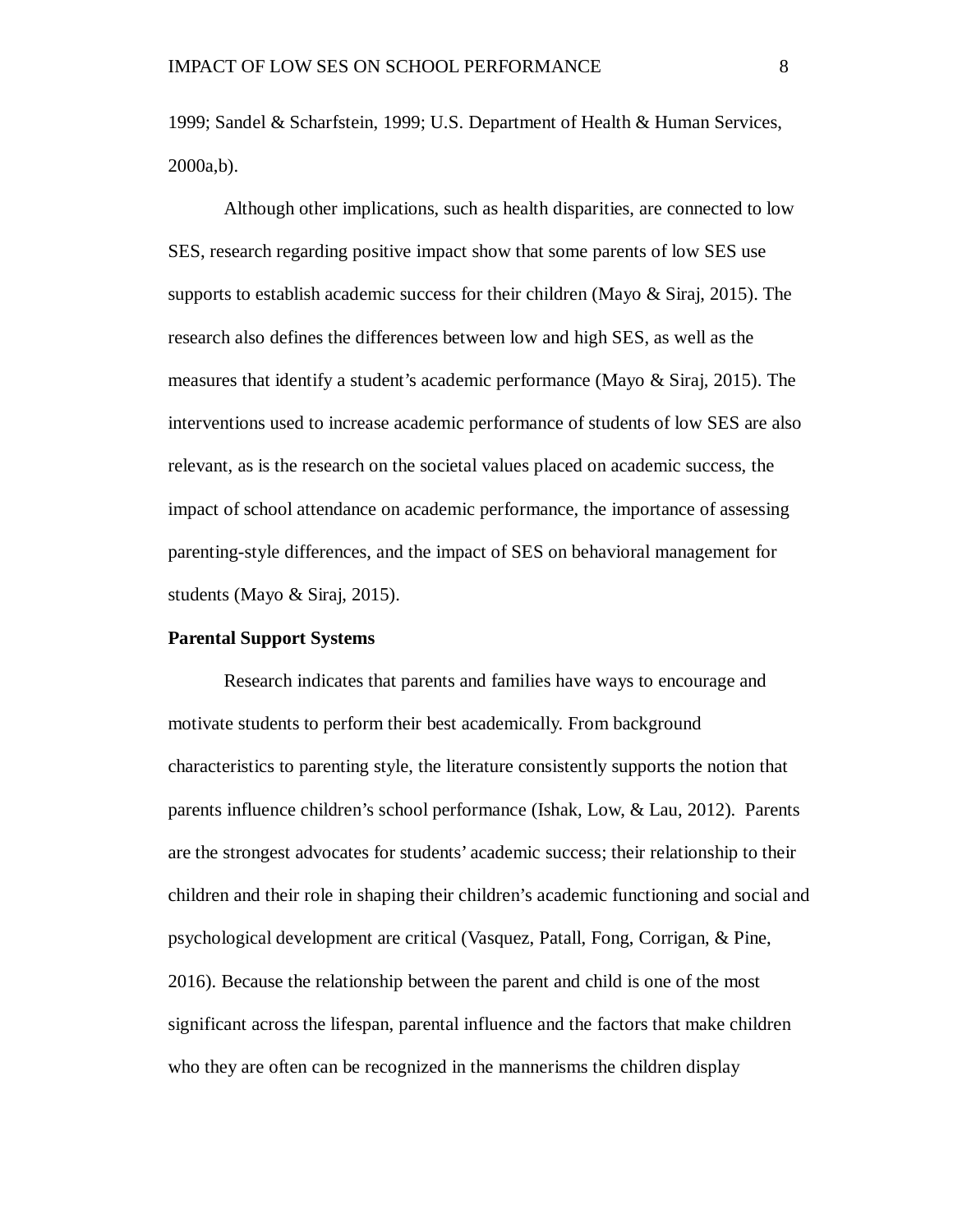(Vasquez et al., 2016). Evidence shows that children who have a connected relationship with their parents and form a warm, trusting, and strong rapport exhibit a likelihood of flexibility, curiosity, and self-reliance within the classroom, as well as decreased behavioral problems and higher self-esteem (Cox, 2002; Linwood, 2006).

Parental autonomy has also been a frequently included factor in strategies and practices that have been successful for the improvement of students' academic progress (Vasquez et al., 2016). Parents who increase their interactions with their children and allow their children to believe their thought processes and actions are their own (Deci & Ryan, 1987) improve their children's academic outcomes and psychological, social, and physiological functioning (Chirkov & Ryan, 2001; Ferguson, Kasser, & Jahng, 2011). Strategies and experiences that come from the different perspectives of the parents ensure that the students have the ability to make their own choices, thus the reasoning behind the importance of parental support (Vasquez et al., 2016). Parents who are autonomous usually do not use excessive controlling language and contingencies and acknowledge their children's perspectives and ideas, encourage their children to experiment, and allow their children to make their own choices (Deci & Ryan,1987). Motivational nurturing and resources come from parents who support autonomy. They rely on a series of actions, such as using flexible language and providing explained rationales that may be used personally to explain the importance of behavior, when they communicate with their children (Reeve, 2009).

The child's behavior and the parent's response to that behavior are connected to academic progression. The child's academic performance shows that successful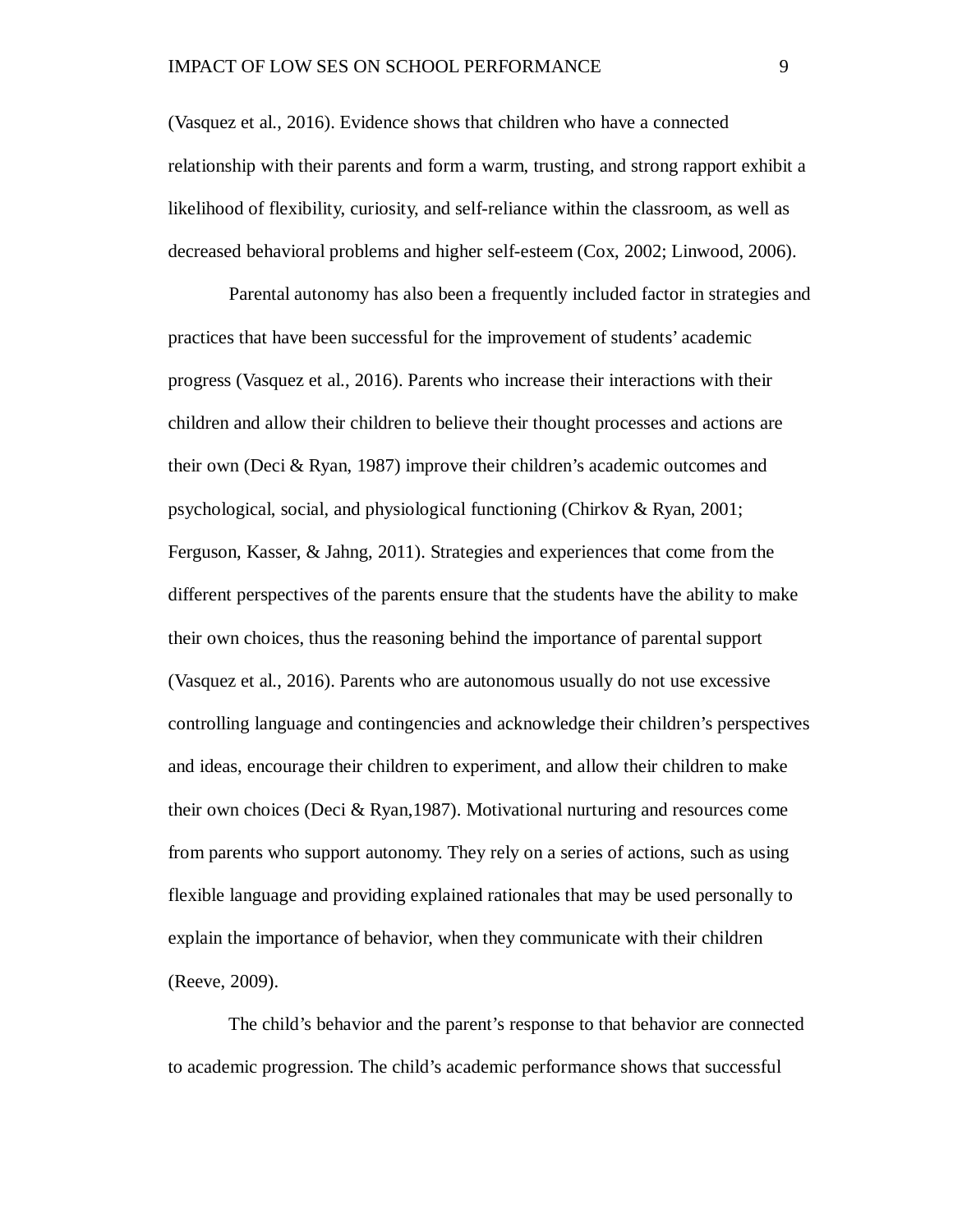responsiveness is useful and needed for overall progress. For instance, in a conversation or discussion about homework, the parent who is autonomous may first ask for the child's input on how to complete the academic assignment as opposed to completing it for them. Such parents are engaged in the encouragement and motivation of the child to complete the academic task (Vasquez et al., 2016). However, a parent who is controlling and does not use autonomy may show the child exactly how to do the homework and demand minimal or little input from the child (Vasquez et al., 2016).

Although research on autonomous parents supports children being independent and also supports higher academic functioning and psychological and social matriculation, evidence-based measures should be identified in order to assess the magnitude and relationship of those outcomes (Vasquez et al., 2016). The use of adaptive measures, psychosocial instruments, and psychological assessments also give variable conclusions regarding how autonomous parents provide progression for the child's academic success (Vasquez et al., 2016).

Additional supports that parents use for positive academic performance of their children include factors of self-determination. The self-determination approach states that three universal and psychological needs underlie the meaning of achievement and human motivation: competence, autonomy, and relatedness (Deci, 1980). As discussed earlier, parental support for positive performance relies heavily on autonomy; however, the literature also discusses the importance of competence and relatedness. Competence is when children believe they can master their environment within a certain skill set (Vasquez et al., 2016). Relatedness is met when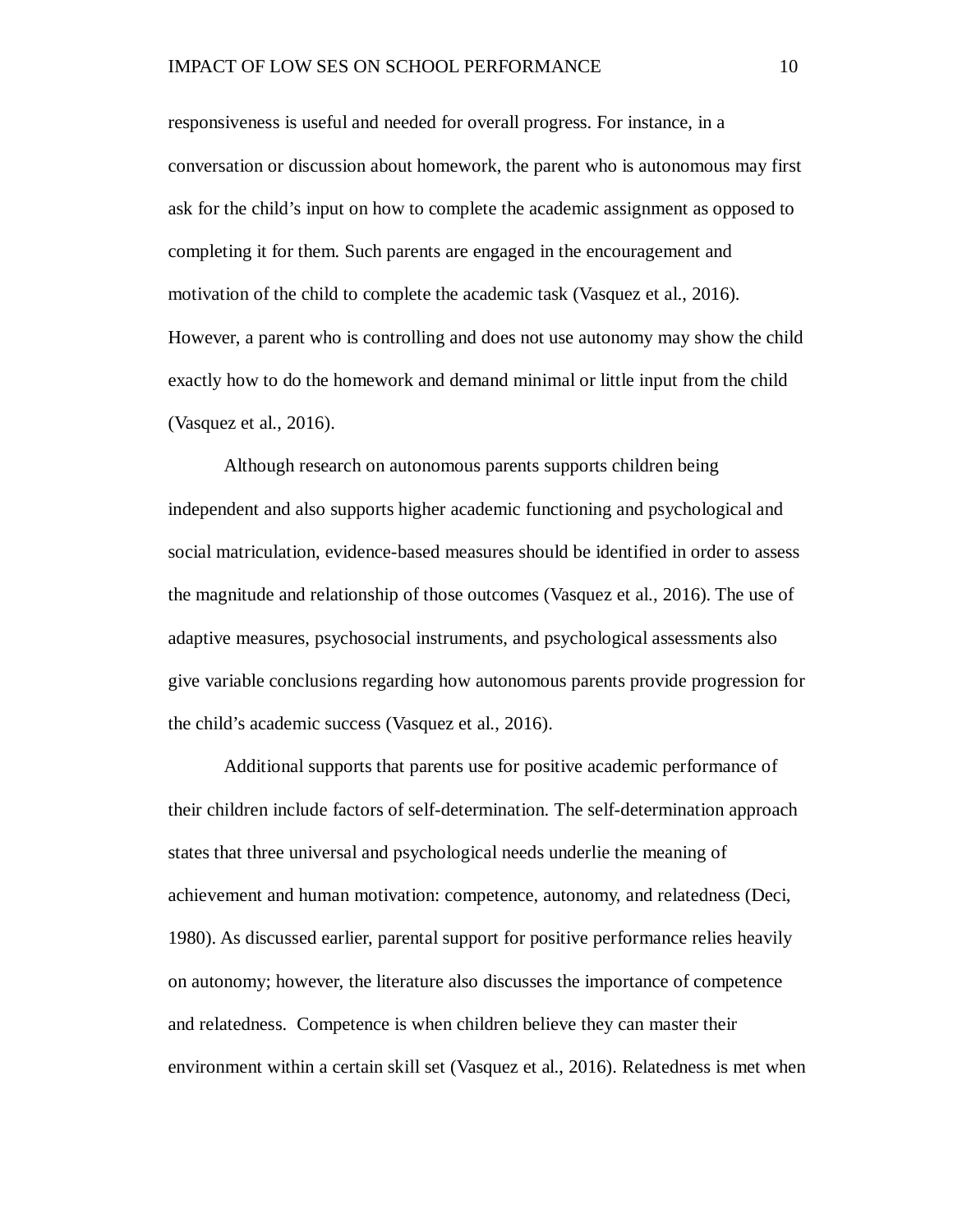a child feels secure in his or her community, family, or group and has developed an attachment (Vasquez et al., 2016). Parents use these supports in order to continue to motivate and help establish academic success for their children. While children develop relatedness, autonomy, and competence, they can easily strive for academic success over time.

Based on the psychological needs for functioning, one can reasonably presume that when a child's need for autonomy, competence, and relatedness is supported by parents, the child's motivation, psychological well-being, and academic outcomes are likely to be optimally supported (Vasquez et al., 2016). Parental use of additional supports to establish their children's academic success has been a staple in the overall progress of their children. The research shows that not only the child's aptitude improves with academic fostering, but also his or her overall well-being. When parents support their children with autonomy and self-determination, they are impacting their children's future livelihood.

#### **The Difference Between Low and High SES**

Now that the importance of parental support to a student's academic performance has been noted, an understanding of the difference between low and high SES is necessary. Studies have shown that SES is structured as a hierarchy (Case, Iuzzini, & Hopkins, 2012; Magee & Galinsky, 2008). These hierarchies then power the dynamics of social relationships (Case et al., 2012; Magee & Galinsky, 2008). The differences of hierarchy between families of low SES and families of high SES are significant to health disparity, lower academic progress, higher risk factors for cardiovascular diseases, and other health ailments (Glymour, Avendano, & Kawachi,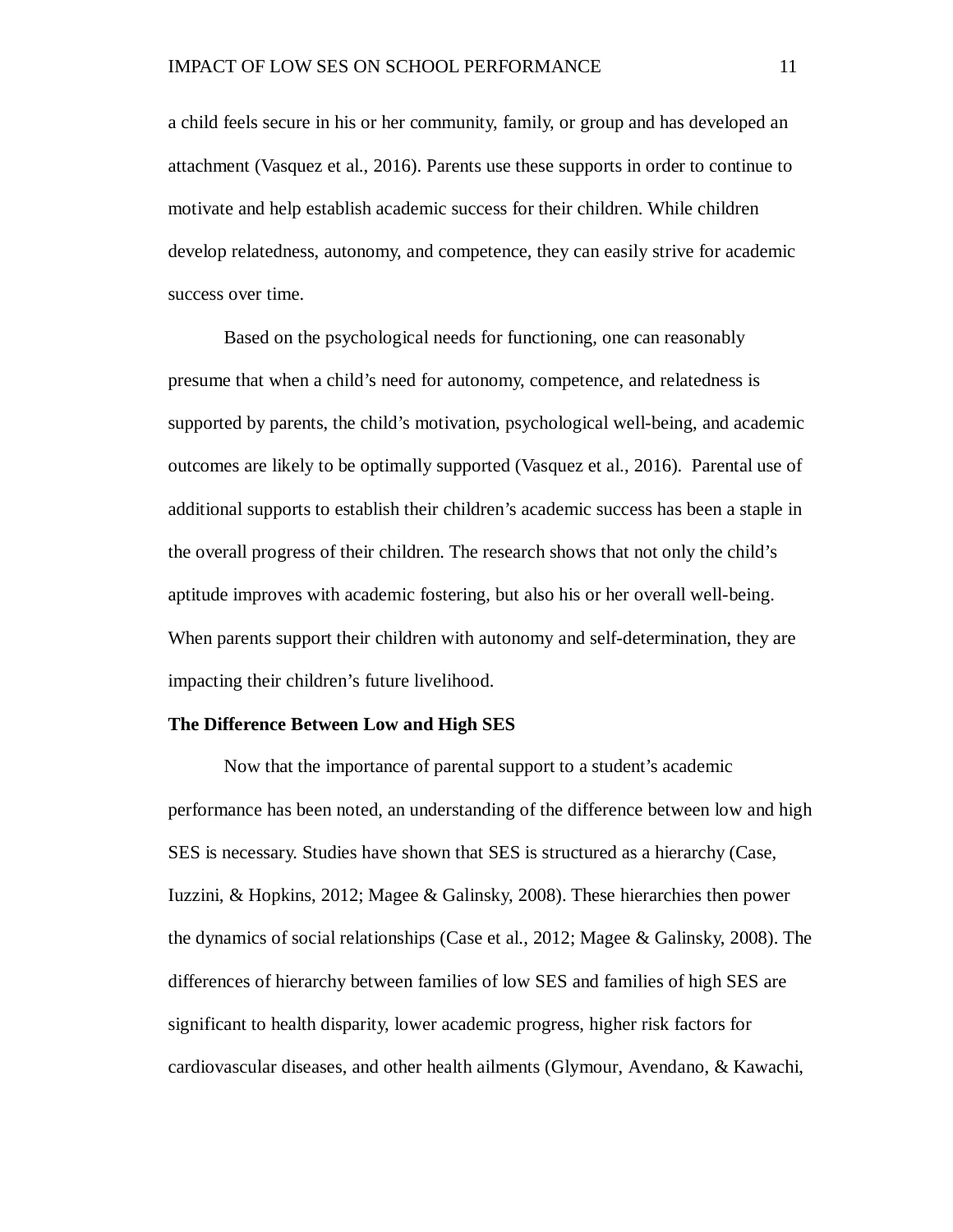2014). Although SES can be described in more than one way, occupation, income, education, and social relationships are documented key components to the understanding of SES Wilson1983). The best way to combine these factors is not clear (Bradley & Corwyn, 2002). By definition, SES is the social standing or class of an individual or group. It is often measured as a triple combination of education, income, and occupation (American Psychological Association, 2007). SES is fundamentally used to gauge an individual's position or status in the hierarchy of society (Stricker, 1980). SES is also considered to be a good indicator of health, wellbeing, and advancements to individuals' neighborhood resources (Glymour et al., 2014).

When gathering specific statistics, one's ability to decipher and understand the differences between and low and high SES is of most importance. Low and high SES emerged from the Great Recession in the United States during the 1930s. Owing to the economic crisis, education was a catalyst to protect against unemployment (Batruch, Autin, & Butera, 2017). To avoid joblessness, high educational attainment was a necessity; however, social-class inequalities were also accessed to provide forms of social protection from others, especially minorities who were identified by education and social status (Batruch et al., 2017). Differences among persons based on low and high SES were clearly the result of these inequalities.

Characteristics of high SES are consistently high levels of education, highincome neighborhoods, social status among social hierarchies, and social relationships among affluent people. It functions as an organization of prestige within the community (Batruch et al., 2017). From an educational standpoint, higher SES is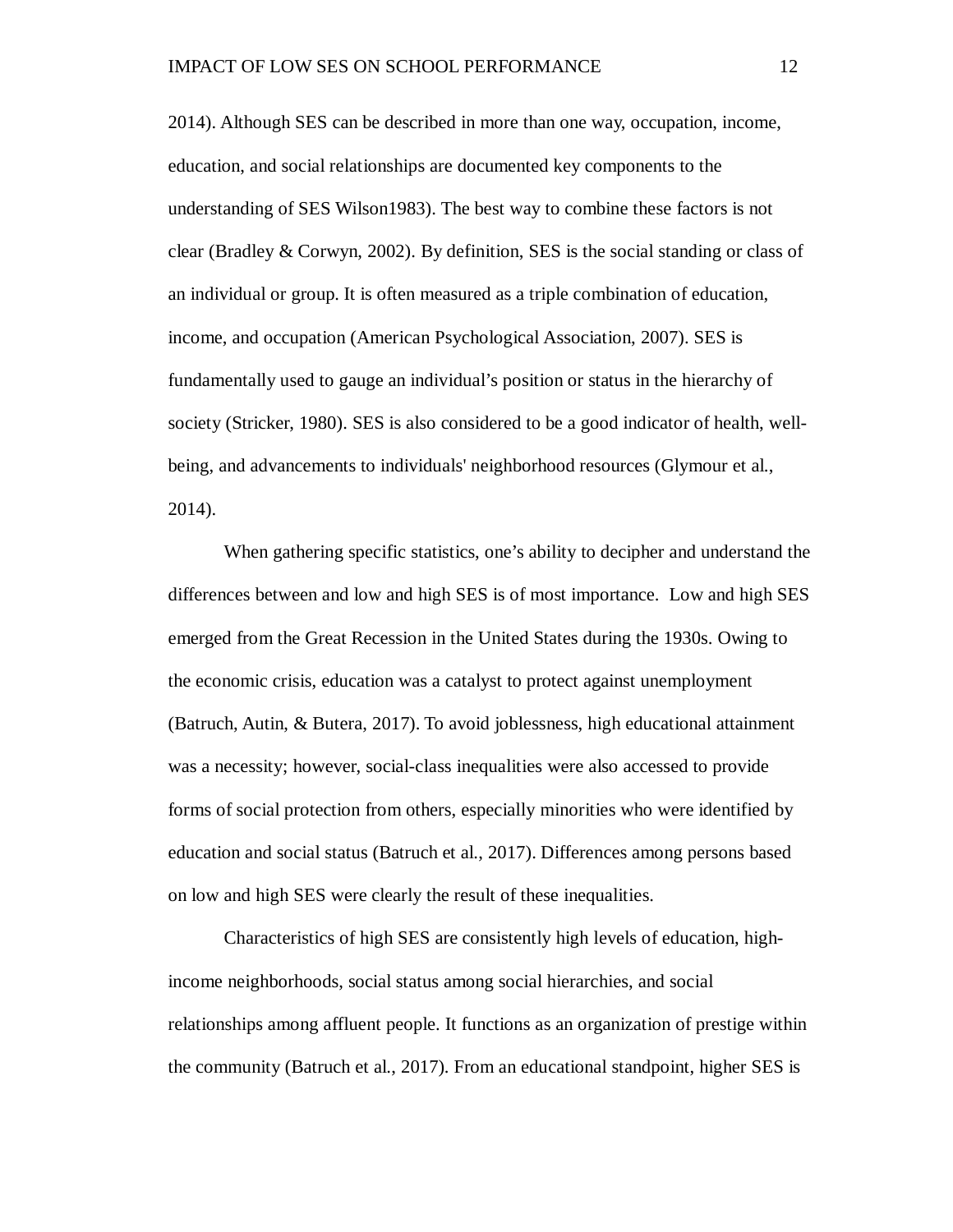a hierarchical scale that corresponds to academic performance (Sabbagh, Resh, Mor, & Vanhuysse, 2006). Owing to these hierarchies, students classified within this high SES group have access to resources and information not available to those from lower SES groups. These specific differences of class create higher benefits of income, education, and social status. Although students of low and high SES are supposed to be treated equally, the literature points out that inequality was created by design.

At present, resources have improved for students of lower SES; however, benefits of low and high SES are still relevant and project students' overall health, academic performance, and social functioning. To encourage and promote social mobility and the importance of social justice, the educational system has a duty to offer all students an equal chance to learn and grow, regardless of where they are from or of their social background. The reality, however, supports systematically more repeated grades, underperformance, and dropouts for students from low SES backgrounds (The Organization for Economic Co-operation and Development, 2014). Simply stated, students of higher SES have greater opportunities to perform higher academically, gain access to more educational resources, earn more academic privileges, attend better schools, and garner greater reputations (Felouzis & Charmillot, 2013). On the contrary, students from communities of lower SES have declining educational resources, social status, and educational benefits.

Students from lower income households usually come from working families and have fewer educational opportunities than students from higher income households. The occupations for workers of high SES include influential positions, such as physicians, judicial-system employees, and governmental staff (Batruch et al.,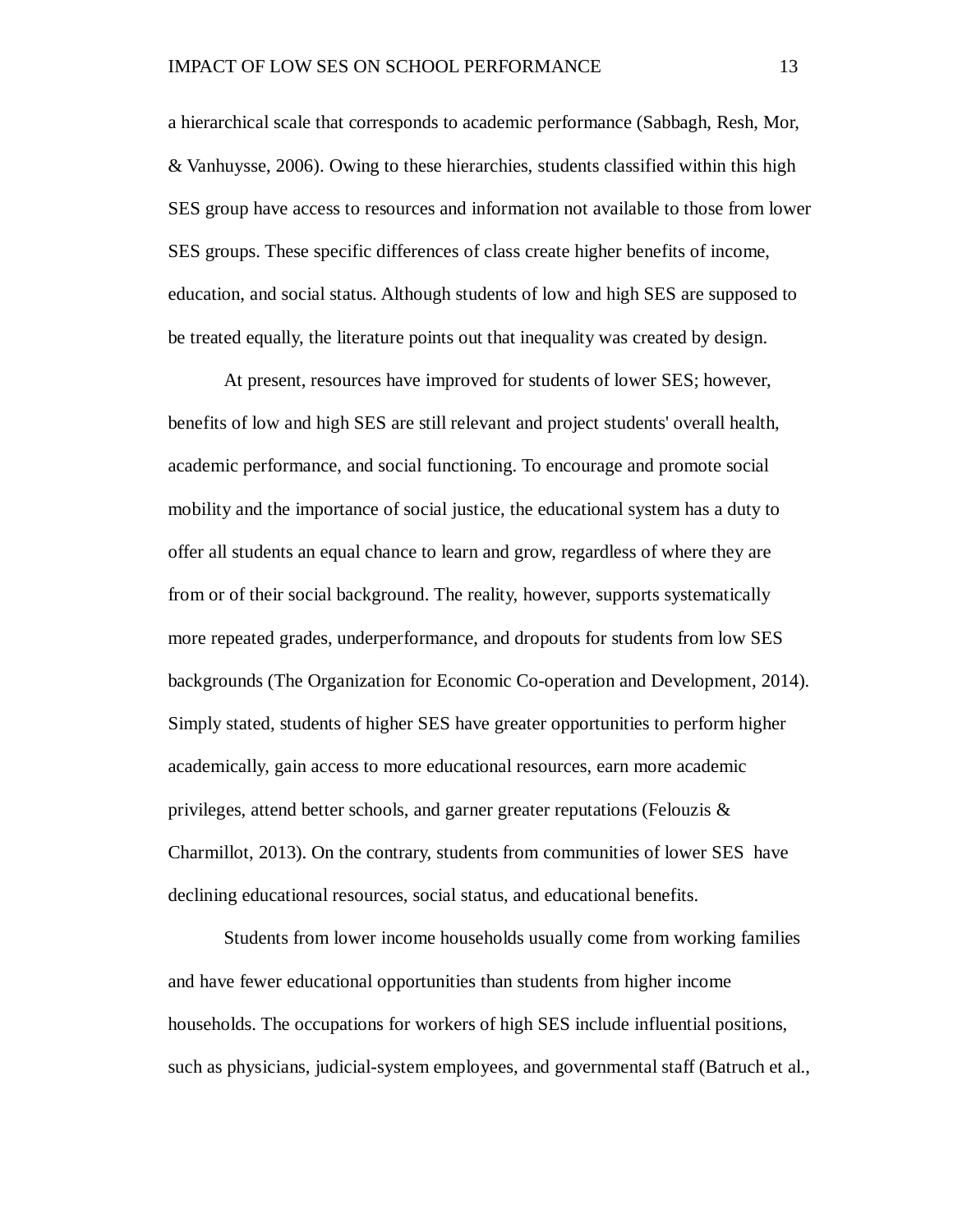2017). Workers of lower SES occupy blue-collar and lower wage positions. Additionally, families of higher SES have different means to provide their children with many services and goods, as well as social connections that directly benefit them. Children from families of low SES lack the resources to gain access to the same benefits, putting them at a higher risk for developmental difficulties (Brooks-Gunn  $\&$ Duncan, 1997).

Low SES and high SES also differ in their relationships to academic performance. The relationship between SES and intellectual/academic competency levels has been discovered over a span of time. Evidence shows that the association between cognitive performance and SES begins at infancy (McCall, 1981). Documentation from numerous studies suggests that poverty and even low levels of parental education are associated with IQ later in childhood and lower levels of school achievement (Alexander, Entwisle, & Dauber, 1993; Bloom 1964; Duncan, Brooks-Gunn, & Klebanov., 1994; Escalona 1982; Hess, Holloway, Price, & Dickson, 1982; Pianta, Egeland, & Sroufe, 1990; Walberg & Marjoribanks, 1976; Zill, Moore, Smith, Stief, & Coiro, 1995).

These achievement gaps show a difference between low and high SES and indicate that the environment of children can affect their outcomes academically. Prediction of academic outcomes needs more research, but evidence from existing research continues to show the disparity.

#### **Academic Performance**

The elements of academic performance must be identified. Academic performance is the measurement of a child's learning (Mayo & Siraj, 2015).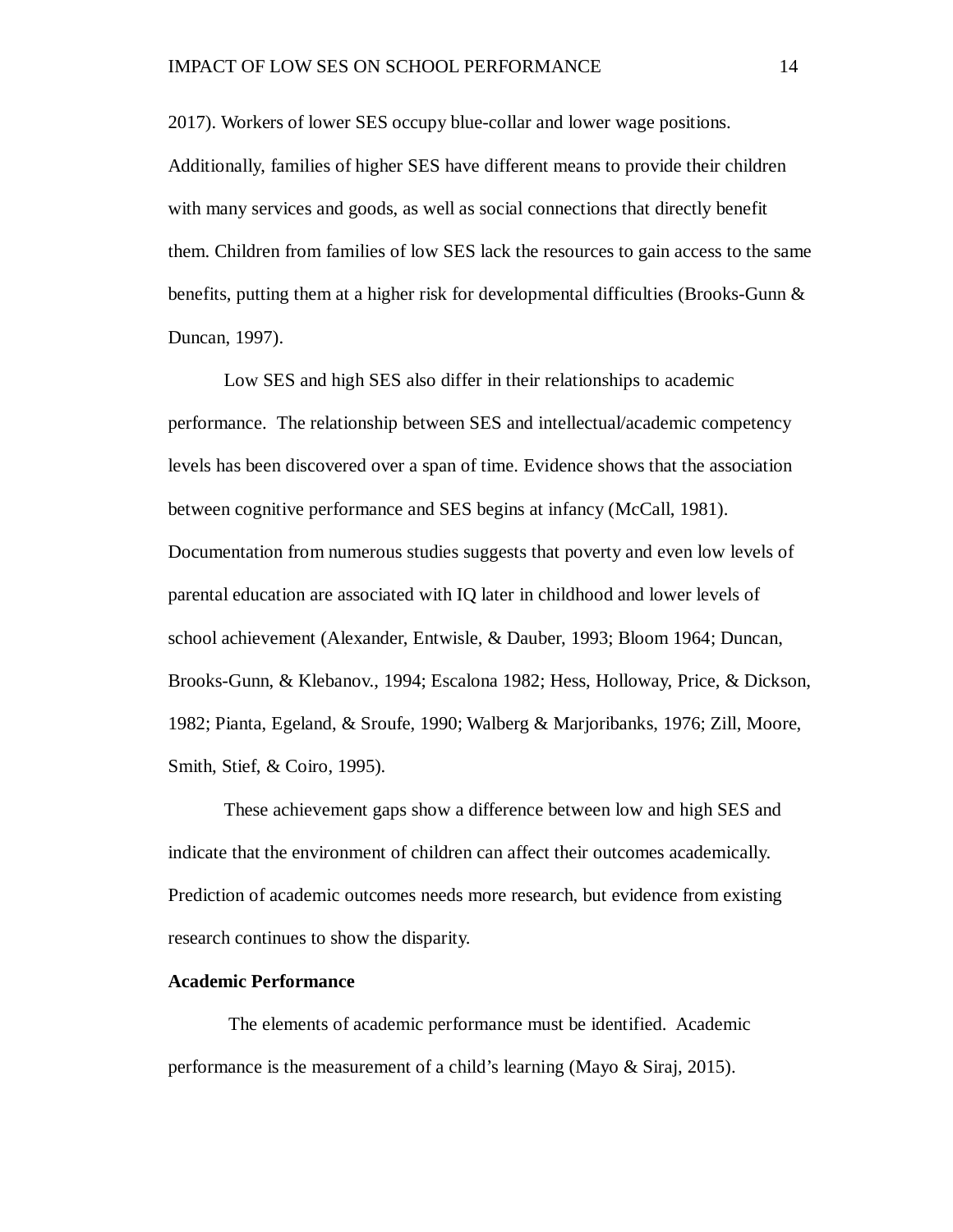Academic performance can be assignments within the classroom; homework; functional academics, such as curriculum measures; and other measures that show student progress (Mayo & Siraj, 2015). Academic performance is based on interventions that are practical to the student. These performances are garnered by involvement of other practices and strategies, such as parental support, communication, emotional functioning, and behavior.

**Academic performance outside of school.** Teachers' reports have verified that more consistent homework practices, better school communication with parents, and strong parental supports have resulted in greater efficacy with mathematics and have some socioemotional outcomes. When children receive stronger parental support, their reading and prosocial behaviors improve as well (Sylva et al., 2008). Positive academic performance is based not only on functioning in the classroom, but also on the resources outside of school that are used to increase learning.

Academic performance is also based on emotional support and communication, according to the success rates of interventions that have been proved successful. Research has shown that verbal communication and positive emotional support are beneficial for the progression of learning and appropriate behavior (Mayo & Siraj, 2015). Students who received messages from parents regarding how they were doing in school with academics, behaviors, and socialization have been said to feel happy, encouraged, supported, and inspired (Mayo & Siraj, 2015). Students, however, who were not encouraged or supported by parents felt uninspired and displayed more difficulty with their academic performance (Mayo & Siraj, 2015). The children who continued to exceed above expectation and received emotional support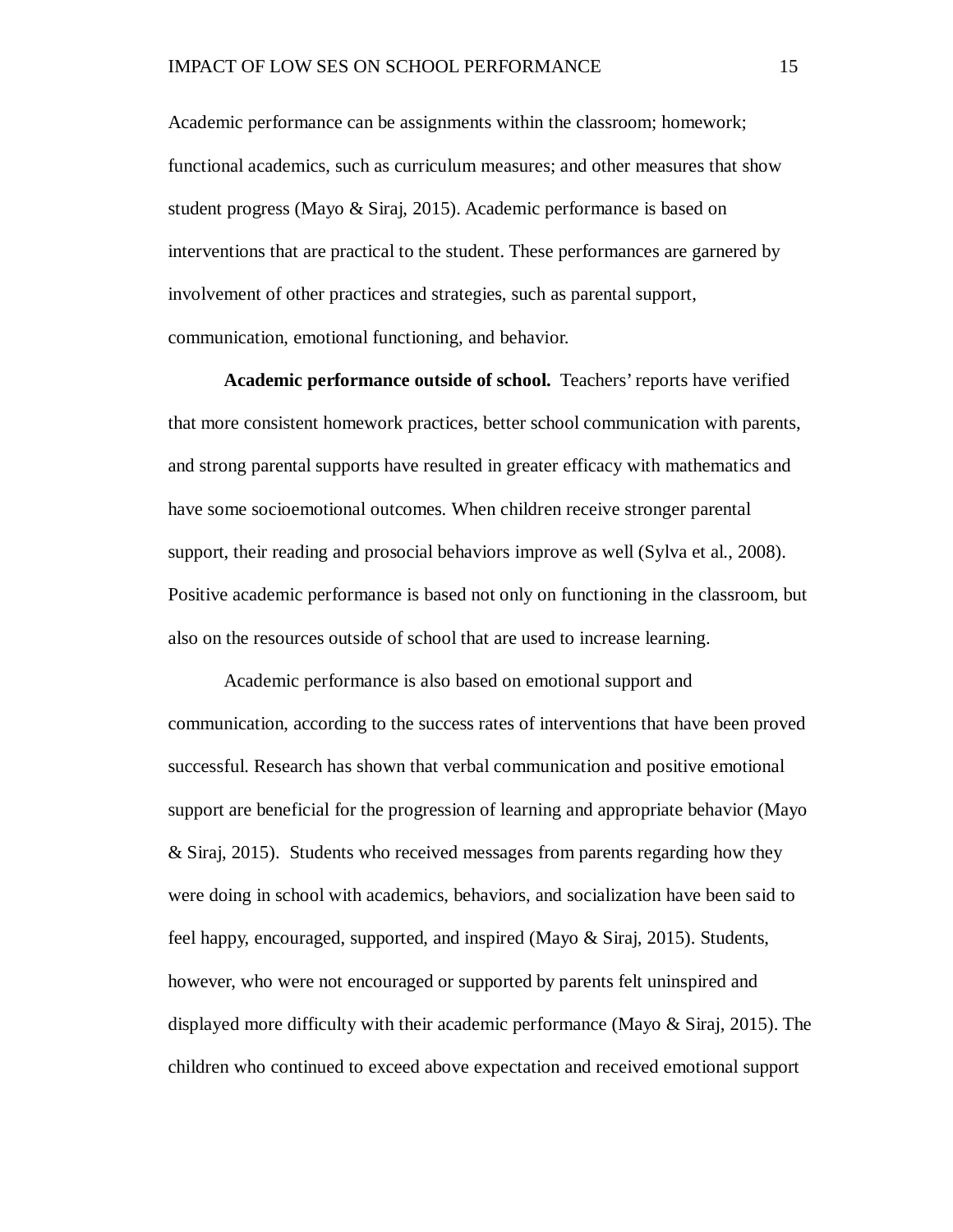for their schooling and learning displayed higher academic achievement, performed better behaviorally, and had greater positive attitude toward teachers, learning, and school because they were given help to become motivated to do well academically (Mayo & Siraj, 2015).

**Academic performance of students of low SES.** Academic performance can also be linked to resources in education, as well as the student's overall poverty level. Research regarding poverty suggests that a student's chronological age can be different than their developmental age if they have grown up in lower income communities (Lynch, 2017). Often, these students are faced with particular hardships that affect not only their academic performance, but also their ability to thrive in their environment. The gap is wide between low-income students and students with an economical advantage and is a predictor of future academic trajectory (Lynch, 2017); however, low SES does not have to be an overwhelming obstacle for students to succeed. (Lynch, 2017).

Many factors can contribute to the increase of academic performance of students who come from households of low SES. First, attention to cognitive capacity must be increased (Lynch, 2017). These factors are not based on the student's lack of effort, but on the student's brain working more efficiently and effectively (Lynch, 2017). Cognitive capacity, which can be taught, is the process of the student's mental action that helps complete brain decisions on how to learn, recall, and reflect information in order to solve problems (Lynch, 2017). In order to increase productivity, educators must understand that academic performance is also not predisposed to a student's DNA (Lynch, 2017). Educators must realize that all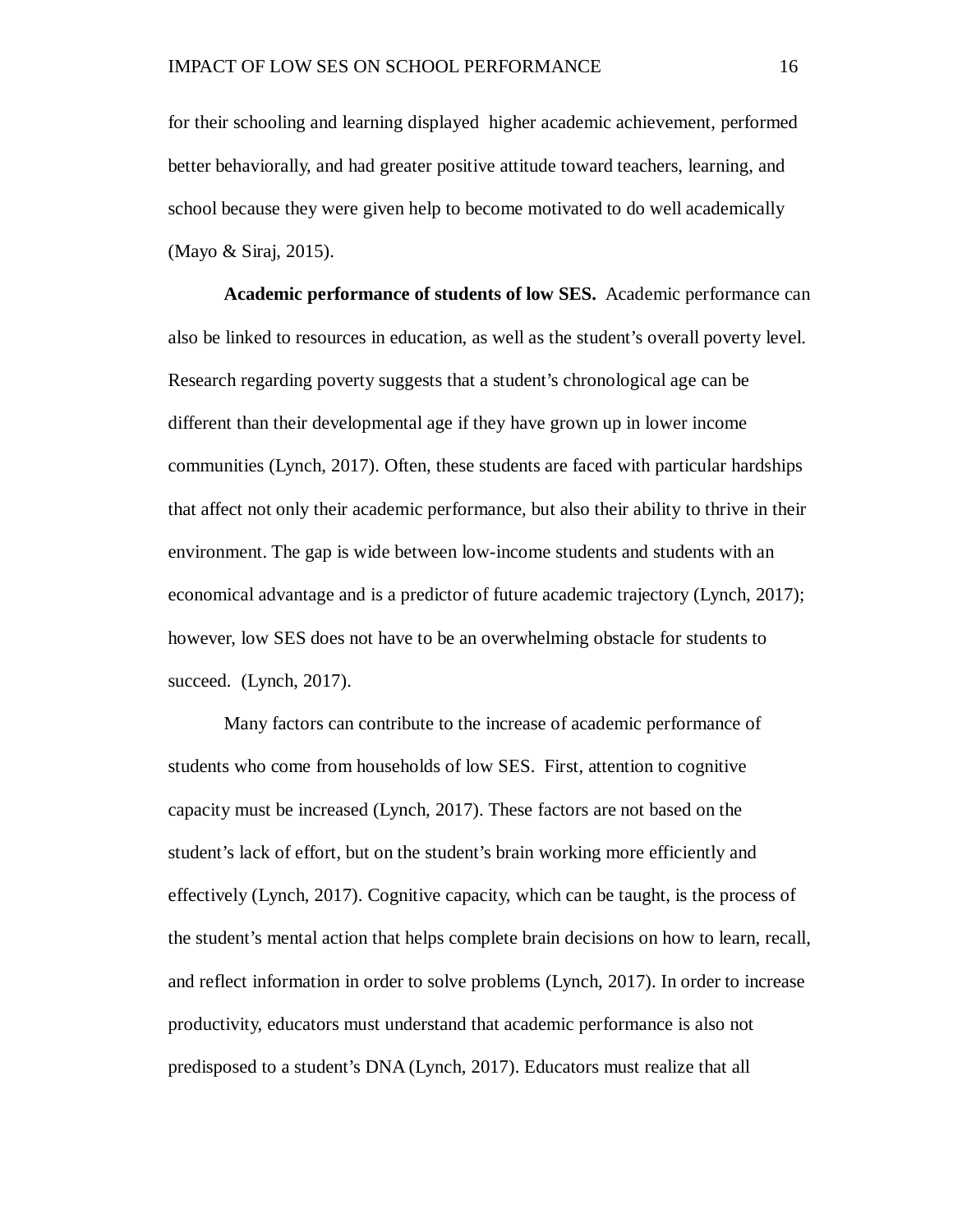students' cognitive functioning is not the same because they are influenced by life experiences (Lynch, 2017). Experience affects a child's overall impulse regulation, socialization skills, working memory, and cognitive control (Lynch, 2017).

Additionally, high academic performance is also related to working memory, which predicts a child's academic success (Lynch, 2017). Students from low incomes typically have a lower working memory (Lynch, 2017) than students from higherincome families. Working memory, however, can also be learned by the student, as it is teachable based on higher order thinking (Lynch, 2017).

To combat decreased academic performance of students of low SES, a qualified teacher should be hired and retained (Lynch, 2017). Teacher quality has been a large factor with students of low SES and has been vital to their success. In order to increase academic performance, a teacher who teaches cognitive capacity has been more sufficient than a teacher who has not, and, has also yielded higher results (Lynch, 2017). Thus, a teacher's input and style not only have been optimal for success, but also have motivated and created higher brain functioning within the classroom (Lynch, 2017).

Academic performance is vital to all students' well-being and outlook on life. To increase positive performance, parent participation, qualified teachers, and positive supports continue to be beneficial for all students.

#### **Academic Interventions for Students of Low SES**

For students from low SES backgrounds, providing academic interventions is critical. Interventions increase students' chances of developing and using higher skillsets inside and outside the learning environment. With these interventions in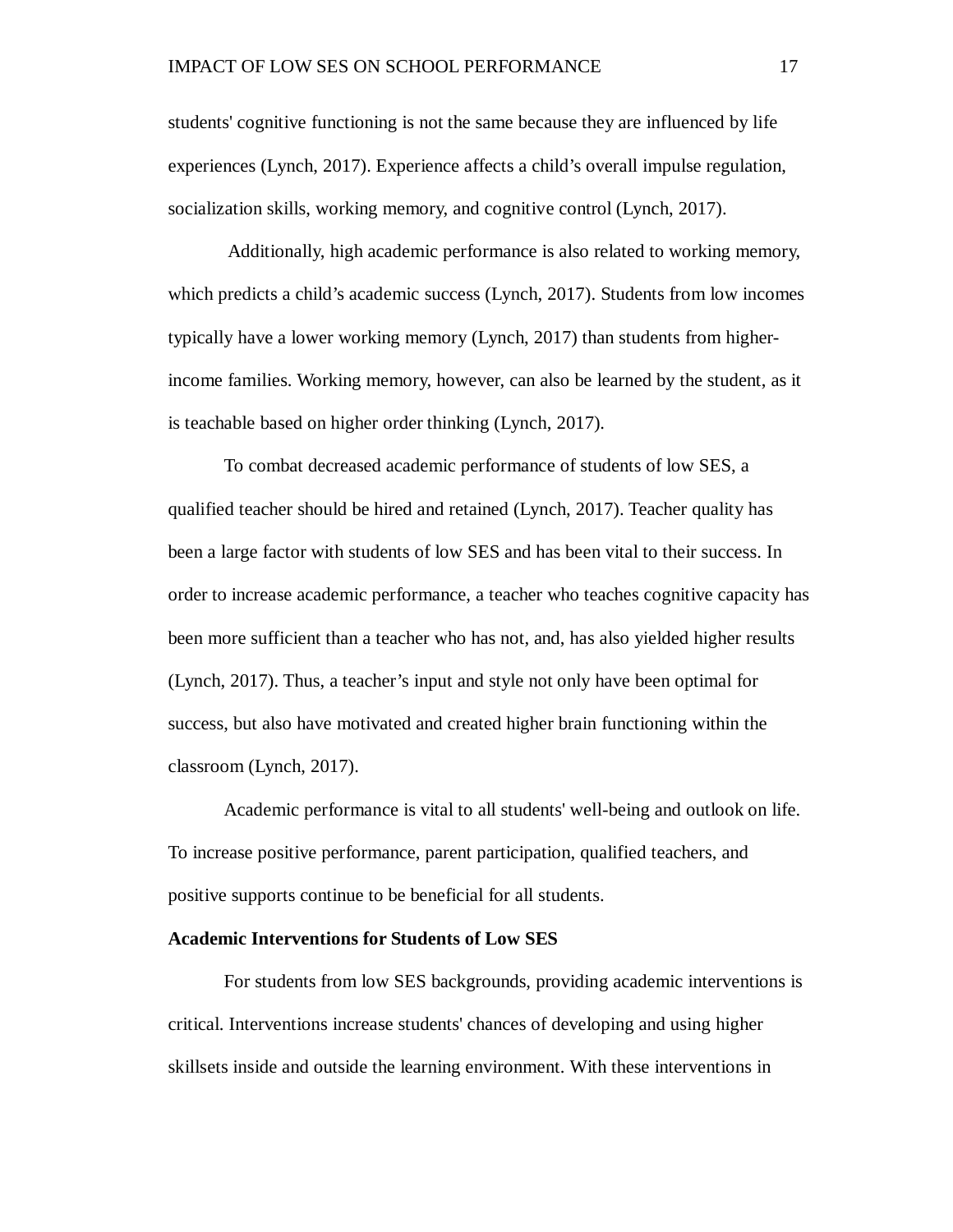place, collaboration appears to be the most effective way to meet the challenges and needs of the families that have children involved in the educational structure of communities of low SES (Clark & Fiedler, 2003; Cox, 2002). Research has shown that SES can predict educational success (Björklund & Salvanes, 2011). Evidence suggests that early-childhood interventions catapult school readiness and academic success (Chittleborough, Mittinty, Lawlor, & Lynch, 2014).

Academic interventions for students of low SES are essential to the progress they can make, even outside of content areas. Environmental differences between children of low and high SES have been thought to disrupt educational achievement from the beginning stages, as well as academic trajectory. Families of high SES are more likely than families of low SES to provide a rich language and literacy environment (Hart & Risley, 2003), to have different parenting practices, and to direct additional resources to early-childhood education, healthcare, nutrition, and enriching spare-time activities (Esping-Andersen et al., 2012). Academic interventions for students of low SES can be formulated to address the strains placed on these students, as well as their difficulties with academic concepts. Persons working within this population should be conditioned not only for specific academic issues but also for outside interventions to increase wellness. Interventions beyond the classroom, such as role model interventions, early-childhood intervention programs, parent-training programs, and health interventions, may all increase academic achievement of students of low SES. These specific areas tie into the constraints by which the children of low SES are challenged (Esping-Andersen et al., 2012). Specific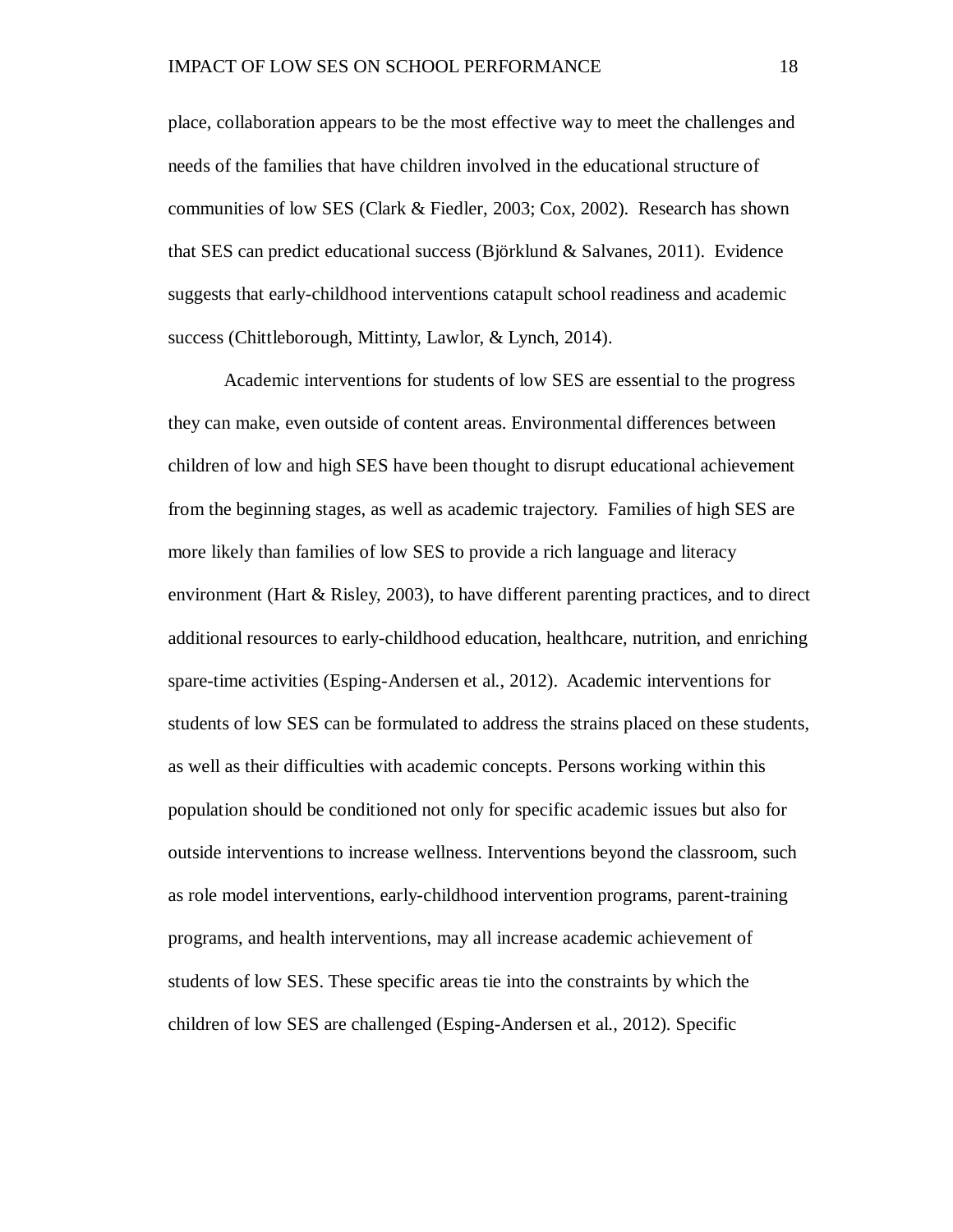interventions that encourage low SES progression within academic areas are discussed in the following sections.

**After-school interventions.** After-school programs, which implement afterschool interventions, including local initiatives, municipalities, and community organizations, provide a safe location and academic support (Esping-Andersen et al., 2012). Coaches, mentors, and role models can help with student decision making and can implement specific reading and mathematics program interventions (Esping-Andersen et al., 2012).

**Computer-assisted interventions.** Computer-assisted instruction interventions use computers and software programs to try to enhance student achievement. These programs provide students and teachers with direct diagnostic feedback regarding students' reading progress, as well as supplemental mathematics instruction (Esping-Andersen et al., 2012).

**Content change interventions.** Effective interventions for students of low SES also include content changes, such as teaching content in both English and students' native languages, as well as increasing focus on natural numbers and operations, geometry, and measurement; phonemic awareness; vocabulary; and reading comprehension (Esping-Andersen et al., 2012).

**Cooperative-learning interventions.** Cooperative learning or peer-assisted learning interventions include students working together in pairs or small groups in a systematic and structured manner. Examples include students acting as pedagogical instructors for each other, as when more able students help less able students (Esping-Andersen et al., 2012).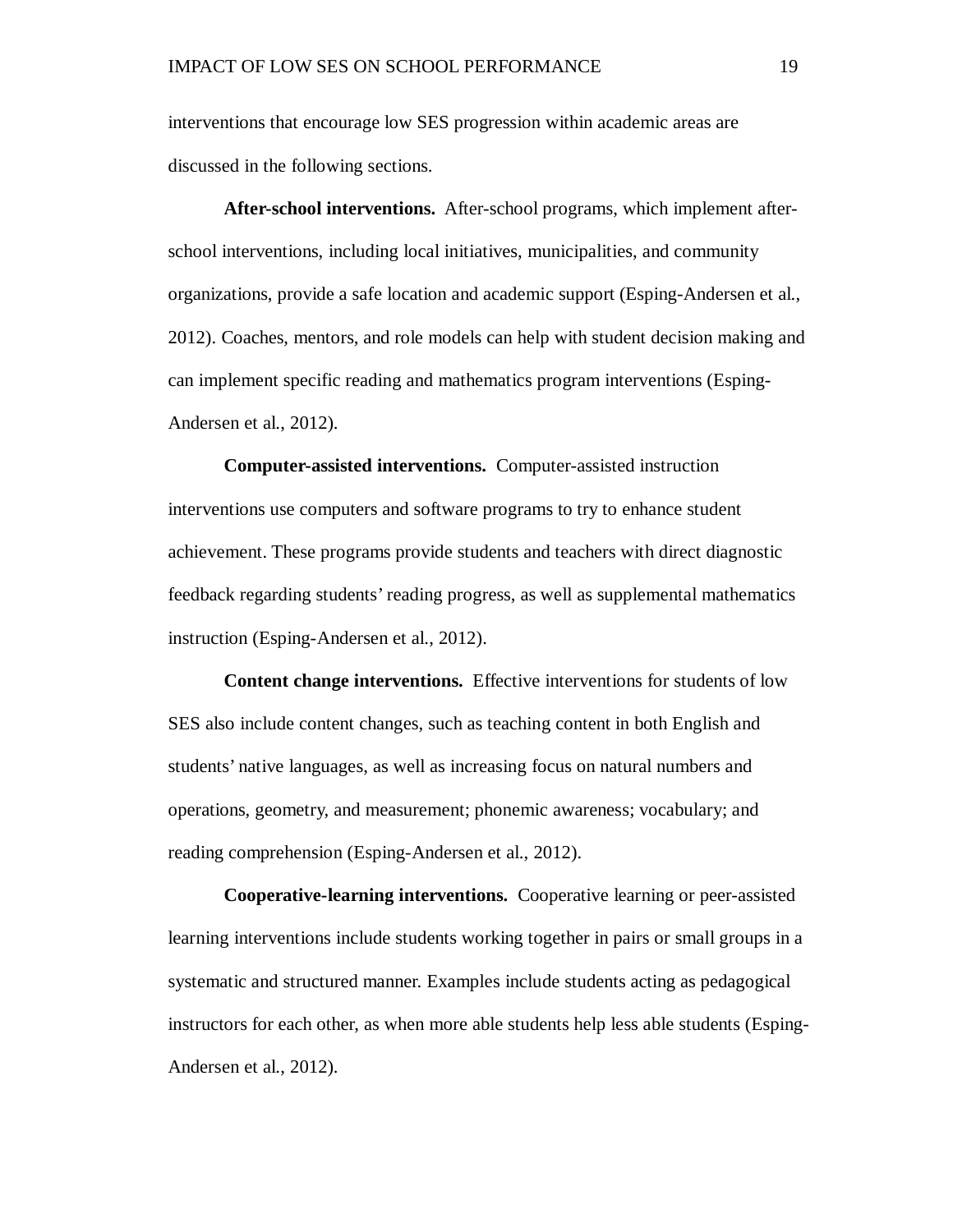**Feedback and monitoring interventions.** Feedback and progressmonitoring interventions allow teachers or students to receive detailed information about a student's development. The objective is to customize instruction to the individual student's needs. These interventions also have included students being paid to read books, families receiving extra resources in relation to students' academic performance, or teachers receiving bonuses for teaching in low-performing schools (Esping-Andersen et al., 2012).

**Increased resource interventions.** Students also benefit from increased resources without entailing a specific change to the pedagogical content or methods. Examples are increased academic supports and personnel development, including additional training for school teachers and administration (Esping-Andersen et al., 2012).

**Psychological interventions.** Psychological/behavioral interventions focus on improving educational achievement through improving social-cognitive skills, mitigating problematic behavior, and changing expectations or beliefs. Examples of these interventions include programs for students who act out, school-wide programs in socioemotional learning, play therapy, and stereotype threat interventions (Esping-Andersen et al., 2012).

**Small-group interventions.** Additional interventions include small-group instruction, summer programs, and tutoring interventions. Small-group instruction interventions include students placed in smaller groups instead of regular-sized classes. These interventions foster different learning techniques, such as cooperative learning and tutoring (Esping-Andersen et al., 2012).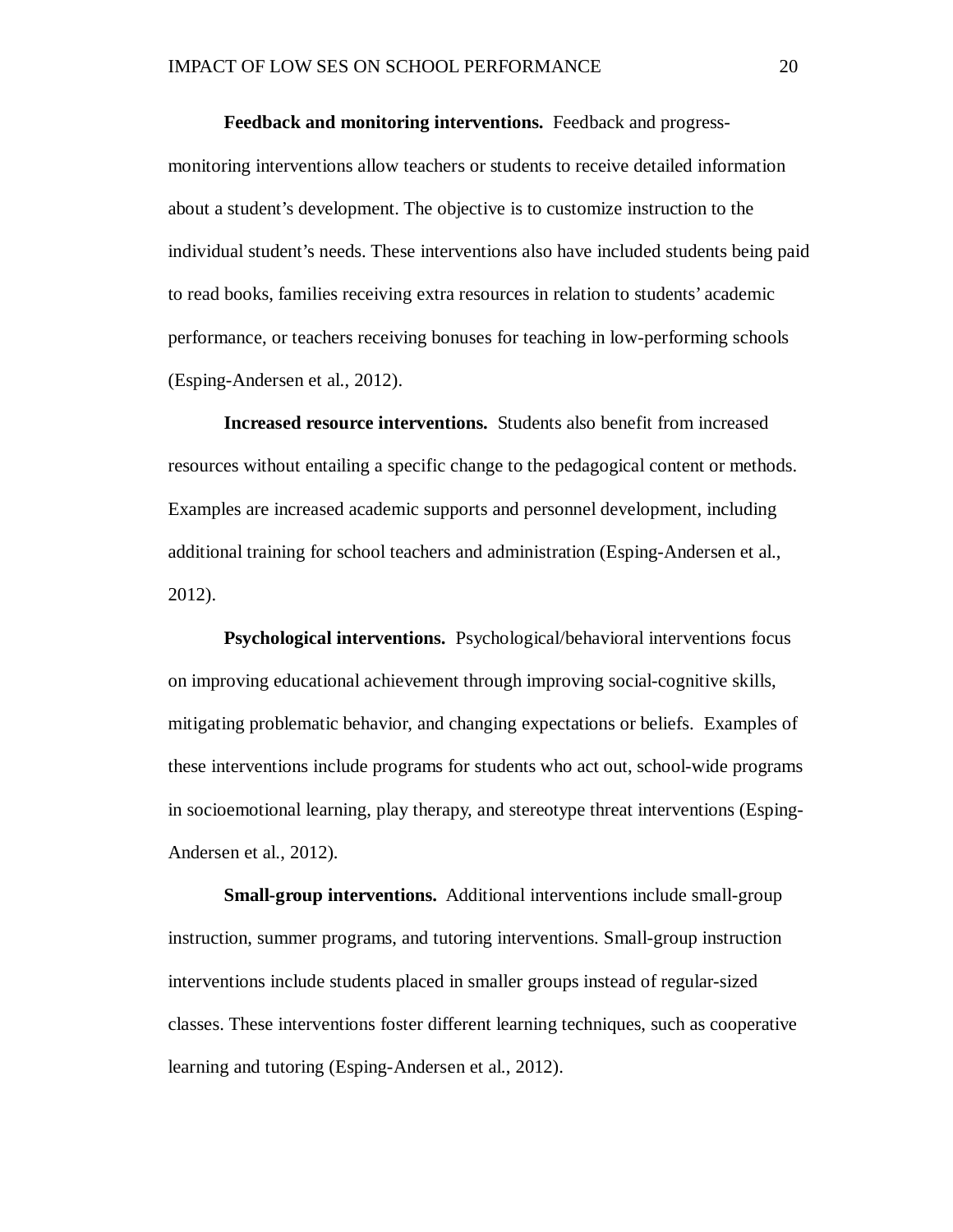**Summer programming interventions**. Summer programs include typical interventions that supply students with books to read and work with during the summer; this intervention allows some structured introduction and evaluation before, during, and after the summer break, for example, by sending out report cards or phone calls from teachers during the summer (Esping-Andersen et al., 2012).

**Tutoring interventions.** Tutoring interventions are activities that support students either one-to-one or in a small group (i.e., five students or fewer). Tutors can be professional teachers, paraprofessionals, or even volunteers (Esping-Andersen et al., 2012).

Other interventions have been given to students of low SES; however, they are primarily for middle- and elementary-school-aged children (Esping-Andersen et al., 2012). Multicultural perspectives must be considered to identify academic interventions for students of low SES.

#### **Societal Values of Education**

Education is valuable, as it relates to society's measurement of success. Research shows that societal values are placed on doing well within academic constraints, and, how the student performs under these constraints usually shows the aptitude of a student's growth. Rewards are usually offered for good grades. Good grades are perceived to imply a certain level of status and merit, in turn granting student's acknowledgement, material privileges (e.g., admission to universities of higher reputation) and higher regard (Felouzis & Charmillot, 2013**)**.

Society has placed values on education, as they are symbolic of receiving rewards in life (Felouzis & Charmillot, 2013**).** Outcome measures have stated that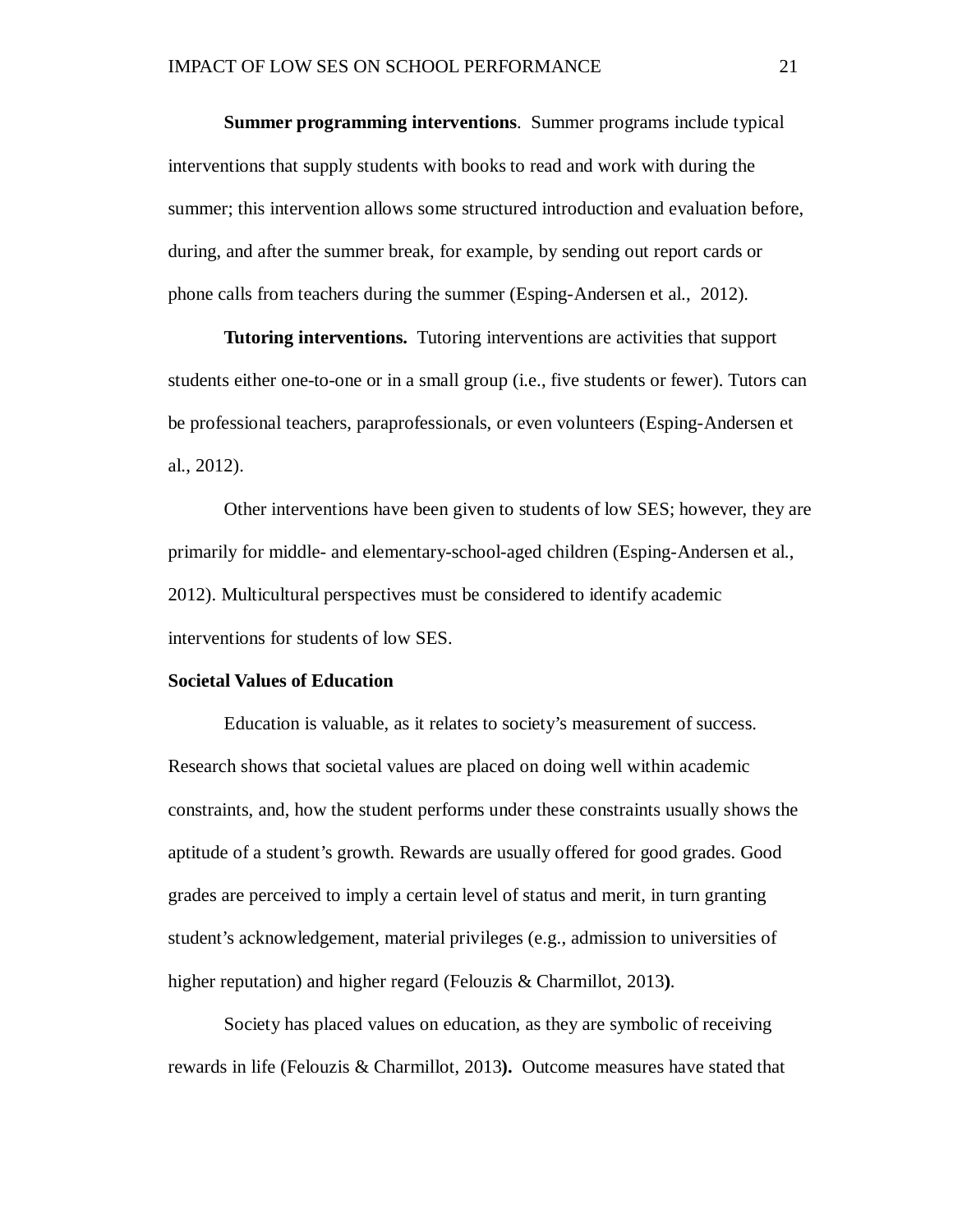the success of a student in life could be based on the amount of education he or she has received. Employment, college education, income earning potential, and SES are all based on education. Usually, families of high SES have a good chance of becoming successful in society. Society revolves around hierarchy and status, both of which are directly linked to the value of education.

The prominence of SES in education and its perceived impact on achievement go back approximately 100 years (e.g., Holley, 1916; Lynd & Lynd, 1929). Boocock (1972) stated the most consistent and powerful tool to predict school performance is SES. Occupational studies have shown that the higher the academic achievement, the higher the SES of the student's family.

Studies that have spanned several decades address this relationship between societal values and education. Usually, no matter the measure of status assessed, including occupation, principal breadwinner, family income, parent's education, or a combination of all these, this relationship seems to impact how students are viewed (Boocock,1972). Societal value on achievement has been usually understood to show the importance of what others cannot control outside of a school and community setting, such as SES (Boocock,1972). SES has been described as a hierarchy within itself; with high academic achievement comes higher economic status. Economic status equates to the social structure of societal views of individuals. Students who achieve lower academically usually are less effective within society's constraints as opposed to students who achieve higher academically and, thus, have more difficulty with completing education, finding a higher income occupation, and experiencing a decline in social status and overall well-being.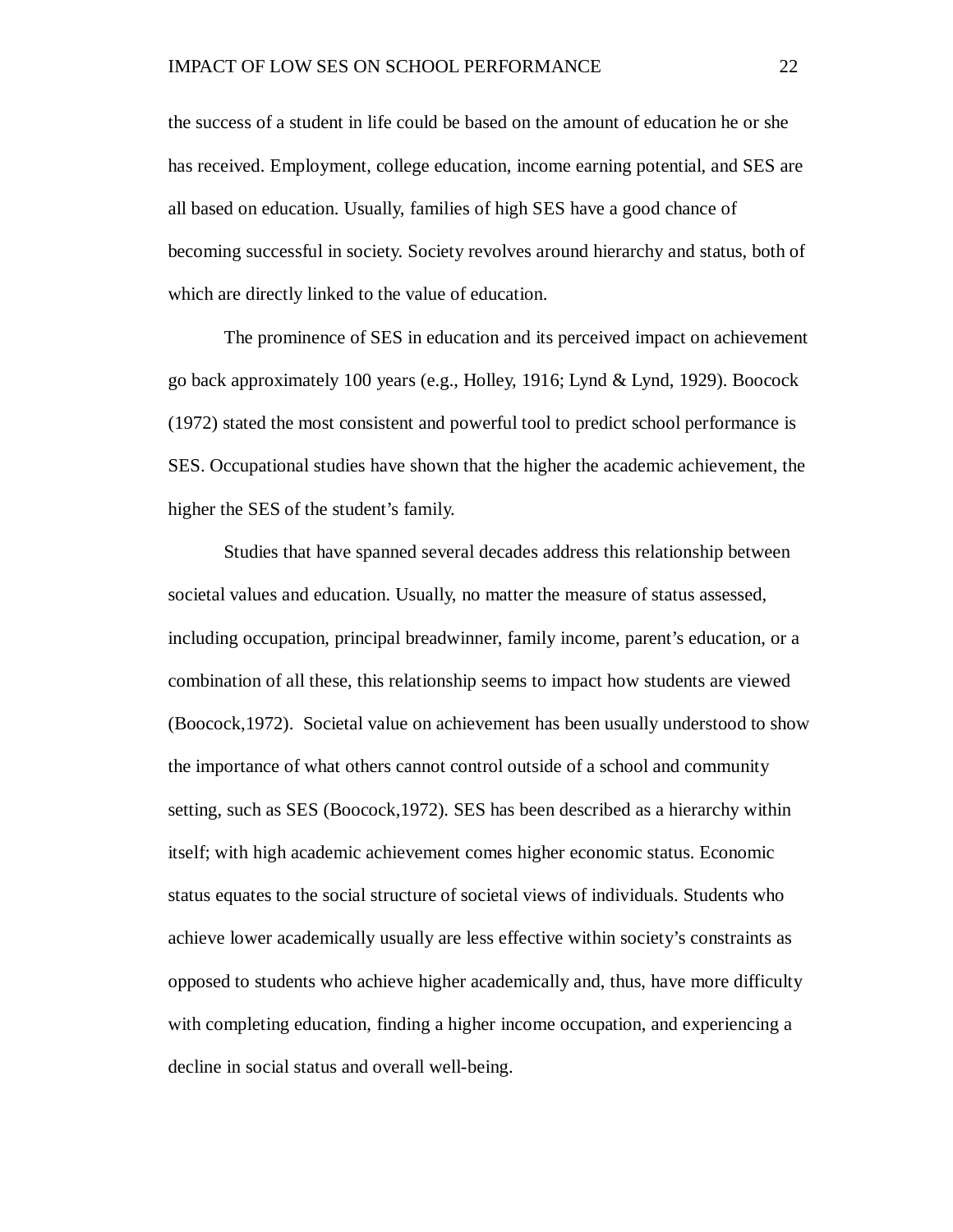The disparity of lower SES and the values that it has on society is also discussed in the literature. Socioeconomic disadvantage in childhood has been affiliated with reduced ability to benefit from schooling (Hertzman & Power, 2003; Lynch, Law, Brinkman, Chittleborough, & Sawyer, 2010), decreased success throughout schooling (Dearing, McCartney, & Taylor, 2009; Goodman, Gisselmann, & Koupil, 2010), decreased involvement in tertiary education (Bynner, Joshi, & Tsatsas, 2000; Goodman et al., 2010), and increased failures in market success (Fasih, 2008).

Educational outcomes from a lower standard of achievement have been associated with increased welfare dependence (Pape, Bjorngaard, Westin, Holmen, & Krokstad, 2011) and lower skilled jobs with lower median hourly pay rates (Office for National Statistics, 2011). Students of low SES are not as academically successful than students of a higher SES. Although societal values are placed on education, inequality is placed on students of low SES. As stated previously, students of low SES face many more difficulties and have fewer opportunities than students of high SES.

Inequalities in education must be addressed when understanding societal values on academics. Students of different SES may achieve, but the gap between low and high socioeconomic resources has predicated inequalities that cannot be ignored. The disparity among students is evident when identifying societal values of education.

#### **The Importance of Attendance on Academic Performance**

Attendance measures have been widely researched, and data show a positive difference in academic performance when students are regularly present and attending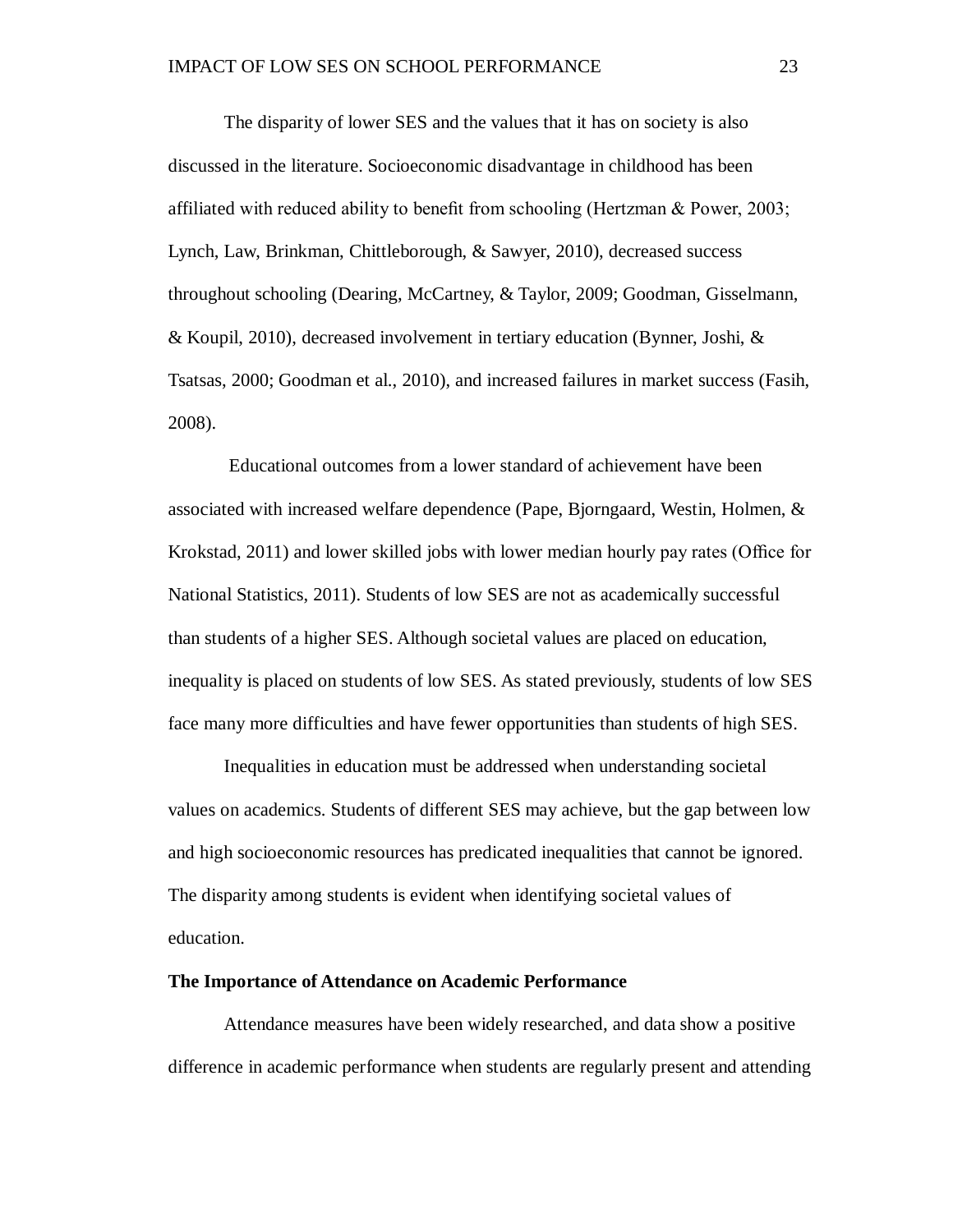school. Highlighting the effect of absence on the learning process is important. A missed day of school is a missed opportunity for a child to learn and grow. Owing to increased accountability within schools, districts, and states, the pattern between student attendance and learning is a topic being researched much more heavily now than previously **(**National Center for Educational Statistics [NCES], 2009**).**

Students learn more by attending school, as opposed to missing days. Students must be present not only for academic support, but also for enhancing rapport with instructors. Students who have a better support system and rapport with instructors tend to do better overall with academic functioning than students who do not.

The most important rationale for higher-than-average attendance data is the relationship between student attendance and student achievement. Teacher effectiveness and ability are the highest pillars of student success, but increased student absence reduces even the most competent teacher's ability to provide learning opportunities (Adelman, 2006). The relationship between achievement and attendance appears at the beginning of a child's school trajectory. A longitudinal study of young children found that absenteeism in kindergarten was associated with negative outcomes during their formative years; greater absenteeism in subsequent years; and lower achievement in reading, math, and general knowledge (Romero & Lee, 2007)*.*

Attendance is also known to affect a student's lifelong academic performance. According to the National Center of Educational Statistics (2009), students who have poor attendance are more than likely to have more implications (stressors, problems in school) further along in their academic careers. Owing to absenteeism, these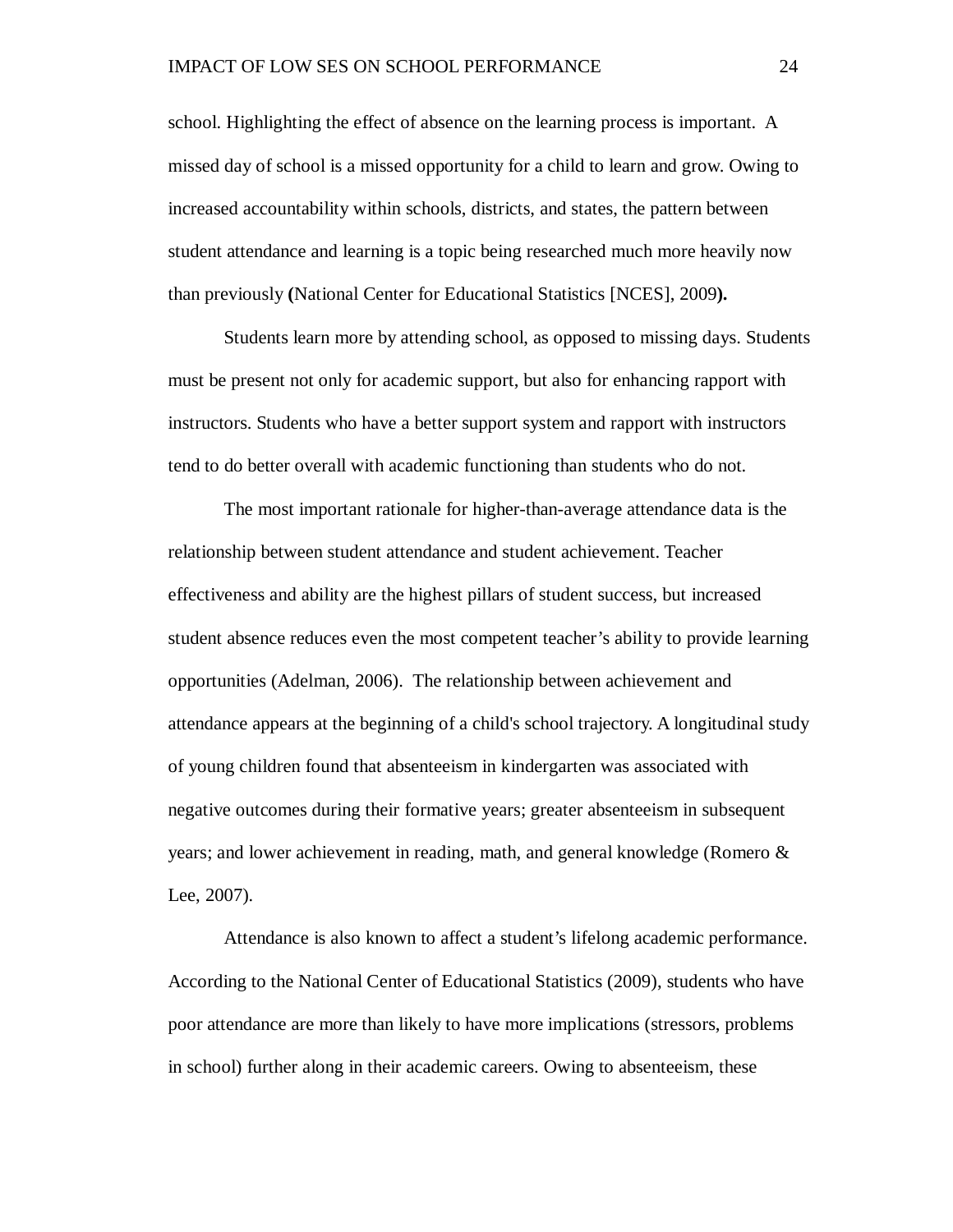students who have lower attendance have higher rates of maladaptive behaviors and lower graduation rates from high school than students who have a higher attendance rate (NCES, 2009). These differences in absentee rates were observed as early as kindergarten, and students who eventually dropped out of high school missed significantly more days of school in first grade than did their peers who graduated from high school. In eighth grade, this pattern was even more apparent, and by ninth grade, attendance was shown to be a key indicator significantly identified with highschool graduation (Allensworth & Easton, 2005).

Academic performance has a strong response to attendance rates. Students of lower SES already experience more difficulties than students of high SES. When lower attendance is also involved, additional risk factors result in inadequate progress and achievement for students. According to disciplinary responses from decreased attendance, it was reported that absenteeism usually resulted in the loss of course credits, as well as suspension and detention (NCES,2009). When students are absent, whether excused or not, their opportunity to learn in accordance to their instructional program is taken away.

Overall, students who miss school are further excluded from learning and miss the opportunities to excel because of chronic absenteeism (NCES, 2009). Attendance is key for students of lower SES, as it increases the likelihood of success.

#### **Parenting Styles and Low SES**

Children usually develop many of their habits and socialization characteristics from parenting. Parenting practices are defined as specific behaviors that parents use to socialize their children (Darling  $\&$  Steinberg, 1993). For example,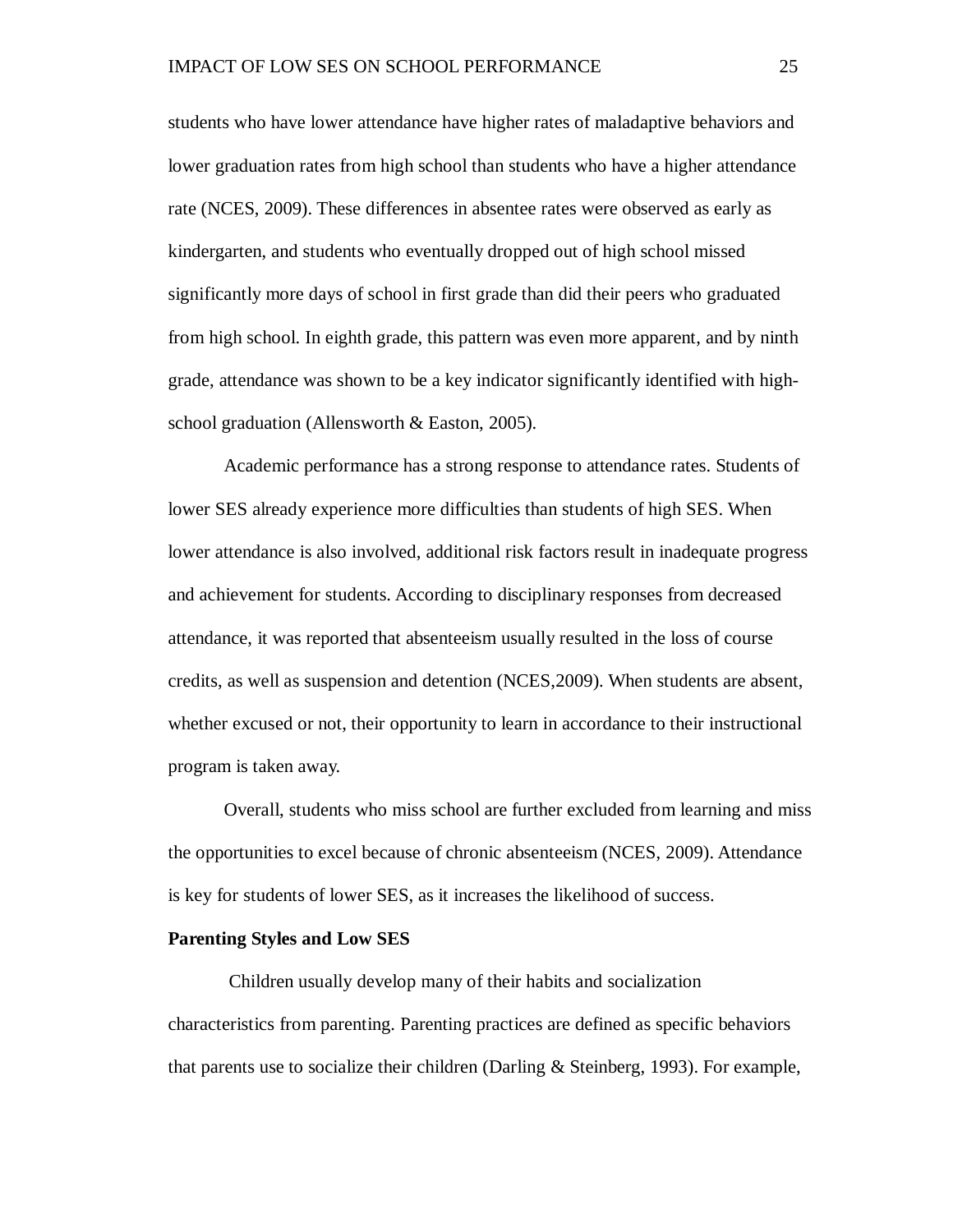parents may use different interventions to socialize their children for success, such as completing their homework, attending school functions, and allowing their children to read books (Darling & Steinberg, 1993). Darling and Steinberg (1993) suggested that parenting style is the emotional climate in which parents raise their children. Parenting styles have been characterized by dimensions of parental responsiveness and demandingness (Baumrind, 1991).

Parenting styles may be a response to additional factors that may not involve the student. Many times, parents of low SES exhibit negative attributes (Beckerman, Van Berkel, Mesman, & Alink, 2017). Parental attributions mediate the relation between daily stressors (i.e., low SES, parenting stress, partner**-**related stress), parents' own histories of child maltreatment, and harsh and abusive parenting (Beckerman et al., 2017).

Many types of risk factors have strained the ability of parents of low SES to use positive and effective strategies to offer discipline (Beckerman et al., 2017). Underlying characteristics, such as stress, past experiences, and maltreatment, are usually indicated as factors in families of low SES. Future child development predictors usually come from the structures of parenting.

A significant source of stress for parents is dealing with low SES. The family stress model (FSM; Conger & [Conger, 2002;](https://www-sciencedirect-com.ezproxy.pcom.edu/science/article/pii/S0145213416303258#bib0055) [Conger & Donnellan, 2007\)](https://www-sciencedirect-com.ezproxy.pcom.edu/science/article/pii/S0145213416303258#bib0060) posits that parents of low SES experience elevated levels of stress because of economic hardships (e.g., low income, high debts, work instability) they encounter. As a consequence, these parents of lower SES are more irritable, harsh, and inconsistent in their disciplinary practices than parents of higher SES. For example, the parenting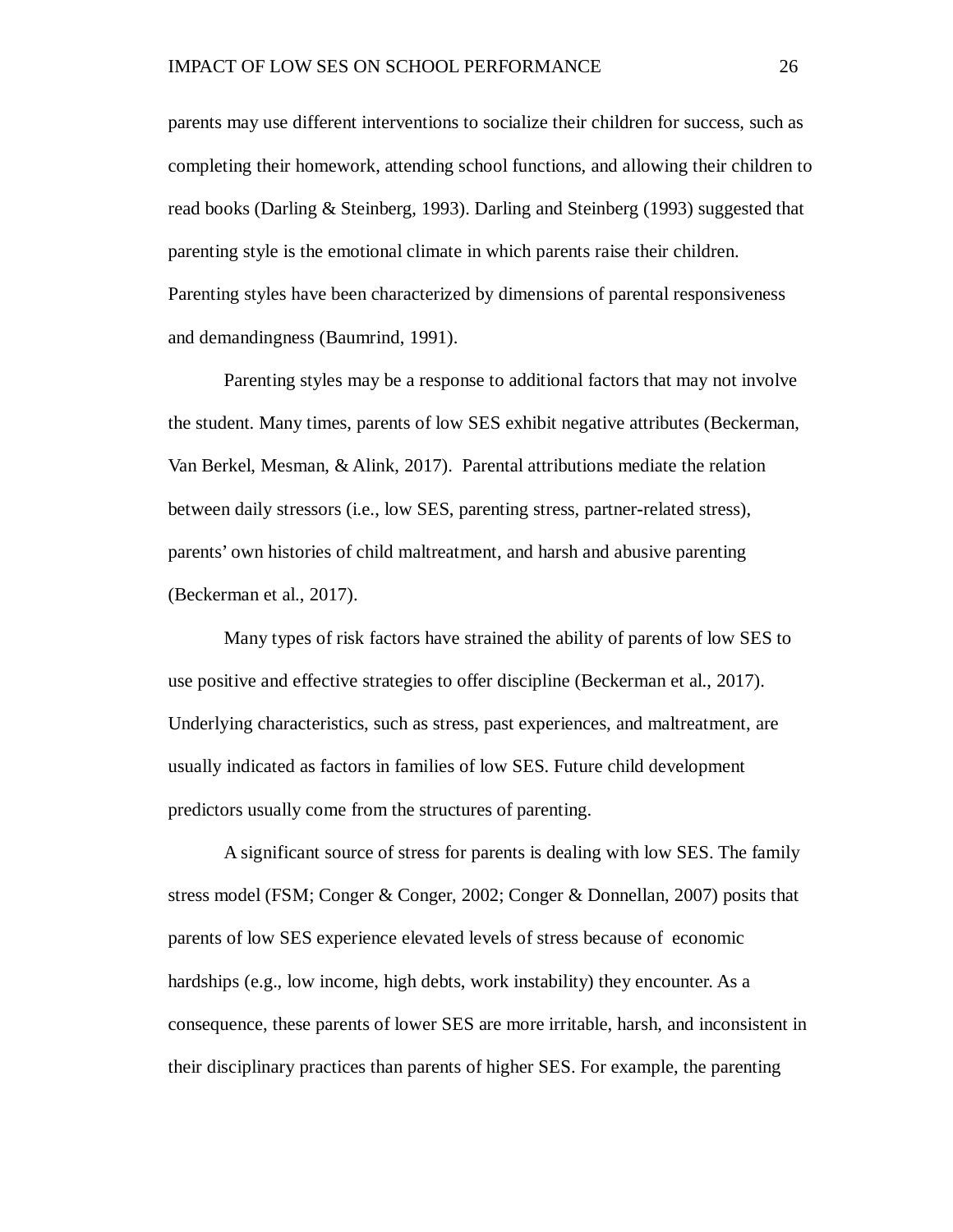styles of parents with low educational levels and unemployment predict harsh discipline [\(Dodge, Pettit, & Bates, 1994\)](https://www-sciencedirect-com.ezproxy.pcom.edu/science/article/pii/S0145213416303258#bib0095) and physical abuse. These parents were found to have a lower level of education, lower income, and lower occupational level and to be more often unemployed than nonabusive parents [\(Cappelleri,](https://www-sciencedirect-com.ezproxy.pcom.edu/science/article/pii/S0145213416303258#bib0030)  [Eckenrode, & Powers, 1993;](https://www-sciencedirect-com.ezproxy.pcom.edu/science/article/pii/S0145213416303258#bib0030) [Euser et al., 2013;](https://www-sciencedirect-com.ezproxy.pcom.edu/science/article/pii/S0145213416303258#bib0105) [Sedlak et al., 2010;](https://www-sciencedirect-com.ezproxy.pcom.edu/science/article/pii/S0145213416303258#bib0195) [Whipple &](https://www-sciencedirect-com.ezproxy.pcom.edu/science/article/pii/S0145213416303258#bib0240) [Webster-Stratton, 1991\)](https://www-sciencedirect-com.ezproxy.pcom.edu/science/article/pii/S0145213416303258#bib0240).

Low SES also causes interparental problems. Increased research shows that abusive parents and those at risk for abusive parenting are more dissatisfied with their relationships than high SES parents [\(Chan, 1994;](https://www-sciencedirect-com.ezproxy.pcom.edu/science/article/pii/S0145213416303258#bib0035) [Salisbury, Henning, & Holdford,](https://www-sciencedirect-com.ezproxy.pcom.edu/science/article/pii/S0145213416303258#bib0190)  [2009\)](https://www-sciencedirect-com.ezproxy.pcom.edu/science/article/pii/S0145213416303258#bib0190), report less support from their partners [\(Whipple & Webster-Stratton, 1991\)](https://www-sciencedirect-com.ezproxy.pcom.edu/science/article/pii/S0145213416303258#bib0240), and hold less positive opinions of their partners compared to other parents.

In addition, to low SES and interparental problems, parenting styles also result from parenting tasks and difficult child behavior. Feelings of incompetence, stress, and unwillingness to discipline a child appropriately have created inadequacies in parents being supportive and having favorable discipline tactics (Beckerman et al., 2017). Although unfavorable, these parenting tactics can be combatted. Parents of low SES have benefited from workshops, cognitive-processing training, therapeutic and environmental support, and interventions to target parental attributes and tactics (Beckerman et al., 2017). Parents must recognize that interventions and positive skill sets can increase parental productivity and combat the difficulties of parenting with low and irresponsive strategies. For future implications, increased use of parenting style guidelines and strategies over a specific timespan could increase continued success of families of low SES.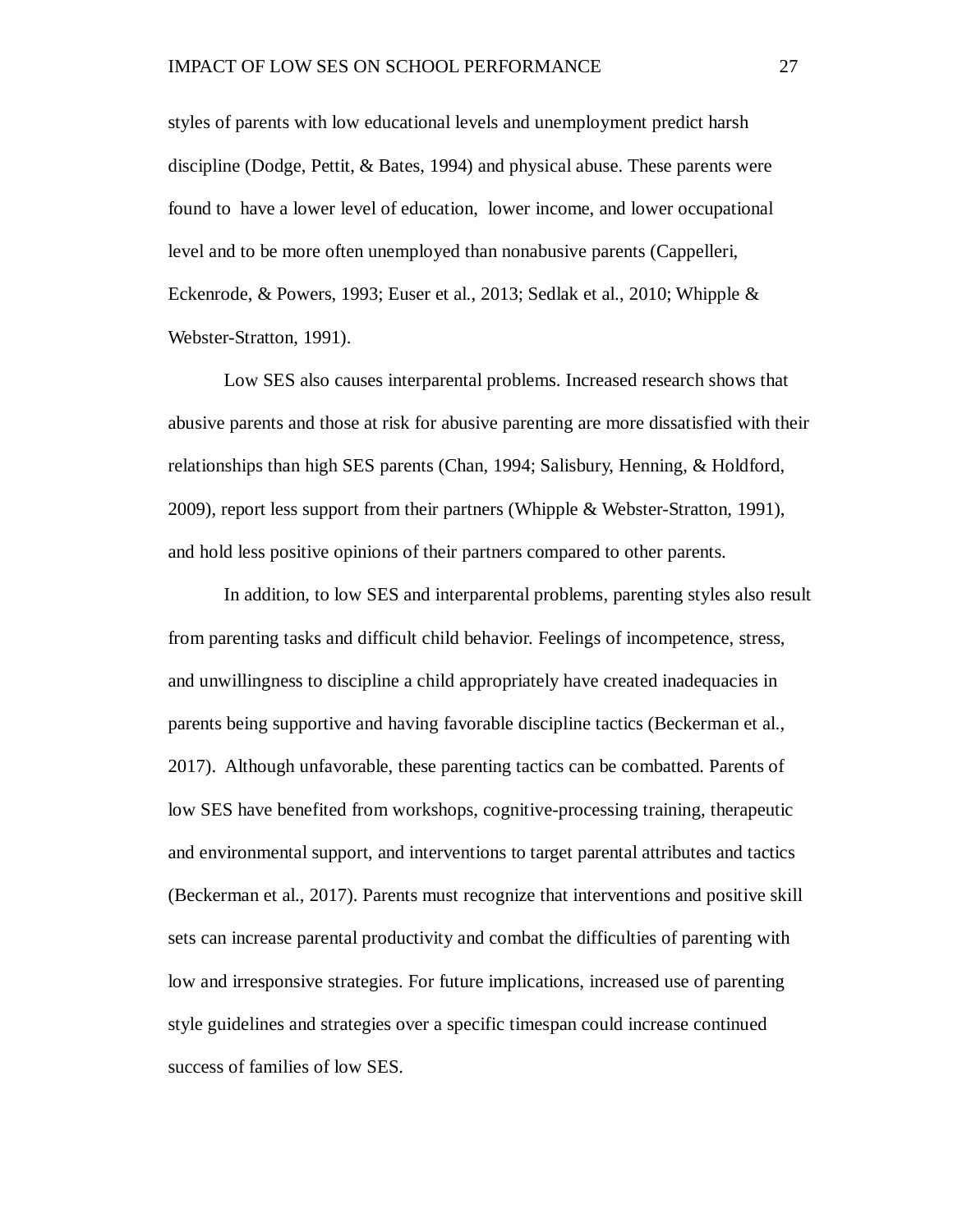## **The Impact of Low SES on Behavior**

Studies show that challenging behavior has been impactful within the general population in at least 14 to 20% of the children in home and school settings (Brandenburg, Friedman, & Silver, 1990). These challenges arise from students who are primarily identified as of low SES (Ohmstede & Yetter, 2015). Children typically decrease oppositional behaviors and conduct after the age of 2 years; however, in studies of students who did not receive the same resources, this has not been accurate, and students continued to engage in disruptive and problematic behaviors after adolescence (Ohmstede & Yetter, 2015). As a child continues to engage persistently in these behaviors, the risk factors of poor school performance increase the likelihood of other long-term problems, including substance abuse, low academic profiles, and conduct disorder (Ohmstede & Yetter, 2015). These behaviors show imperative needs for parents to understand and also incorporate effective behavioral strategies (Bennett et al., 1999). Unfortunately, many children with behavioral and emotional needs are not provided the necessary services to address their overall concerns. It has been estimated from school studies that nearly 80% of students in need of mental-health services are not receiving them (Kataoka, Zhang, & Wells, 2002). These students usually come from low SES backgrounds and are allotted only the minimal mentalhealth services to address behaviors within school (Burns et al., 2004).

Low SES is a barrier for students with problematic behaviors, as students do not have the resources available to them for success. Active parents in home and school settings have been said to increase overall academic performance and decrease discipline problems of their children across both environments (McCarthey, 2000).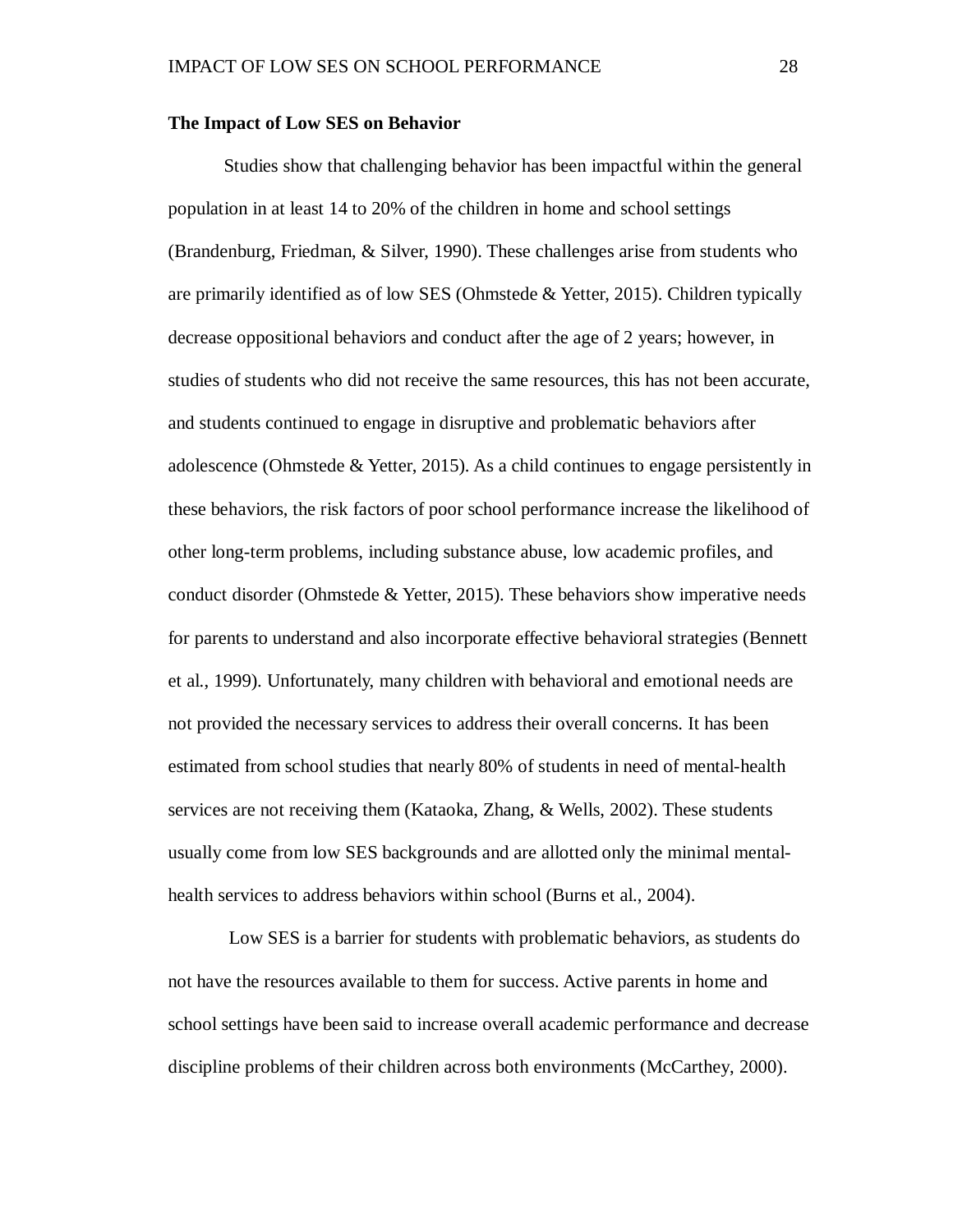Children of low SES may not spend a significant amount of time with their parents and may be guided only by school personnel (Ohmstede & Yetter, 2015). Parents lack of involvement decreases the overall results on positive behaviors, as the time is not customized across both settings. In order to increase overall positive behaviors in children of low SES, building a bridge between the home and school settings is of utmost importance when setting goals to address children's educational and behavioral needs (Sheridan, Eagle, Cowan, & Mickleson, 2001); interventions tailored to students within this particular population must be completed.

Increasing specific bonds within the home and school that build partnerships is the first step. A common responsibility must be shared by parents and schools for educating and appropriately socializing children within communities of low SES (Sheridan et al., 2001). Interactions and rapport between the family and school to create a mutual agreement that supports adjustment, school learning, and the identification of positive school personnel and faculty have proved effective in meeting the needs of students.

Low SES and student behaviors are parallel. Within communities of low SES, students exhibit many difficulties resulting from lack of resources; however, being involved within the community, increasing rapport among families, and fostering school and home collaboration have been shown to improve overall functioning of children. Future research to increase positive behavior of children of low SES should identify mechanisms that engage not only the student but also the family. When the learning environment is structured, behavioral difficulties decrease (Clark & Fiedler, 2003; Cox, 2002).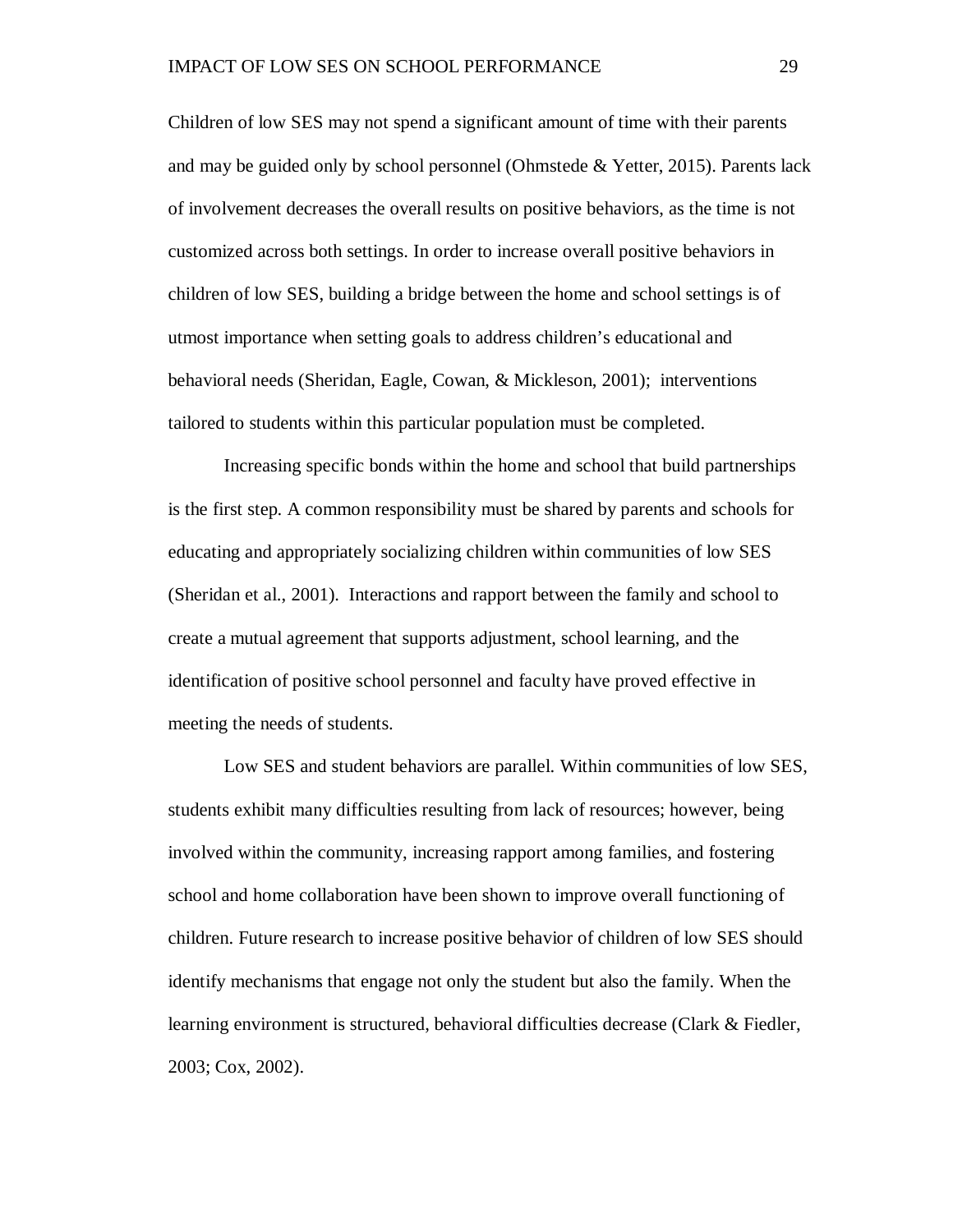#### **CHAPTER 3**

## **METHODOLOGY**

This study used archival school data compiled during the 2017-2018 school year to analyze the impact of family income, as determined by student eligibility for free- or reduced-lunch benefits, on several measures of school performance. This chapter describes the student population for the study, the measures of school performance that were used, and the procedures for collecting and analyzing the school data.

## **Participants**

Participants included 165 male students in third through fifth grade who attended a single elementary school in the mid-Atlantic region of the United States between September, 2017, and June, 2018. For the purpose of this study, *participants* refers to non-individually-identified students for whom archived school data were obtained and analyzed. No students actively participated in the study, and consent to use school data was given by the superintendent of schools for the school district.

The independent variable of most interest for the study was family/household income as a global measure of socioeconomic status (SES). Student eligibility for the school district's Child Nutritional Program, which provides free- or reduced-lunch benefits, was used as an indicator of family income for this study. Approximately 60%t of the students in the sample were eligible for free or reduced lunch. More detailed demographic information about the study sample, including age, grade, race, and educational placement, is reported in Chapter 4.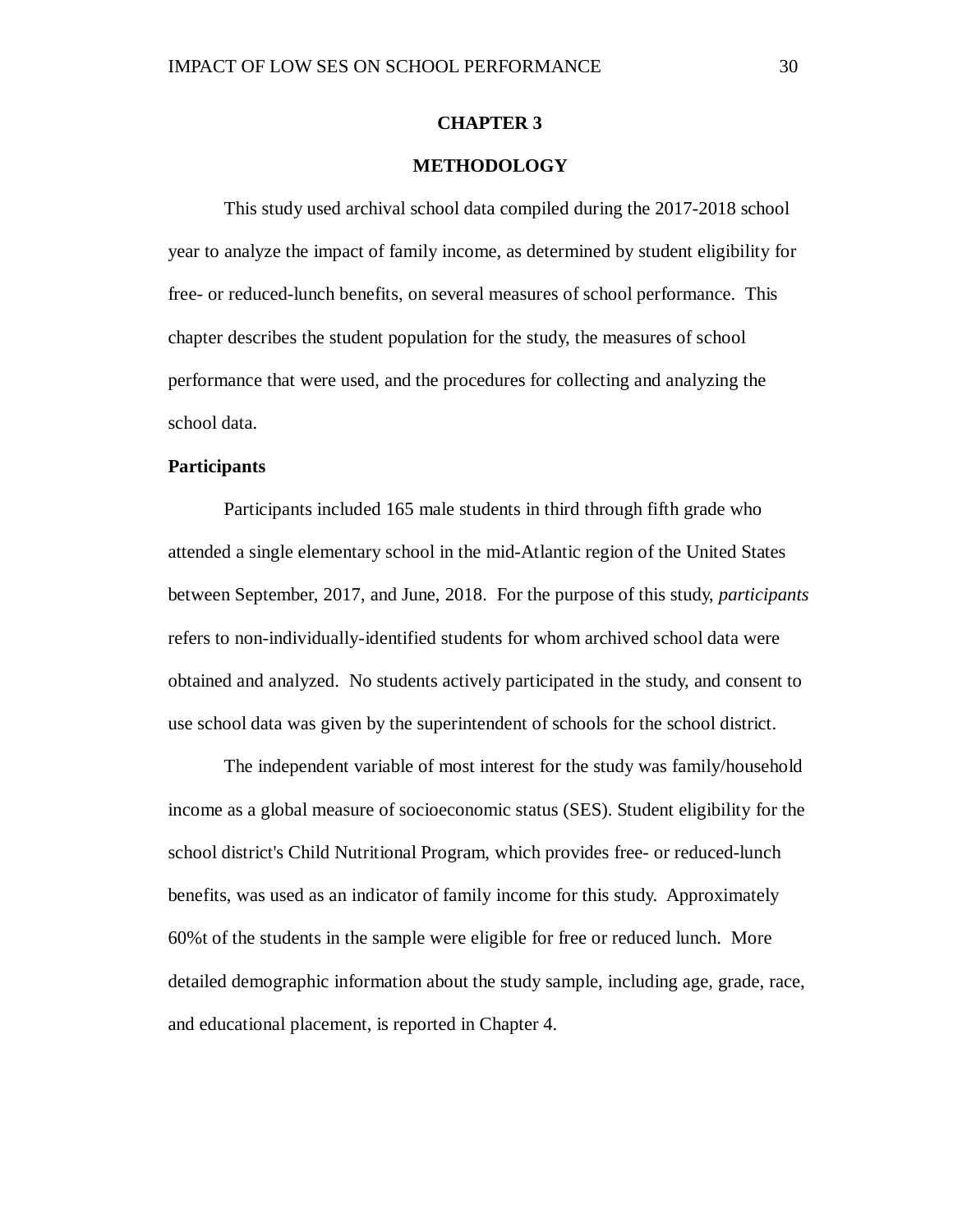## **Hypotheses**

This study was based upon an investigation of the effects of income on three dependent variables: academic performance, school attendance, and need for behavioral management interventions. Three separate hypotheses based on these variables were tested.

**Hypothesis 1:** Impact of Income on Academic Performance

H10: No differences in performance on statewide standardized tests and local academic measures will be observed in students from higher and lower income levels. H1A: Students from higher income families will perform better on statewide standardized tests and local academic measures than students from lower income families.

**Hypothesis 2:** Impact of Income on School Attendance

H<sub>20</sub>: No differences will be observed in percentage of school attendance between students from higher and lower income families.

H2A: Students from higher income families will have a higher percentage of school attendance than students from lower income families.

**Hypothesis 3:** Impact of Income on Referrals for Behavioral Management

 $H3<sub>0</sub>$ . No differences will be observed in referrals for behavioral assessments and interventions between students from higher and lower income families.

H3A: Students from higher income families will have fewer referrals for behavioral assessments and interventions than students from lower income families.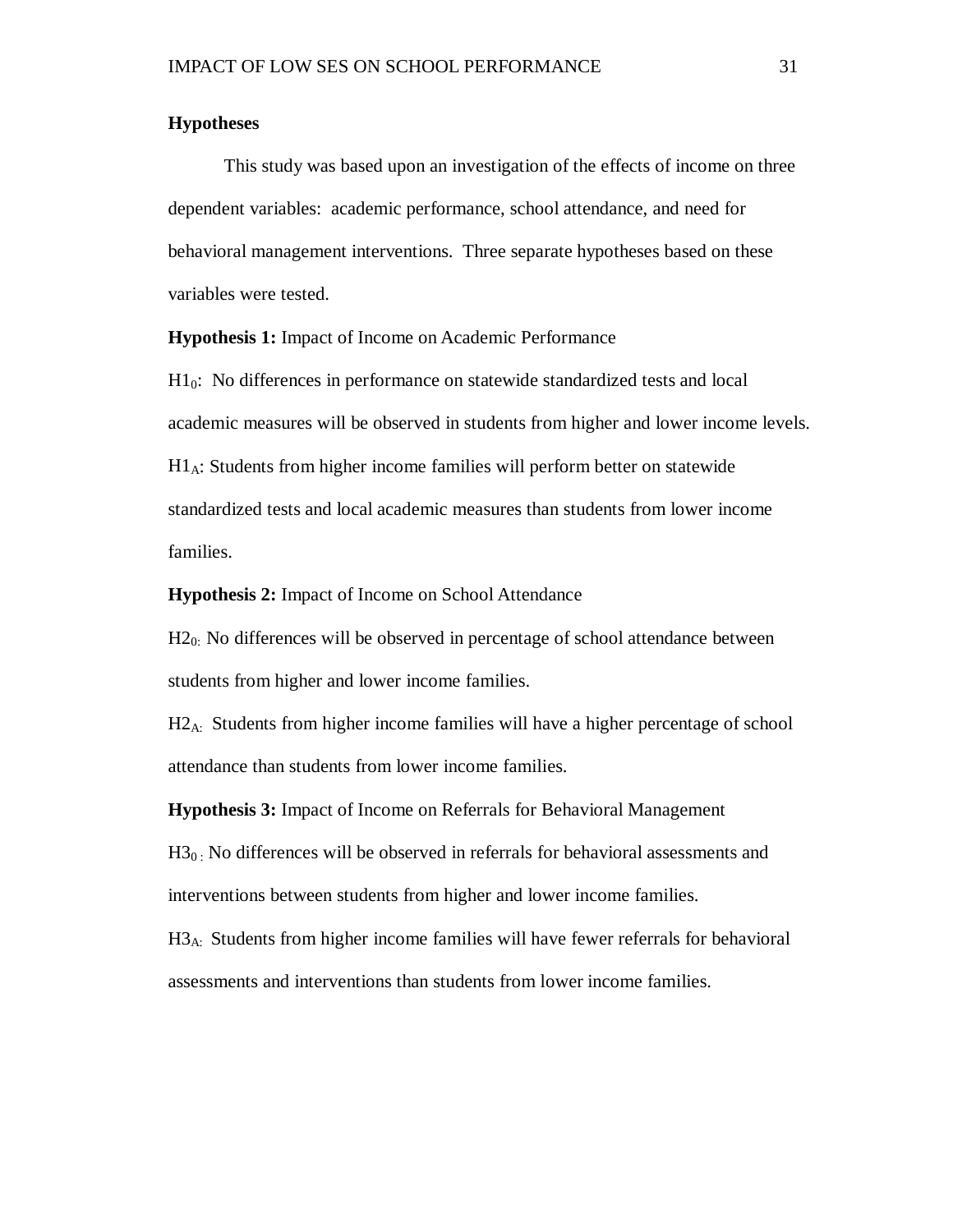## **Measures of School Performance**

 Indicators of school performance were derived from data routinely collected and maintained in students' cumulative school records. Levels of academic functioning in reading/language arts and mathematics were indicated through performance on statewide standardized testing, as well as through local indicators of instructional supports provided to students. School attendance was reported as a percentage of days present during the 180-day school year. Indicators of behavioralmanagement interventions were derived from the presence of formal functional behavioral assessments (FBA) that were completed and from local indicators of behavioral supports that were in place for specific students. No personally identifiable information was recorded in the data set maintained for this study. The following sections provide complete descriptions of academic and behavioral measures included in the study.

#### **Measures of Academic Performance**

The school district in which this study was conducted participates in a statewide standardized testing program that uses the Smarter Balanced Assessment system (Smarter Balanced Assessment Consortium, 2015). With the Smarter Balanced Assessment system, students take a customized test using a computeradaptive format, in which questions get harder when students answer correctly and easier when they answer incorrectly. Students in Grades 3 through 5 in the district take Smarter Balanced Assessment achievement tests in mathematics and in reading/language arts.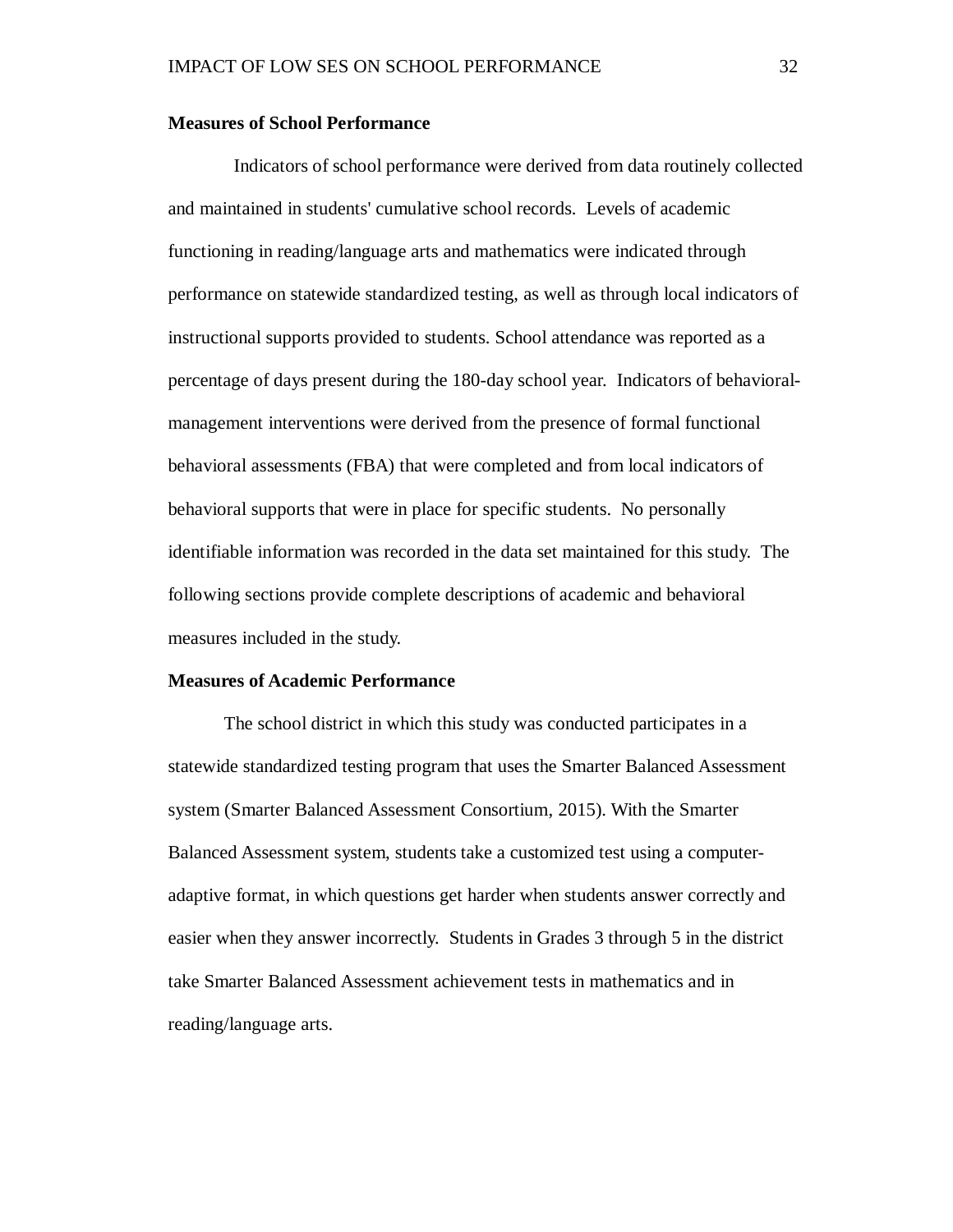**Smarter Balanced Assessments.** The Smarter Balanced Assessment provides a reporting system that describes achievement levels for the test-taker using a 4-point scale. Level 4 on the test indicates that the student has met the achievement standard for the content area and demonstrates progress toward mastery of the knowledge and skills needed for success in future coursework. At Level 3, the student has met the achievement standard in the content area and is making progress toward mastery of knowledge and skills needed for future success. Level 2 indicates that a student has nearly met the achievement standard and may require further development of knowledge and skills needed for success in future coursework. Level 1 is the lowest rating and indicates that the student has not met the achievement standard and needs substantial improvement to demonstrate knowledge and skills needed for success in future coursework.

Students included in this study were identified as either *proficient* or *not proficient* on the Smarter Balanced Assessments in reading/language arts and mathematics. The category of proficient was defined as performance rated at either Level 3 or Level 4 on the content area testing. The category of not proficient was defined as performance rated at either Level 1 or Level 2 on the content area assessment.

The Smarter Balanced Assessment system uses computer-adaptive assessments, which replace pencil-and-paper tests and can adjust the difficulty of questions based on student responses. A student who answers correctly receives a more challenging item, while an incorrect answer generates an easier question. Students receive a more engaging test experience – one that is more time efficient and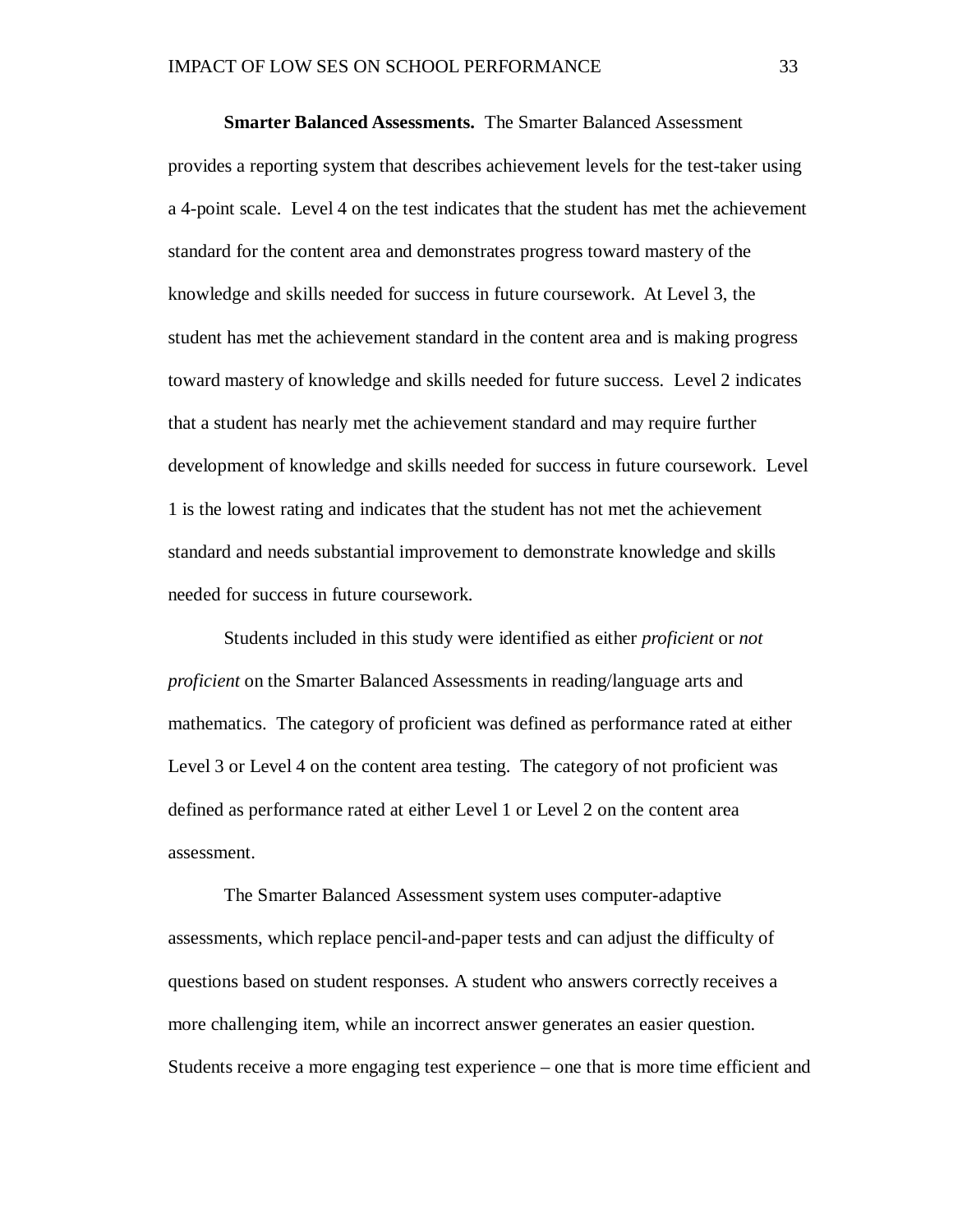produces more accurate results. The new assessments are designed to provide accurate measures of achievement and growth for all students, including those with disabilities and English language learners. Accommodations are made to ensure assessments are accessible and produce results that are valid for these students. For students with disabilities, the online assessments address visual, auditory, and physical-access barriers. These students can take an individualized test at the same time as other students in their class. Tools have also been developed to help English language learners demonstrate their knowledge, regardless of their level of proficiency in English.

**Tiered instructional levels in mathematics and reading/language arts.**  The school provides tiered instructional supports for students in both mathematics and reading/language arts through the implementation of a Response to Intervention (RTI) service delivery system. At Tier 1, students participate primarily in the grade level instructional program for the content area, with a minimal need for additional supports beyond the classroom program. Tier 2 provides an intermediate level of support for students who are close to but not meeting established benchmarks for grade level instruction in the content area. Typically, students at this level participate in their classroom reading or math program and also receive additional instructional supports outside the classroom, such as small-group remedial sessions, that supplement the classroom instruction. At Tier 3, students require intensive instructional support, which may either supplement or replace the classroom program for reading/language arts or mathematics. Students receive an additional focus on curriculum-based assessments (i.e., IREADY and STAR programming for math and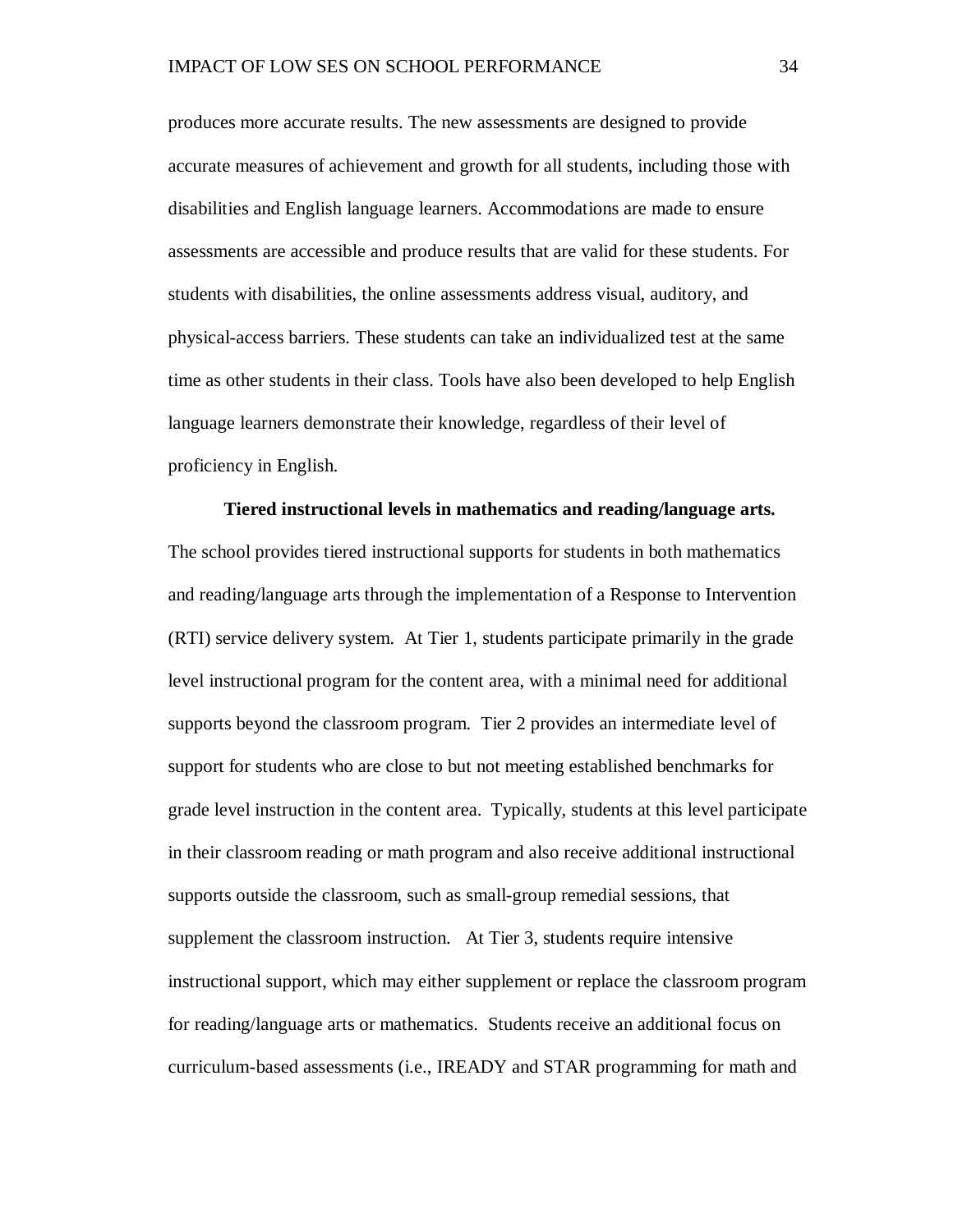reading), are pulled out to work individually with the reading specialist, and spend more time on interventions than students in Tier 2.

For purposes of this study, the assignment of students to specific RTI tiers of instruction was used to designate the degree of instructional support that each student required in both reading/language arts and mathematics. After students go through 12 weeks of any tier without making adequate progress, they are then moved to a higher tier for more intensive interventions. Students receiving Tier 3 supports without making adequate progress are then referred for special-education services.

**Behavioral indicators.** Students included in the study were identified according to the level of behavioral supports that they required within their educational program. Two criteria were used for this purpose. First, students were grouped according to those who had been referred for a FBA and development of a behavior intervention plan and those students who had not required referrals for behavioral problems.

The FBA comes from what is called a *functional assessment* or *functional analysis* in the field of applied behavioral analysis. It is the process of determining the cause or "function" of behavior before developing an intervention for behaviors that may cause disruptions at school, home, or in the community. The intervention developed should be based on a hypothesized cause (function) of behavior. To do so, the FBA attempts to identify the events that control the display of problematic behaviors. The assessment documents the antecedents (i.e., what comes before the behavior) and consequences (i.e., what happens after the behavior) by observing the individual in each environment where the problem occurs. The FBA also takes into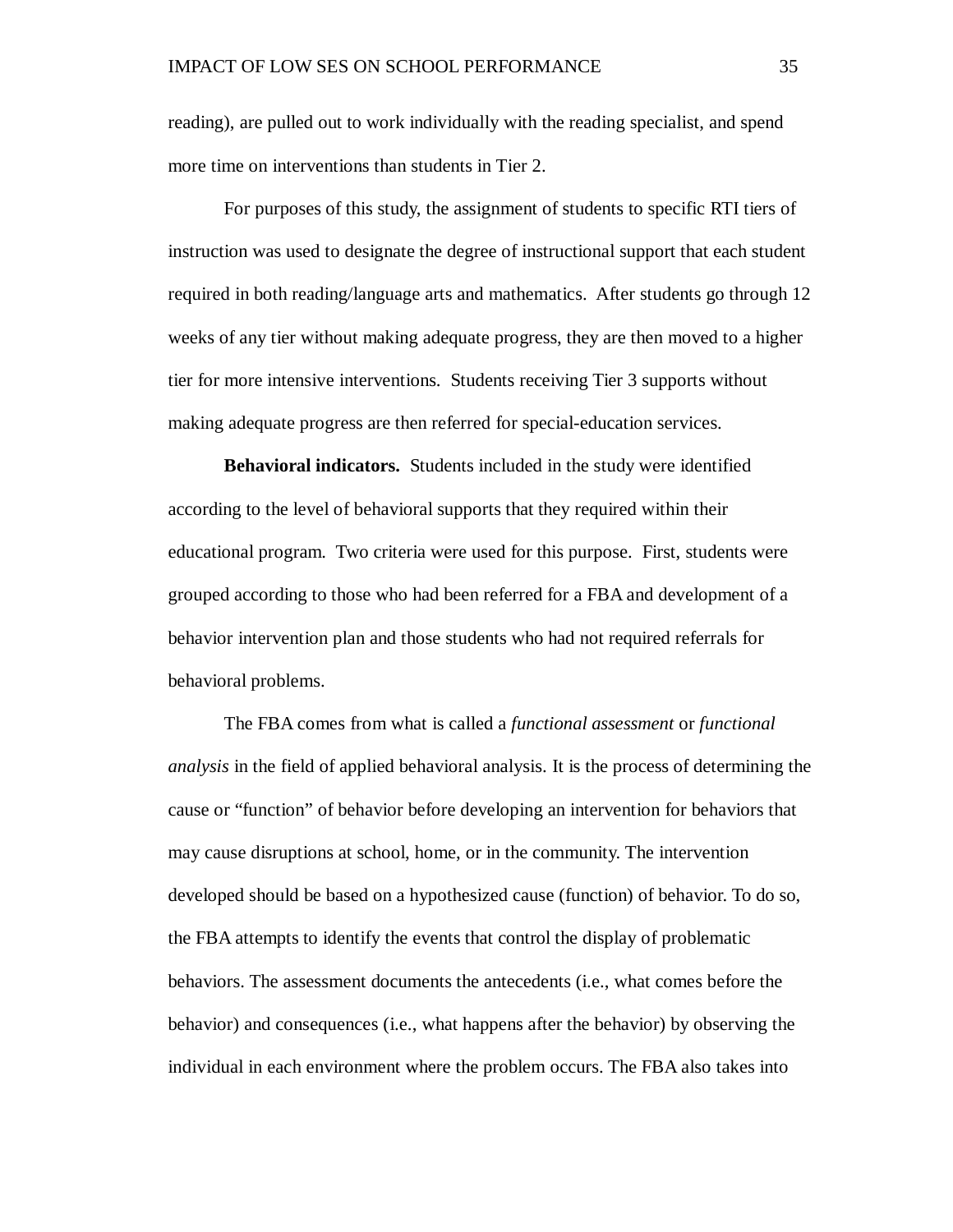account clinical interviews of school staff, teachers, and parents (Children's Hospital of Philadelphia, 2016)

A secondary criterion related to the need for behavioral interventions was the identification of students on the school's RTI system of behavioral supports. Similar to the academic RTI structure, students on Tier 1 for behavior are appropriately supported through the general-education program and school-wide interventions in place for all students. Students on Tier 2 for behavior require a moderate number of behavioral supports and may require school-based counseling and other services available to support social and emotional development. Tier 2 students receive some progress monitoring and check-ins with staff. Placement at Tier 3 of the RTI process suggests that students have extreme difficulty with classroom functioning and they either are warranted an FBA or will be receiving one expeditiously. Students in Tier 3 receive progress monitoring daily and also check-ins. They also are provided a behavioral support plan, which may consist of reward incentive charts, behavioral programs that include a point system, and other interventions tailored to the student's behavior.

#### **Procedures**

Upon receipt of administrative permission to access student data and Internal Review Board approval of the study, the school psychologist met with school administrators and food-and-service representatives in order to receive information regarding third through fifth-grade boys who were categorized as of low SES and higher SES. The income category was based on eligibility for free- and reduced-lunch benefits. After obtaining this information, the school psychologist retrieved study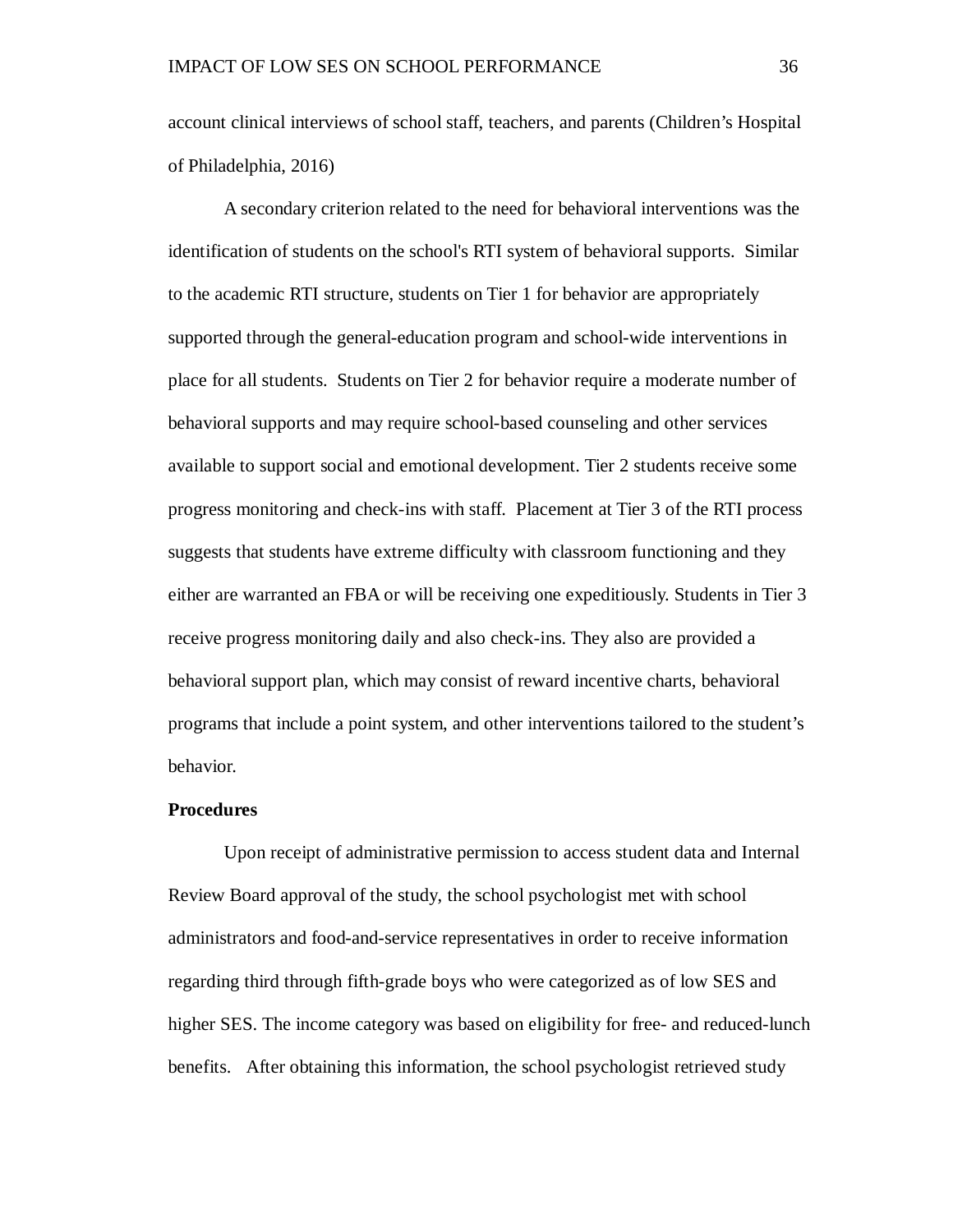data from student files, after which all identifying personal information was removed from the data set, with an individual number (1 - 165) assigned to each student.

Information obtained for each student included the following: (a) grade placement; (b) chronological age; (c) race; (d) total days absent for the school year; (e) eligibility (yes/no) for free-/reduced-lunch benefits; (f) Smarter Balanced Assessment level (i.e., proficient or not proficient) for reading/language arts; (g) Smarter Balanced Assessment level (i.e., proficient or not proficient) for mathematics; (h) RTI placement level for reading/language arts; (i.) RTI placement level for mathematics; (j.) RTI placement level for behavior; (k) completion (i.e., yes/no) of a FBA; and (l) eligibility (i.e., yes/no) for special-education and related services. All information obtained was specific to the 2017-2018 school year.

## **Data Analysis**

Descriptive data for the study sample, including information on age, grade, family income level, referrals for behavior management, school attendance, and scores on standardized testing, was reported. Comparative statistics (i.e., *t* tests and chi-square tests) were used to determine the significance of intergroup (i.e., high and low family income) differences on standardized testing, school attendance, and referrals for behavioral management.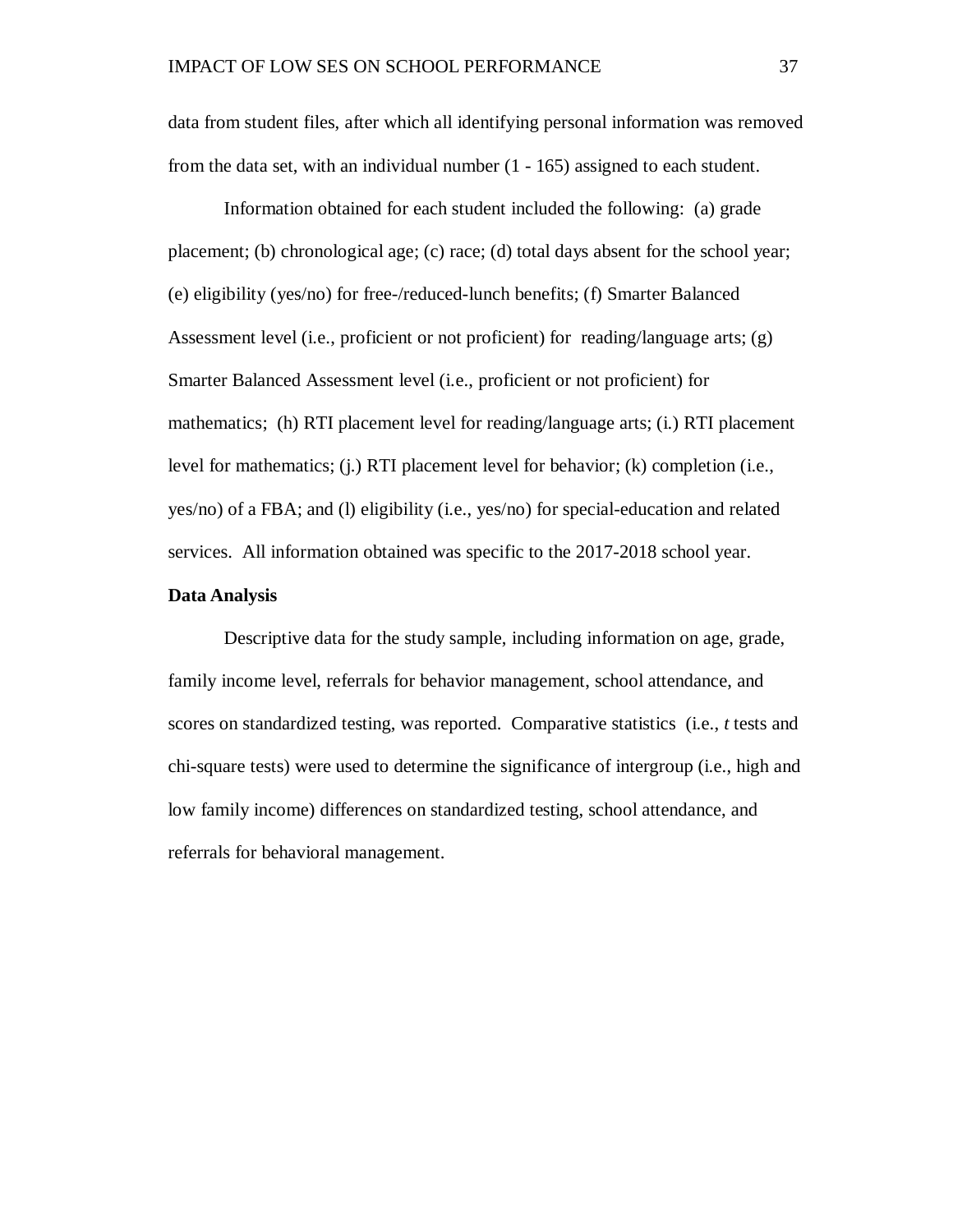# **CHAPTER 4**

## **RESULTS**

This study used archival data to determine the relationship between SES and measures of school performance. Data from the 2017-2018 school year were used to make comparisons related to school attendance, behavior, and academic achievement. This chapter presents information about the student population and all of the statistical comparisons that were done.

The population for the study included a total of 165 male students in Grades 3, 4, and 5 from a single elementary school in the mid-Atlantic region of the United States. Table 1 provides a summary of demographic information for the sample.

\_\_\_\_\_\_\_\_\_\_\_\_\_\_\_\_\_\_\_\_\_\_\_\_\_\_\_\_\_\_\_\_\_\_\_\_\_\_\_\_\_\_\_\_\_\_\_\_\_\_\_\_\_\_\_\_\_\_\_\_\_\_\_\_\_\_\_\_

Table 1

#### *Student Demographics*

| Variable | <b>Categories</b>      | <b>Number</b> | Percent |
|----------|------------------------|---------------|---------|
| Grade    | Grade 3                | 47            | 28.5    |
|          | Grade 4                | 57            | 34.5    |
|          | Grade 5                | 61            | 37.0    |
| Age      | 8 years                | 31            | 18.8    |
|          | 9 years                | 54            | 32.7    |
|          | 10 years               | 55            | 33.3    |
|          | 11 years               | 24            | 14.5    |
|          | 12 years               | 1             | .6      |
| Race     | African American       | 51            | 30.9    |
|          | Caucasian              | 97            | 58.8    |
|          | Hispanic               | 12            | 7.3     |
|          | Asian                  | 4             | 2.4     |
|          | <b>Native American</b> | 1             | 0.6     |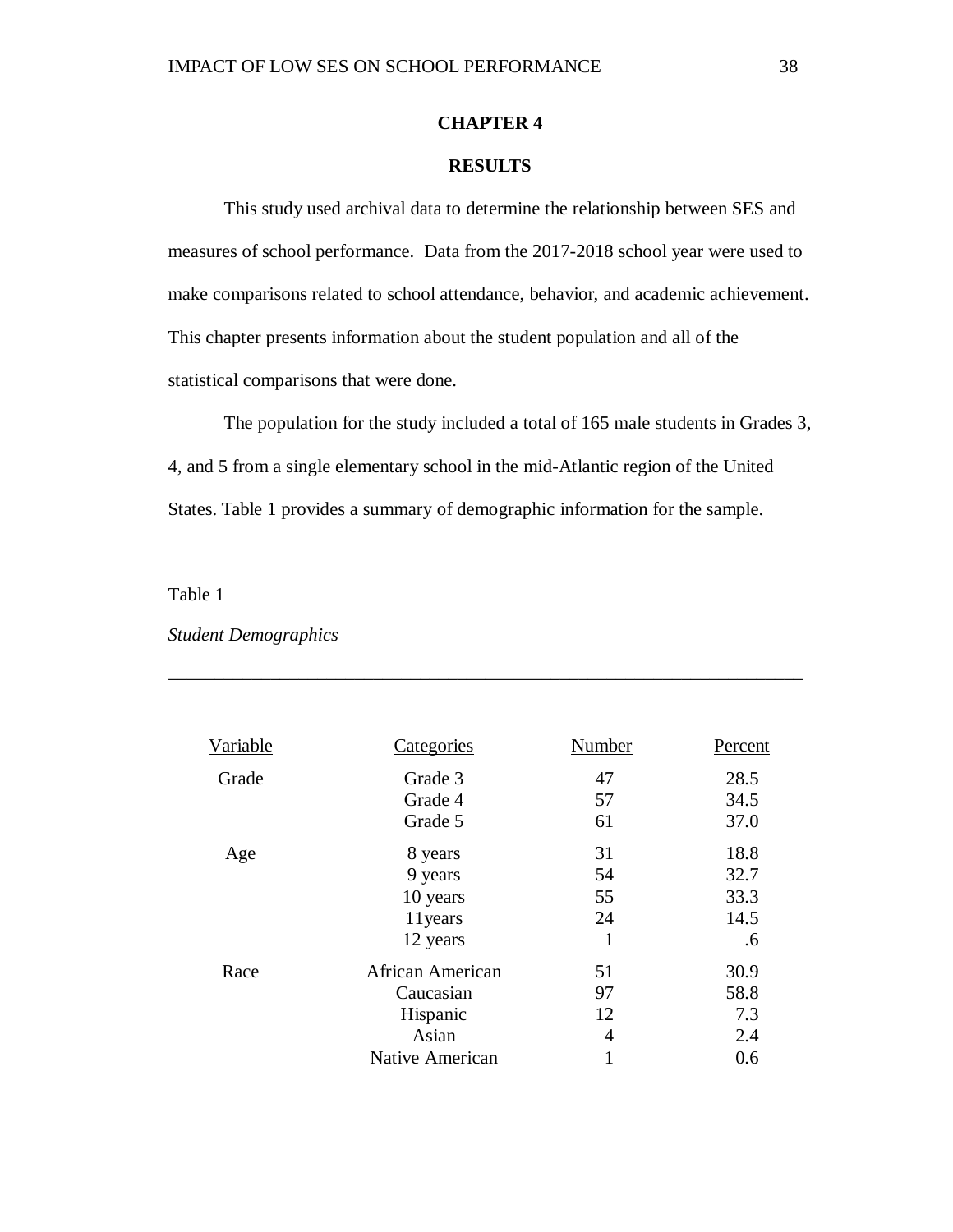| Free/reduced lunch | Yes               | 100 | 60.6 |
|--------------------|-------------------|-----|------|
|                    | Nο                | 65  | 39.4 |
| Educational        | General education | 124 | 75.2 |
| placement          | Special education | 41  | 24.8 |

#### **Hypothesis 1: Impact of Income on Academic Performance**

To test Hypothesis 1, scores from the Mathematics and Reading/Language Arts portions of the Smarter Balanced Assessment, as well as the assigned tier levels of the response to intervention (RTI) program for students, were used as measures. Overall, no statistical differences were found among income groups for any of the academic measures; consequently, the null hypothesis related to academic performance could not be rejected.

**Smarter Balanced Assessment testing in mathematics.** A chi-square analysis was done to compare expected with actual frequencies of numbers of students who were proficient and not proficient in the mathematics portion of statewide testing. Within the entire population, a total of 97 students were proficient and 68 were not proficient in mathematics. Fifty-five students receiving free or reduced lunch were proficient, and 45 students were not proficient. For students not receiving free or reduced lunch, 42 students were proficient in mathematics, and 23 students were not proficient. Table 2 presents a summary of values for the chi-square analysis of mathematics standardized scores by income levels. This comparison,  $\chi^2(1)$ ,  $n = 165$ ) = 1.503,  $p > 0.20$ , shows a nonsignificant relationship between standardized test scores in mathematics and income levels.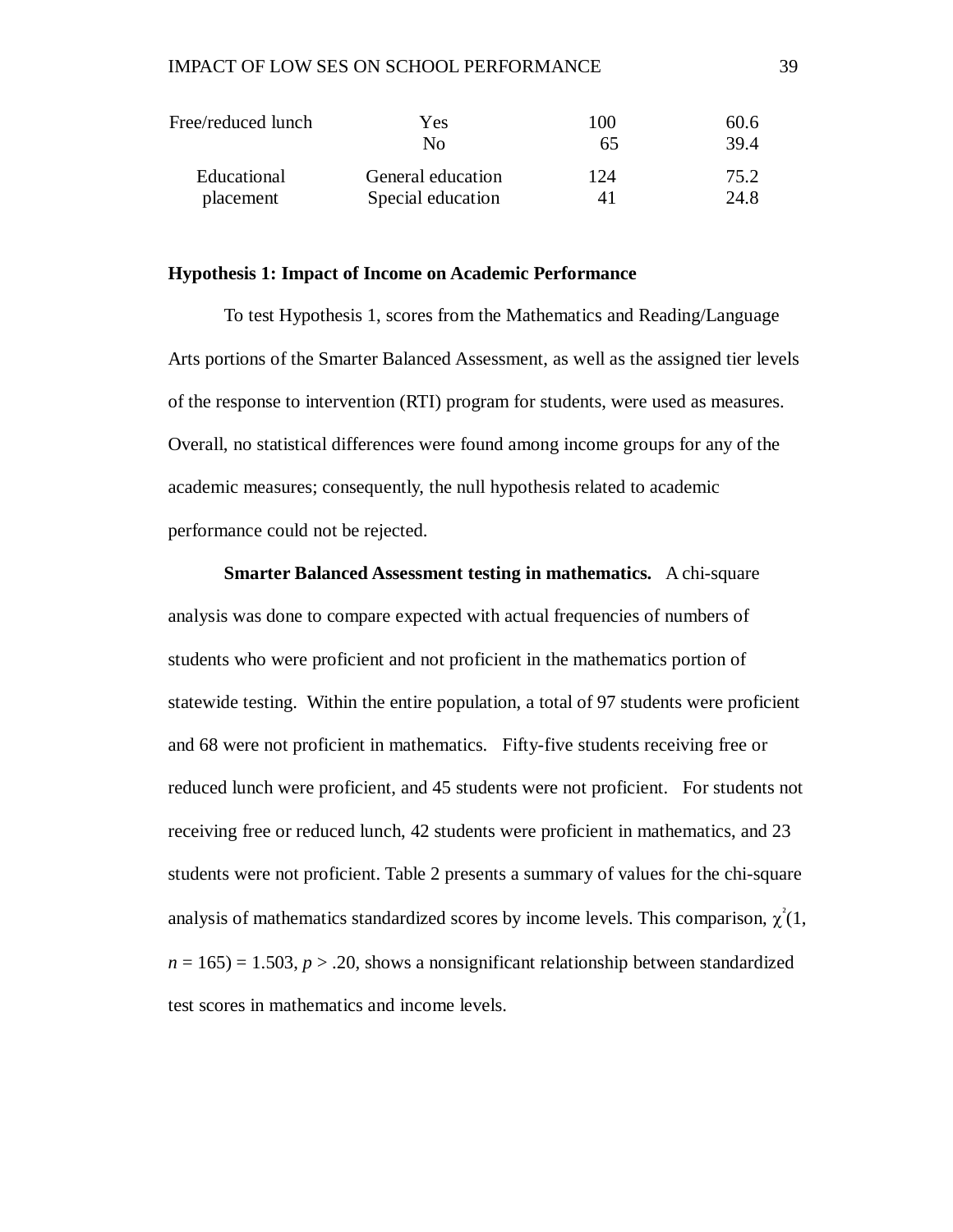| Smarter Balanced Assessment (SBA)/Mathematics x Free/Reduced Lunch (FRL) |  |  |  |
|--------------------------------------------------------------------------|--|--|--|
|--------------------------------------------------------------------------|--|--|--|

\_\_\_\_\_\_\_\_\_\_\_\_\_\_\_\_\_\_\_\_\_\_\_\_\_\_\_\_\_\_\_\_\_\_\_\_\_\_\_\_\_\_\_\_\_\_\_\_\_\_\_\_\_\_\_\_\_\_\_\_\_\_\_\_\_\_

| <b>SBA</b> Mathematics | Receives FRL  | Does not receive FRL | Total          |
|------------------------|---------------|----------------------|----------------|
| Proficient             | 55 (55.0%)    | $42(64.6\%)$         | 97 (58.8%)     |
| Not proficient         | 45 (45.0%)    | 23 (35.4%)           | 68 (41.2%)     |
| Total                  | $100(60.6\%)$ | 65 (39.4%)           | $165(100.0\%)$ |

*Note:* Smarter Balanced Assessment is the state-wide standardized assessment used to determine levels of academic proficiency in reading/language arts and mathematics.

**RTI supports for mathematics.** As noted previously, the school uses a tiered system of interventions to provide academic supports for students based on their progress in the general-education program. A chi-square analysis was done to determine the relationship between income levels (as indicated by eligibility for free- /reduced-lunch benefits) and the need for instructional supports in mathematics. Tier 1 for mathematics, which provides minimal supports beyond the general-education program, included 74 students who received free and reduced lunch; 51 students at Tier 1 did not receive free and reduced lunch. Tier 2 for mathematics, which provides an intermediate level of instructional support, included 18 students receiving free-/reduced-lunch benefits and six students not receiving free/reduced lunch. Intensive supports (i.e., Tier 3) included eight students who received free and reduced lunch and eight students who did not receive free and reduced lunch. Table 3 presents a summary of values for the chi-square analysis of mathematics RTI supports by income levels. This comparison,  $\chi^2(2, n = 165) = 2.940, p > .20$ , shows a nonsignificant relationship between RTI supports in mathematics and income levels.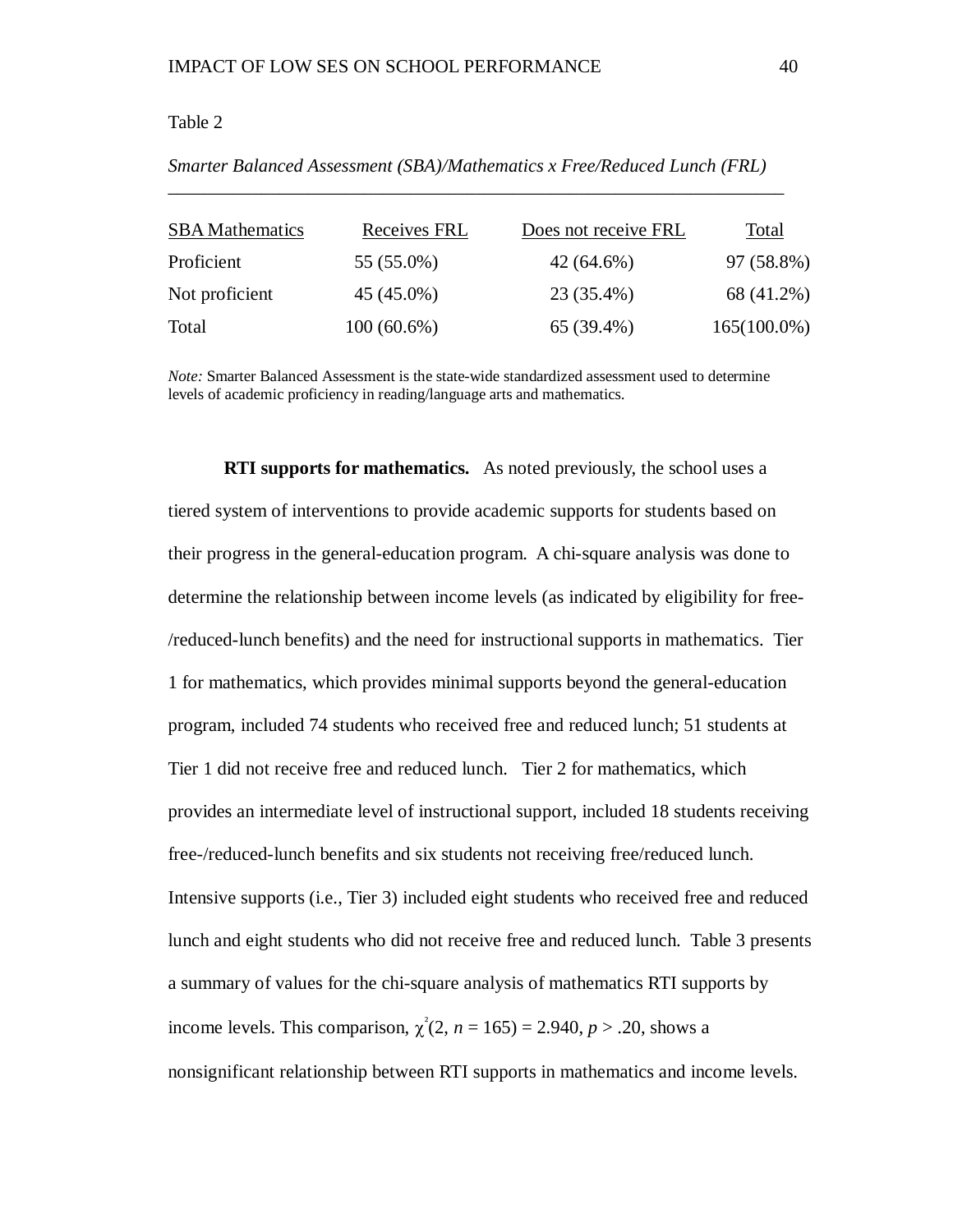## Table 3

| <b>Mathematics RTI</b> | Receives FRL  | Does not receive FRL | Total          |
|------------------------|---------------|----------------------|----------------|
| Tier 1 - Minimal       | 74 (74.0%)    | 51 (78.4%)           | 125 (75.8%)    |
| Tier 2 - Intermediate  | 18 (18.0%)    | 6 $(9.2\%)$          | 24 (14.5%)     |
| Tier 3 - Intensive     | $8(8.0\%)$    | $8(8.0\%)$           | $16(9.7\%)$    |
| Total                  | $100(60.6\%)$ | 65 (39.4%)           | $165(100.0\%)$ |

\_\_\_\_\_\_\_\_\_\_\_\_\_\_\_\_\_\_\_\_\_\_\_\_\_\_\_\_\_\_\_\_\_\_\_\_\_\_\_\_\_\_\_\_\_\_\_\_\_\_\_\_\_\_\_\_\_\_\_\_\_\_\_\_\_\_\_\_\_

## *Mathematics RTI Supports x Free/Reduced Lunch (FRL)*

*Note:* Response to Intervention (RTI) Mathematics describes the level of interventional support students receive in mathematics. Students on Tier 1 receive minimal instructional supports beyond the general instructional program for assigned grade. Students on Tiers 2 and 3 receive additional instructional supports in addition to the classroom instructional program for assigned grade.

#### **Smarter Balanced Assessment testing in reading/language arts.** A chi-

square analysis also was completed to compare expected with actual frequencies of numbers of students who were proficient and not proficient in the reading/language arts portion of the Smarter Balanced Assessment. A total of 105 students were proficient in reading/language arts, and 60 were not proficient. Fifty-nine students receiving free-/reduced-lunch benefits were proficient, and 41 were not proficient. Among students who did not receive free/reduced lunch, 46 were proficient and 19 were not proficient. Table 4 shows a summary of values for the chi-square analysis of reading/language arts standardized test scores by income levels. This comparison,  $\chi^2(1, n = 165) = 2.358, p > .12$ , indicates a nonsignificant relationship between performance on standardized testing in reading/language arts and income levels.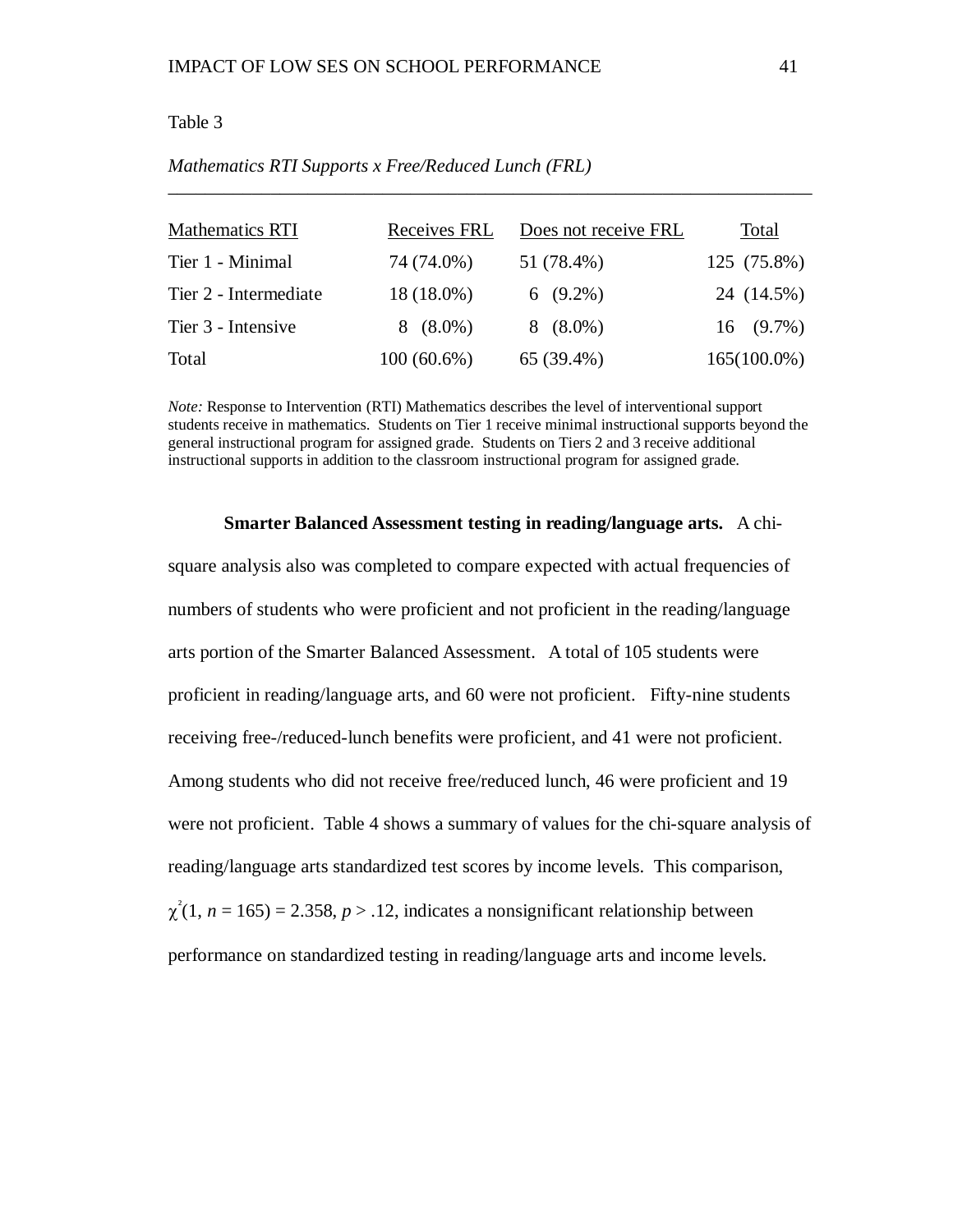*Smarter Balanced Assessment (SBA)/Reading/Language Arts x Free/Reduced Lunch (FRL)*

\_\_\_\_\_\_\_\_\_\_\_\_\_\_\_\_\_\_\_\_\_\_\_\_\_\_\_\_\_\_\_\_\_\_\_\_\_\_\_\_\_\_\_\_\_\_\_\_\_\_\_\_\_\_\_\_\_\_\_\_\_\_\_\_\_\_

| <b>SBA</b> Reading/Lang | <b>Receives FRL</b> | Does not receive FRL | Total          |
|-------------------------|---------------------|----------------------|----------------|
| Proficient              | 59 (59.0%)          | 46 (70.8%)           | $105(63.6\%)$  |
| Not proficient          | 41 (41.0%)          | 19 (29.2%)           | $60(36.4\%)$   |
| Total                   | $100(60.6\%)$       | $65(39.4\%)$         | $165(100.0\%)$ |

*Note:* Smarter Balanced Assessment is the state-wide standardized assessment used to determine levels of academic proficiency in reading/language arts and mathematics.

**RTI supports in reading/language arts.** Overall, a total of 116 students were placed on Tier 1 (i.e., minimal supports) for reading/language arts, with 25 students placed on Tier 2 (i.e., intermediate supports) and 24 students on Tier 3 (i.e., intensive supports). Among students receiving free-/reduced-lunch benefits, 73 students were placed at Tier 1 for reading/language arts, with 13 students placed at Tier 2 and 14 students placed at Tier 3. Forty-three students who were not receiving free/reduced lunch were placed at Tier 1 for reading/language arts, with 12 students placed at Tier 2 and 10 students at Tier 3. Table 5 shows a summary of values for the chi-square analysis of reading/language arts RTI supports by income levels. This comparison,  $\chi^2(2, n = 165) = 1.091, p > .50$ , indicates a nonsignificant relationship between RTI supports in reading/language arts and income levels.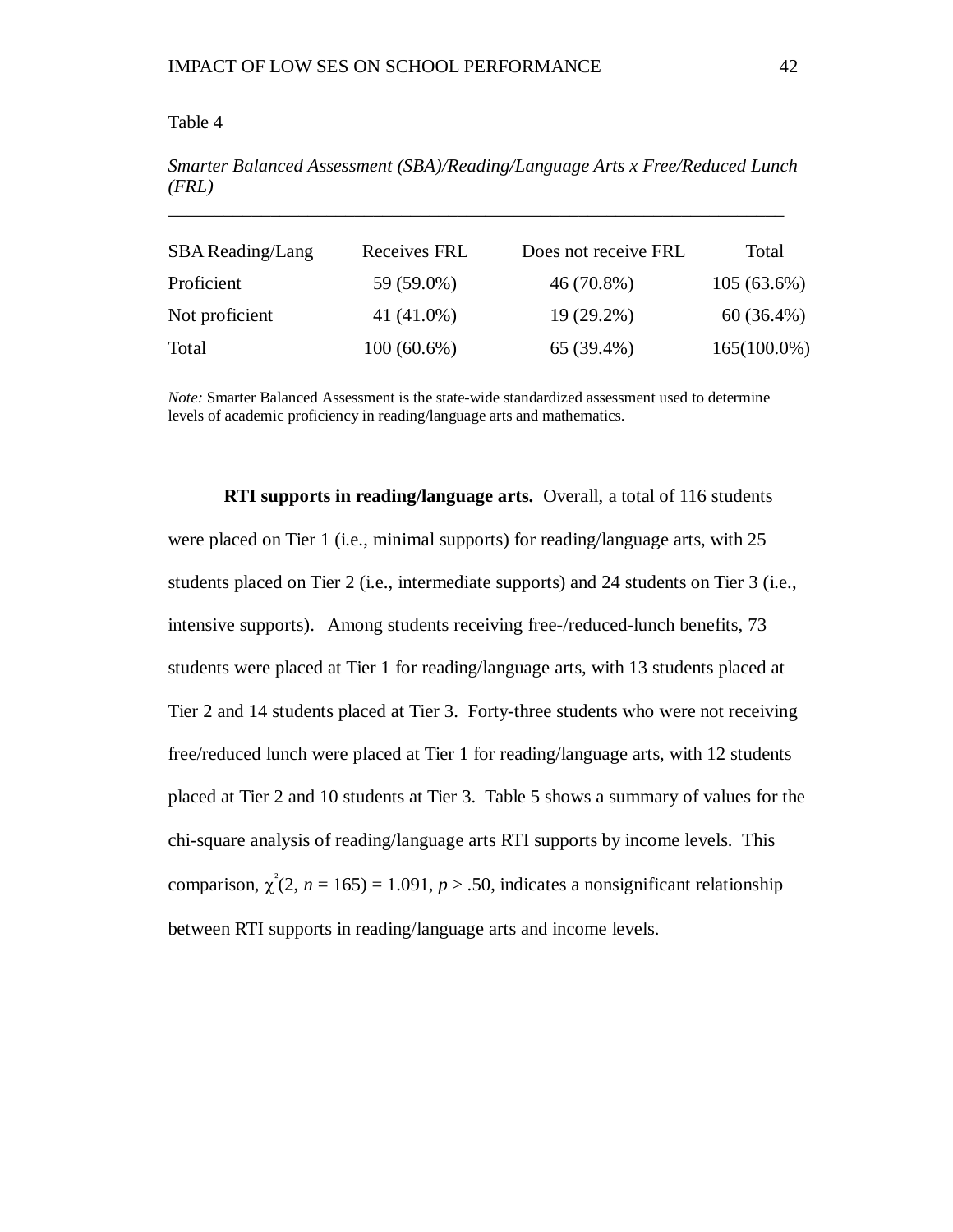## Table 5

| Reading/Language RTI  | Receives FRL  | Does not receive FRL | Total          |
|-----------------------|---------------|----------------------|----------------|
| Tier 1 - Minimal      | 73 (73.0%)    | $43(66.1\%)$         | $116(70.3\%)$  |
| Tier 2 - Intermediate | 13 (13.0%)    | $12(18.5\%)$         | $25(15.2\%)$   |
| Tier 3 - Intensive    | 14 (14.0%)    | $10(15.4\%)$         | 24 (14.5%)     |
| Total                 | $100(60.6\%)$ | 65 (39.4%)           | $165(100.0\%)$ |

\_\_\_\_\_\_\_\_\_\_\_\_\_\_\_\_\_\_\_\_\_\_\_\_\_\_\_\_\_\_\_\_\_\_\_\_\_\_\_\_\_\_\_\_\_\_\_\_\_\_\_\_\_\_\_\_\_\_\_\_\_\_\_\_\_\_\_\_\_

## *Reading/Language Arts RTI Supports x Free/Reduced Lunch (FRL)*

*Note:* Response to Intervention (RTI) for reading/language arts describes the level of interventional support students receive in the reading/language arts program. Students on Tier 1 receive minimal instructional supports beyond the general instructional program for assigned grade. Students on Tiers 2 and 3 receive additional instructional supports in addition to the classroom instructional program for assigned grade.

In total, four separate measures were used to determine the influence of family income (as indicated by eligibility for free-/reduced-lunch benefits) on academic performance of third- through fifth-grade male students in this study. These measures included standardized test scores in reading/language arts, level of RTI supports in reading/language arts, standardized test scores in mathematics, and level of RTI supports in mathematics. None of the four statistical comparisons addressing these measures were found to be statistically significant. Consequently, as noted previously, the null hypothesis related to academic performance (i.e., Hypothesis 1) could not be rejected.

## **Hypothesis 2***:* **Impact of Income on Student Attendance**

School attendance is generally considered to be an important element in the degree to which students are successful with regard to academic achievement. The second hypothesis for this study addressed the question of whether family income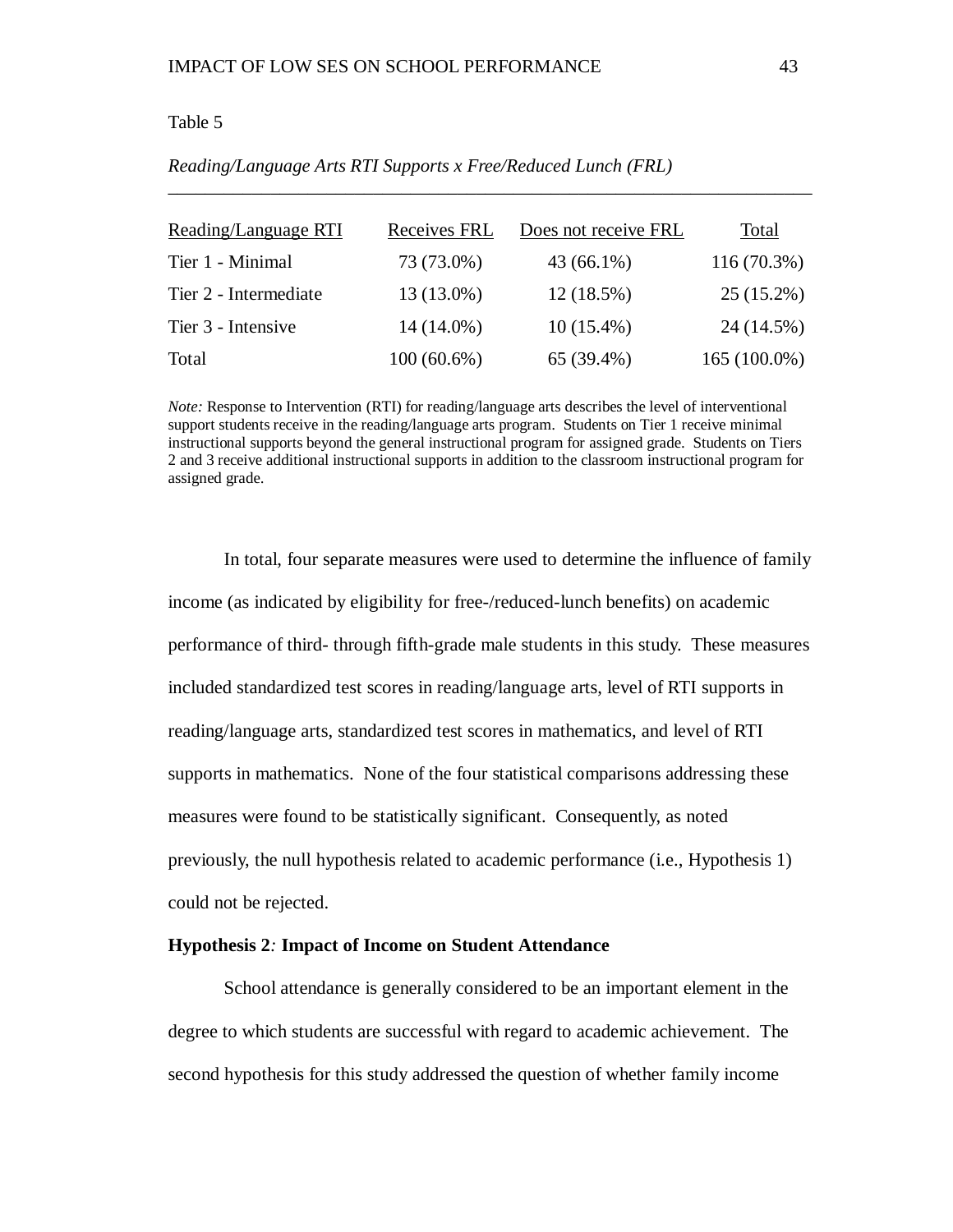was a factor in predicting school attendance. To test this hypothesis, a comparison was done of mean percentages of annual school attendance for students who received free-/reduced-lunch benefits with those students who did not receive free/reduced lunch. Within this elementary-school sample of third- through fifth-grade male students, overall attendance was found to be high, with only seven students having a daily attendance rate of less than 90%. Within the group of students who received free-/reduced-lunch benefits, the average attendance rate was 96.3%, and students who were not receiving free-/reduced-lunch benefits had an average attendance rate of 95.5%. A significant difference was not found between the two groups for attendance,  $df = 163$ ,  $t = 1.195$ ,  $p > .23$ .

Given the high attendance rates for both groups, family income (as defined by eligibility for free-/reduced-lunch benefits) clearly did not have any systematic influence on school attendance within this study sample. Thus, with regard to school attendance, the null hypothesis could not be rejected.

#### **Hypothesis 3**: **Impact of Income on Referrals for Behavioral Management**

To test Hypothesis 3, two behavioral indicators were used. First, the number of students referred for a functional behavioral assessment (FBA) was considered indicative of a need for behavioral-management interventions. Second, placement of students on RTI tiers with respect to behavioral interventions was used as an additional measure of an individual student's need for behavioral-management services.

**FBA referrals.** Examination of the data set showed that the small number of FBA referrals would limit the usefulness of this behavioral indicator. Overall, a total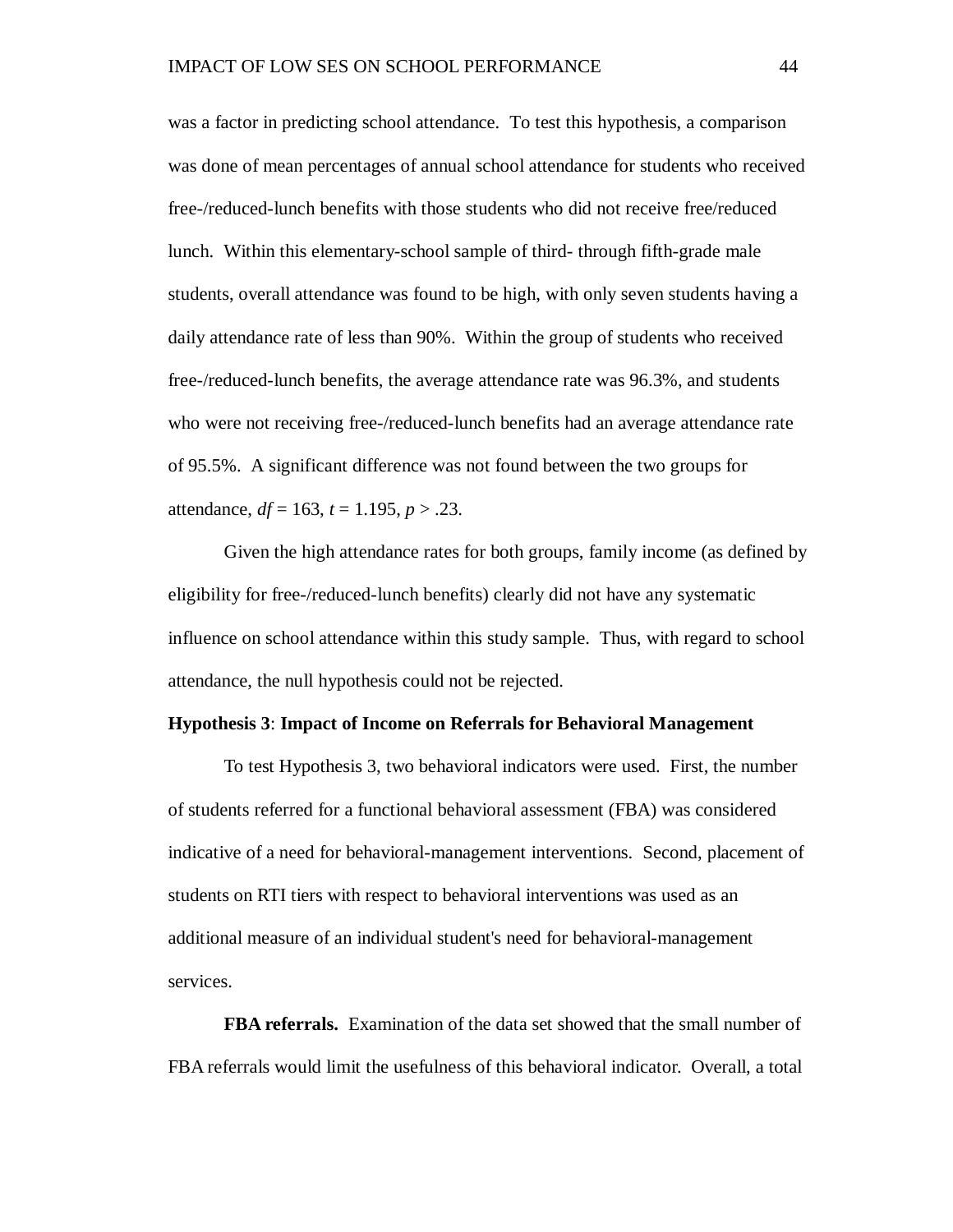of only seven students were referred for a FBA during 2017-2018. This number included two students who were receiving free-/reduced-lunch benefits and five students who were not eligible for free-/reduced-lunch benefits. Table 6 presents a summary of values for the chi-square analysis of FBA referrals by income levels. This comparison,  $\chi^2(1, n = 165) = 3.142$ ,  $p > .08$ , was approaching significance, but as previously noted, the small number of cases limits the usefulness of the data.

## Table 6

#### *FBA Referrals x Free/Reduced Lunch (FRL)*

| FBA Referral   | Receives FRL  | Does not receive FRL | Total          |
|----------------|---------------|----------------------|----------------|
| Yes            | 2 $(2.0\%)$   | $5(7.7\%)$           | $7(4.2\%)$     |
| N <sub>0</sub> | 98 (98.0%)    | 60(92.3%)            | 158 (95.8%)    |
| Total          | $100(60.6\%)$ | 65 (39.4%)           | $165(100.0\%)$ |

\_\_\_\_\_\_\_\_\_\_\_\_\_\_\_\_\_\_\_\_\_\_\_\_\_\_\_\_\_\_\_\_\_\_\_\_\_\_\_\_\_\_\_\_\_\_\_\_\_\_\_\_\_\_\_\_\_\_\_\_\_\_\_\_\_\_\_\_\_

*Note:* Referral for a functional behavioral assessment (FBA) is an indicator that a student is experiencing significant difficulties in meeting school and classroom expectations for behavior. The purpose of the FBA is to determine causes, frequency, and intensity of problem behaviors, in order to develop an individualized behavioral support plan for the student.

**Behavioral RTI system.** The second behavioral indicator used for this study was the placement of students on tiered levels of behavioral intervention (i.e., Behavioral RTI system). Tier 1 for Behavioral RTI, which provided minimal intervention, included a total of 138 students. Within this group, 85 students qualified for free-/reduced-lunch benefits, and 53 students were not eligible. Tier 2 for Behavioral RTI provided intermediate supports, such as small-group counseling or focused-skills training programs (e.g., social skills, conflict resolution, or anger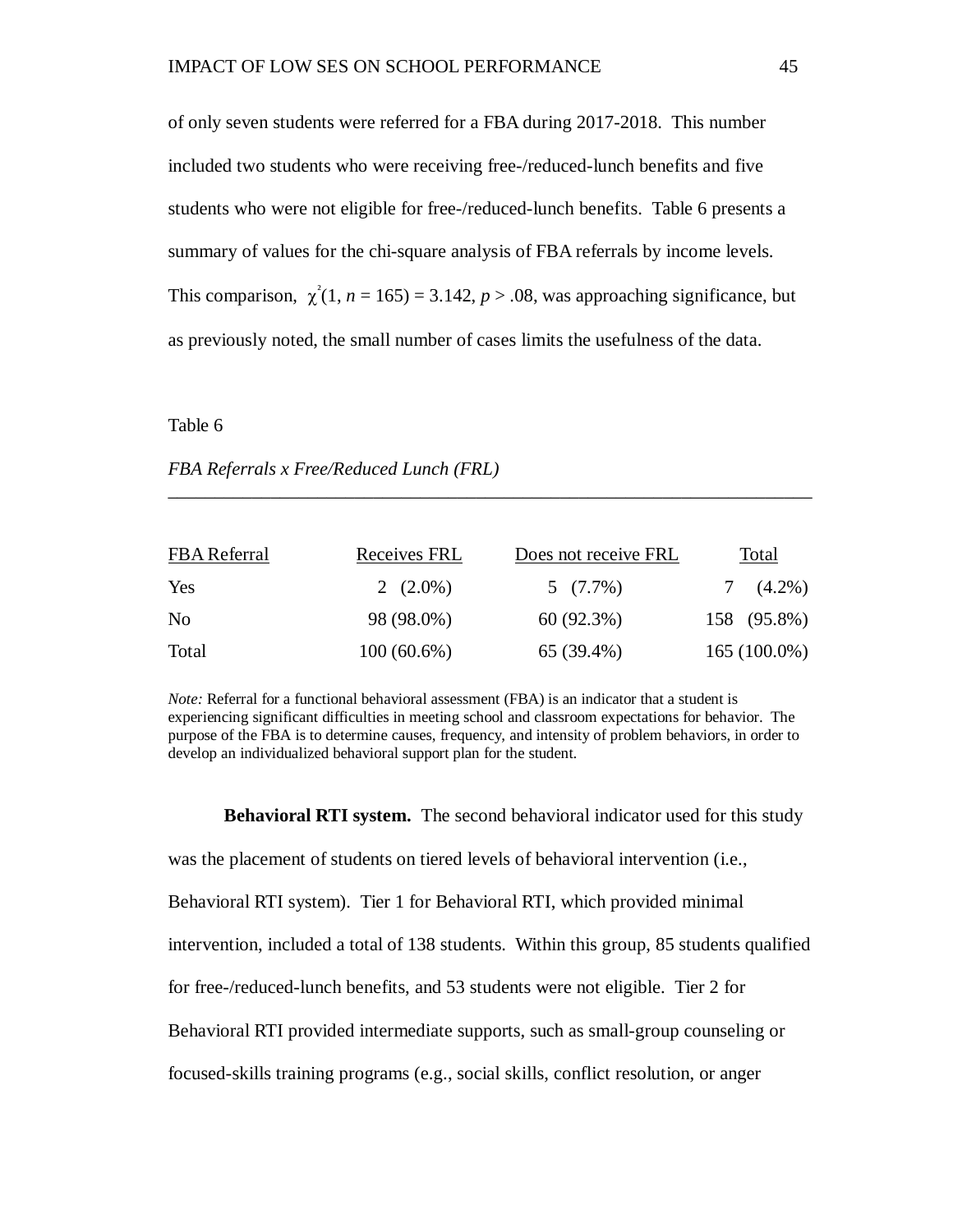management). A total of 16 students were placed at Tier 2 for behavior, 11 of whom were eligible for free/reduced lunch and five who were not receiving income-related benefits. Eleven students were placed at Tier 3 for behavior, including four students who received free/reduced lunch and seven students not eligible for this benefit. Tier 3 provides behavioral interventions, such as individual counseling, individual behavioral intervention plans, and more restrictive interventions, such as in-school suspension.

Table 7 presents a summary of values for the chi-square analysis of Behavioral RTI by income levels. This comparison,  $\chi^2(2, n = 165) = 3.209$ ,  $p > .20$ , indicated a nonsignificant relationship between income and tiered behavioral interventions.

# Table 7 *Behavioral RTI x Free/Reduced Lunch (FRL)*

| Behavioral RTI        | Receives FRL  | Does not receive FRL |     | Total          |
|-----------------------|---------------|----------------------|-----|----------------|
| Tier 1 - Minimal      | 85 (85.0%)    | 53 (81.5%)           | 138 | $(83.6\%)$     |
| Tier 2 - Intermediate | $11(11.0\%)$  | $5(7.7\%)$           |     | $16(9.7\%)$    |
| Tier 3 - Intensive    | 4 $(4.0\%)$   | $7(10.8\%)$          | 11  | $(6.7\%)$      |
| Total                 | $100(60.6\%)$ | 65 (39.4%)           |     | $165(100.0\%)$ |

*\_\_\_\_\_\_\_\_\_\_\_\_\_\_\_\_\_\_\_\_\_\_\_\_\_\_\_\_\_\_\_\_\_\_\_\_\_\_\_\_\_\_\_\_\_\_\_\_\_\_\_\_\_\_\_\_\_\_\_\_\_\_\_\_\_\_\_\_*

*Note: Behavioral Response to Intervention (Behavioral RTI) is a tiered system of supports provided to students to promote successful school and classroom behavior. Students on Tier 1 for behavior receive minimal supports beyond the general school and classroom supports used to encourage students to follow established rules and behavioral expectations. Students on Tiers 2 and 3 for behavior receive increasing levels of small group and individual supports to address social, emotional, and behavioral challenges.*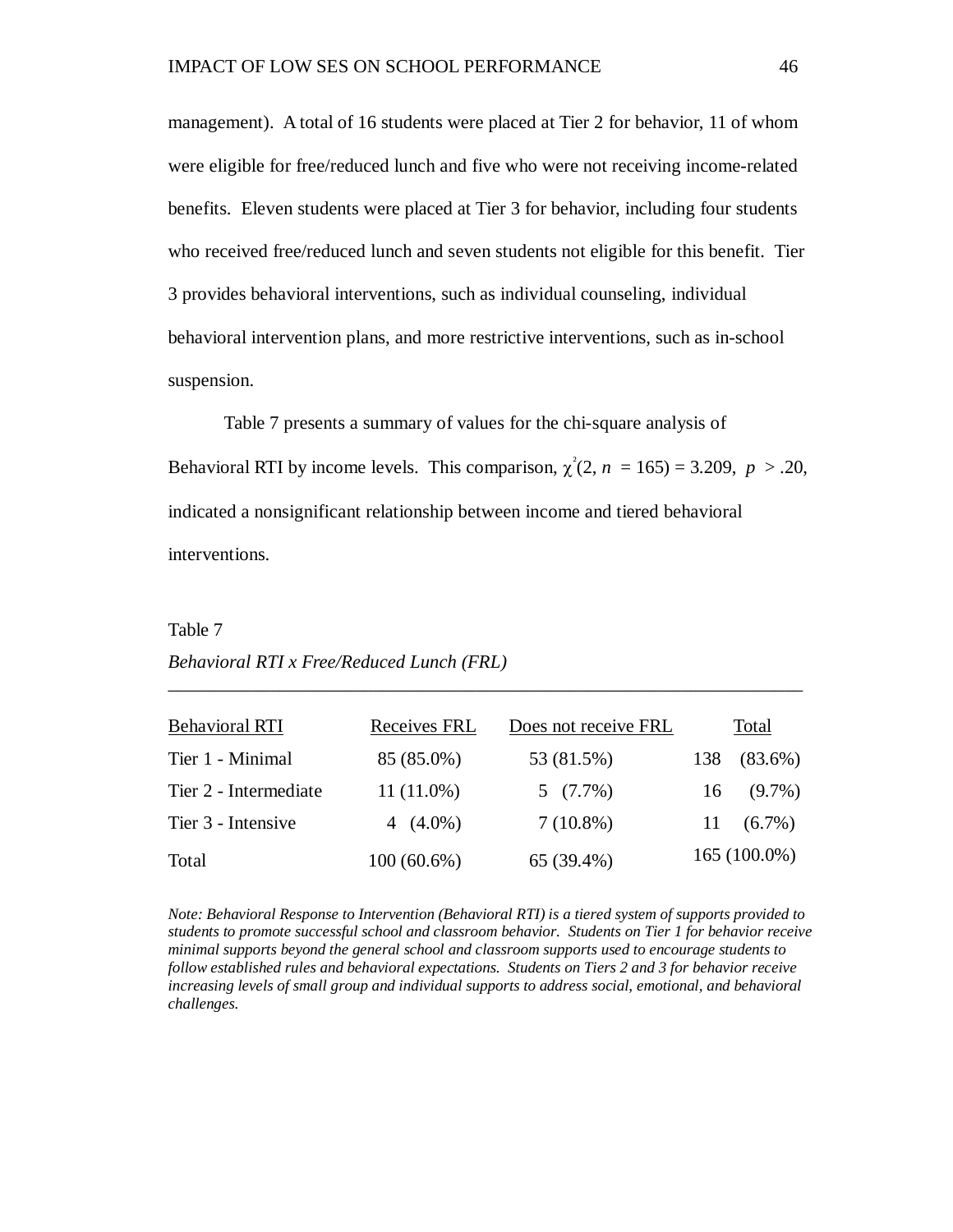Taken together, the two measures used to determine the influence of family income on need for behavioral management services did not provide evidence for any systematic relationship between income and school-based behavioral problems. Although the analysis for FBA referrals by free-/reduced-lunch eligibility resulted in a chi-square value that was approaching significance ( $p = .076$ ), the small number of students requiring a FBA limited the meaningfulness of the data. Overall, no evidence supported rejecting the null hypothesis regarding a relationship between family income and problematic school behavior.

#### **Summary of Results Related to the Research Hypotheses**

In summary, the findings related to the three research hypotheses did not support any systematic relationships between family income levels and three measures of school performance. A series of statistical analyses comparing family income, as determined by eligibility for free-/reduced-lunch benefits, with (a) measures of academic performance in reading/language arts and mathematics, (b) school attendance, and (c) need for school-based behavioral management services did not show any significant relationships among these variables. Consequently, the null hypothesis could not be rejected for any of the research hypotheses. Several additional analyses were conducted to determine if any other variables might account for observed differences in school performance.

## **Additional Comparisons**

Because none of the original hypotheses for this study were supported by the data, additional statistical analyses were done to determine if any other variables might predict differences in the measures of school performance. The demographic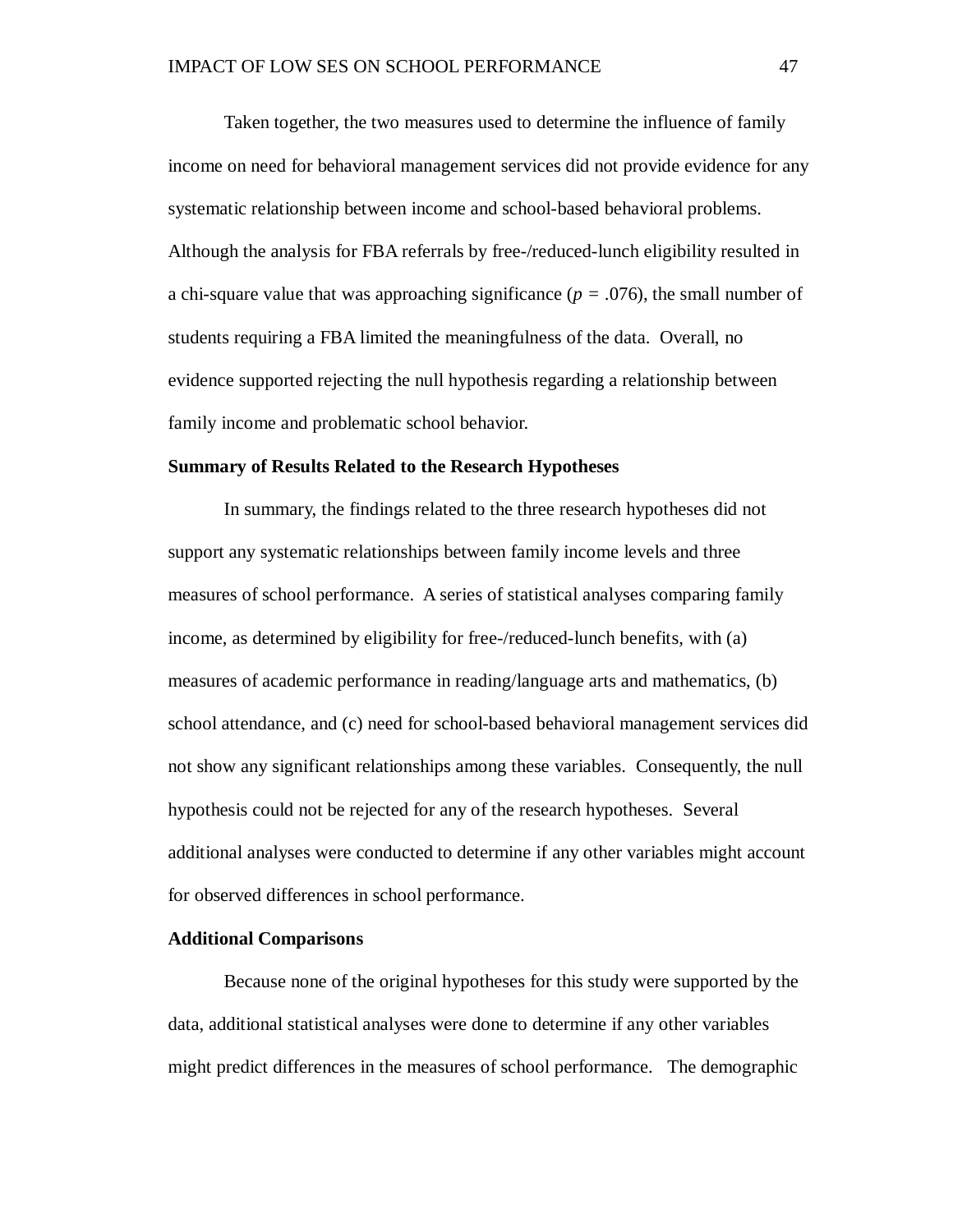variable that was of most interest in this regard was race, and multiple comparisons were done with race as the dependent variable.

**Race and free/reduced lunch.** An initial inspection of the data showed that almost 90% of students in the sample were identified as either African American or Caucasian. Given the small numbers of Hispanic  $(n = 12)$ , Asian  $(n = 4)$ , and Native American  $(n = 1)$  students in the sample, comparisons by race were done for just the African American and Caucasian groups.

The first analysis looked at whether any differences by race existed among students who were eligible for free-/reduced-lunch benefits. This comparison showed no significant differences between African American (*n* = 51) and Caucasian students  $(n = 97)$ . Table 8 presents data for the chi-square analysis of race by free/reduced lunch. This comparison,  $\chi^2(1, n = 148) = .392$ ,  $p > .500$ , indicated a nonsignificant relationship between race and income levels.

#### Table 8

| Free/Reduced Lunch | African American | Caucasian  | Total        |
|--------------------|------------------|------------|--------------|
| Yes                | $31(60.8\%)$     | 64 (66.0%) | 95 (64.2%)   |
| N <sub>0</sub>     | $20(39.2\%)$     | 33 (34.0%) | 53 (35.8%)   |
| Total              | 51 (34.5%)       | 97 (65.5%) | 148 (100.0%) |

\_\_\_\_\_\_\_\_\_\_\_\_\_\_\_\_\_\_\_\_\_\_\_\_\_\_\_\_\_\_\_\_\_\_\_\_\_\_\_\_\_\_\_\_\_\_\_\_\_\_\_\_\_\_\_\_\_\_\_\_\_\_\_\_\_\_\_\_\_

**Race and academic performance.** Statistical comparisons using race as the independent variable did show significant differences with regard to measures of academic performance. Table 9 presents a summary of values for the chi-square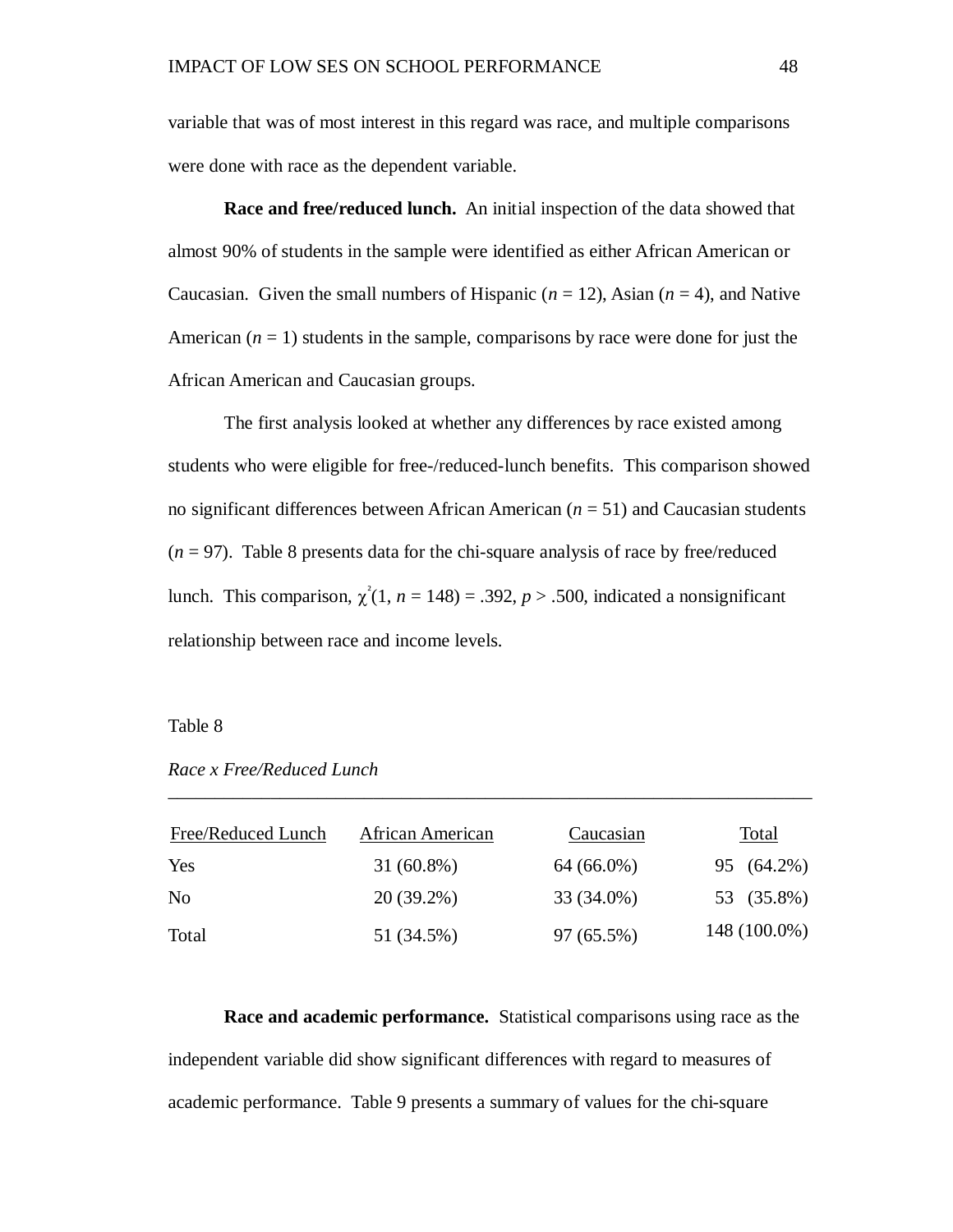analysis of race by performance on the mathematics portion of the Smarter Balanced Assessment. This comparison,  $\chi^2(1, n = 148) = 16.638$ ,  $p = .000$ , indicated a significant difference between African American and Caucasian students with regard to performance on statewide testing in mathematics. Inspection of the outcome distribution (proficient vs. not proficient) showed that African American students were overrepresented in the group of students who were not proficient on the mathematics assessment.

#### Table 9

#### *Race x Smarter Balanced Assessment (SBA)/Mathematics*

| SBA Math       | African-American | Caucasian  | Total        |
|----------------|------------------|------------|--------------|
| Proficient     | $18(35.3\%)$     | 68 (70.1%) | 86 (58.1%)   |
| Not proficient | 33 (64.7%)       | 29 (29.9%) | 62 (41.9%)   |
| Total          | 51 (34.5%)       | 97 (65.5%) | 148 (100.0%) |

\_\_\_\_\_\_\_\_\_\_\_\_\_\_\_\_\_\_\_\_\_\_\_\_\_\_\_\_\_\_\_\_\_\_\_\_\_\_\_\_\_\_\_\_\_\_\_\_\_\_\_\_\_\_\_\_\_\_\_\_\_\_\_\_\_\_\_\_

*Note:* Smarter Balanced Assessment is the state-wide standardized assessment used to determine levels of academic proficiency in reading/language arts and mathematics.

Similar results were shown for all other analyses of race by academic performance measures. Table 10 summarizes the chi-square values for race compared with Smarter Balanced Assessment in reading/language arts. This comparison indicated that African American students were underrepresented in the group of students who were proficient on the standardized assessments in reading and language arts,  $\chi^2(1, n = 148) = 15.635, p = .000$ .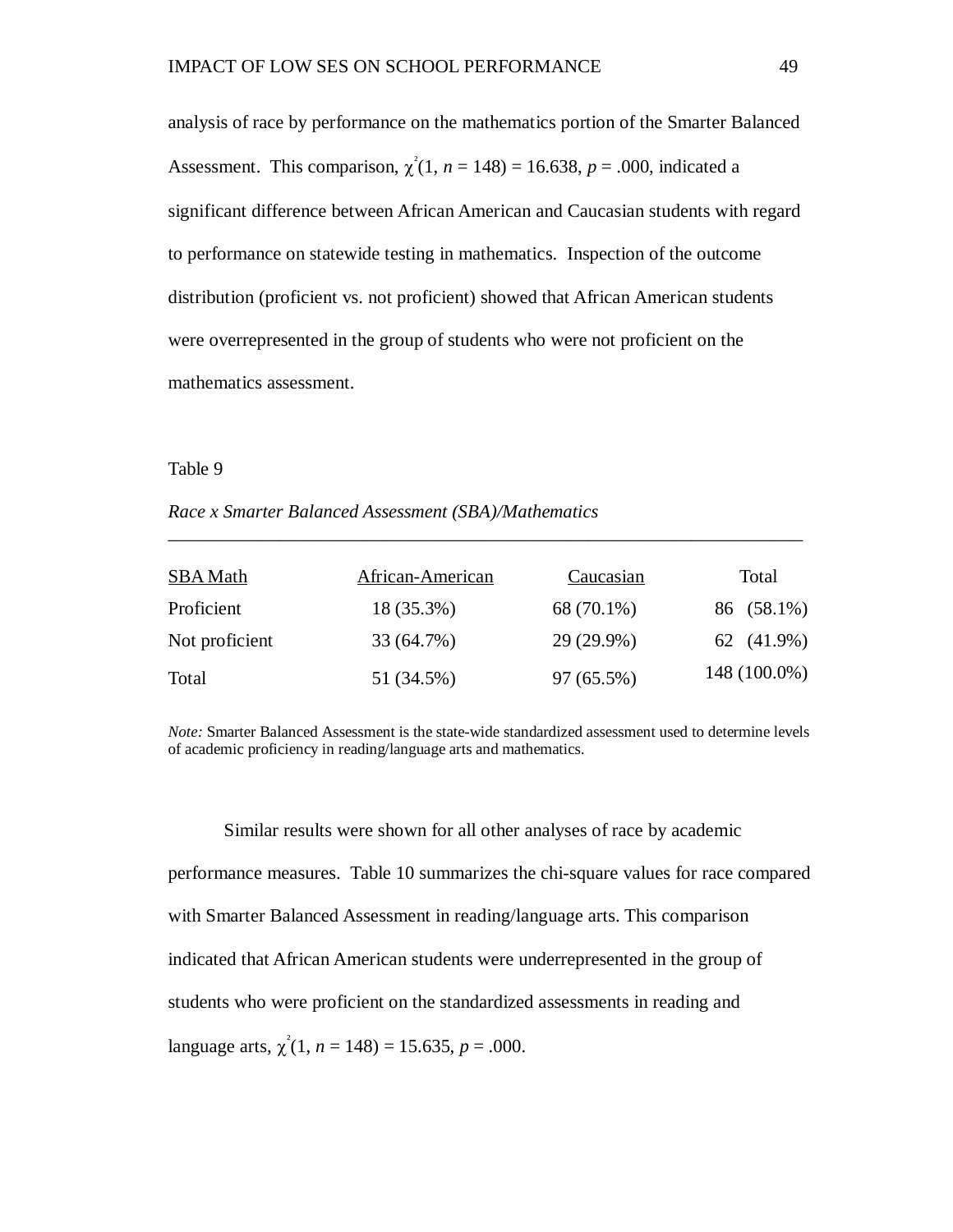## Table 10

| <b>SBA</b> Reading | African-American | Caucasian  | Total      |
|--------------------|------------------|------------|------------|
| Proficient         | 21 (41.2%)       | 72 (74.2%) | 93 (62.8%) |
| Not proficient     | $30(58.8\%)$     | 25 (25.8%) | 55 (37.2%) |
| Total              | 51               | 97         | 148        |

\_\_\_\_\_\_\_\_\_\_\_\_\_\_\_\_\_\_\_\_\_\_\_\_\_\_\_\_\_\_\_\_\_\_\_\_\_\_\_\_\_\_\_\_\_\_\_\_\_\_\_\_\_\_\_\_\_\_\_\_\_\_\_\_\_\_\_

## *Race x Smarter Balanced Assessment(SBA)/Reading*

*Note:* Smarter Balanced Assessment is the state-wide standardized assessment used to determine levels of academic proficiency in reading/language arts and mathematics.

Results for comparisons of race with placements on RTI tiers for mathematics,  $\chi^2(2, n = 148) = 10.021$ ,  $p = .007$ , showed similar patterns of performance, with African American students being underrepresented in placements on Tier 1 and overrepresented in placements on Tier 2 for mathematics. No differences were found in the percentages of African American and Caucasian students receiving intensive supports (i.e., Tier 3) for mathematics. Table 11 summarizes the chi-square values for race compared with Mathematics RTI.

#### Table 11

# *Race x Mathematics RTI*

| Mathematics RTI       | African-American | Caucasian  | Total        |
|-----------------------|------------------|------------|--------------|
| Tier 1 - Minimal      | 32(62.7%)        | 80 (82.5%) | 112 (75.7%)  |
| Tier 2 - Intermediate | 14 (27.5%)       | $8(8.2\%)$ | 22 (14.9%)   |
| Tier 3 - Intensive    | $5(9.8\%)$       | $9(9.3\%)$ | $14(9.4\%)$  |
| Total                 | 51 (34.5%)       | 97 (65.5%) | 148 (100.0%) |

*Note:* Response to Intervention (RTI) Mathematics describes the level of interventional support students receive in mathematics. Students on Tier 1 receive minimal instructional supports beyond the general instructional program for assigned grade. Students on Tiers 2 and 3 receive additional instructional supports in addition to the classroom instructional program for assigned grade.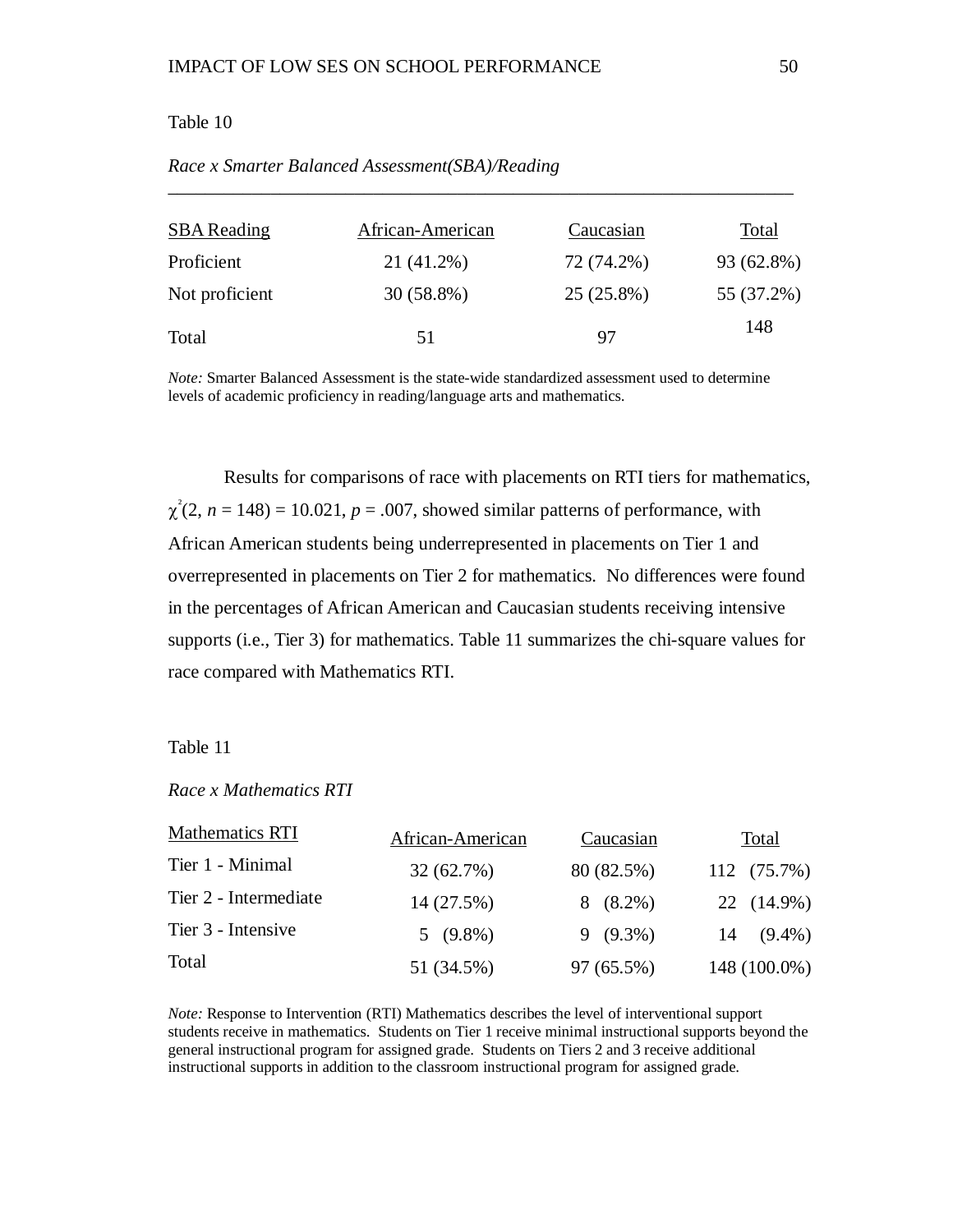Table 12 summarizes the chi-square values for race compared with Reading/Language Arts RTI. This comparison,  $\chi^2(2, n = 148) = 11.786$ ,  $p = .003$ , indicated that Caucasian students were overrepresented in the group of students receiving Tier 1 instruction in reading/language arts and underrepresented in the groups receiving intermediate supports (i.e., Tier 2) and intensive supports (i.e., Tier 3) for reading/language arts. The opposite pattern of placements was indicated for African American students, who were underrepresented in Tier 1 and overrepresented in Tiers 2 and 3. One should note that the observed findings for RTI placements in both mathematics and reading/language arts are not independent of students' patterns of proficiency on statewide achievement tests in both academic areas.

## Table 12

#### *Race x Reading/Language Arts RTI*

| Reading/Language Arts RTI | African-American | Caucasian    | Total          |
|---------------------------|------------------|--------------|----------------|
| Tier 1 - Minimal          | $26(51.0\%)$     | 76 (78.4%)   | $102 (69.0\%)$ |
| Tier 2 - Intermediate     | $12(23.5\%)$     | $11(11.3\%)$ | 23 (15.5%)     |
| Tier 3 - Intensive        | 13(25.5%)        | $10(10.3\%)$ | 23 (15.5%)     |
| Total                     | 51 (34.5%)       | 97 (65.5%)   | 148 (100.0%)   |

*\_\_\_\_\_\_\_\_\_\_\_\_\_\_\_\_\_\_\_\_\_\_\_\_\_\_\_\_\_\_\_\_\_\_\_\_\_\_\_\_\_\_\_\_\_\_\_\_\_\_\_\_\_\_\_\_\_\_\_\_\_\_\_\_\_\_\_\_\_*

*Note:* Response to Intervention (RTI) Reading/Language Arts describes the level of interventional support students receive in reading and language arts. Students on Tier 1 receive minimal instructional supports beyond the general instructional program for assigned grade. Students on Tiers 2 and 3 receive additional instructional supports in addition to the classroom instructional program for assigned grade.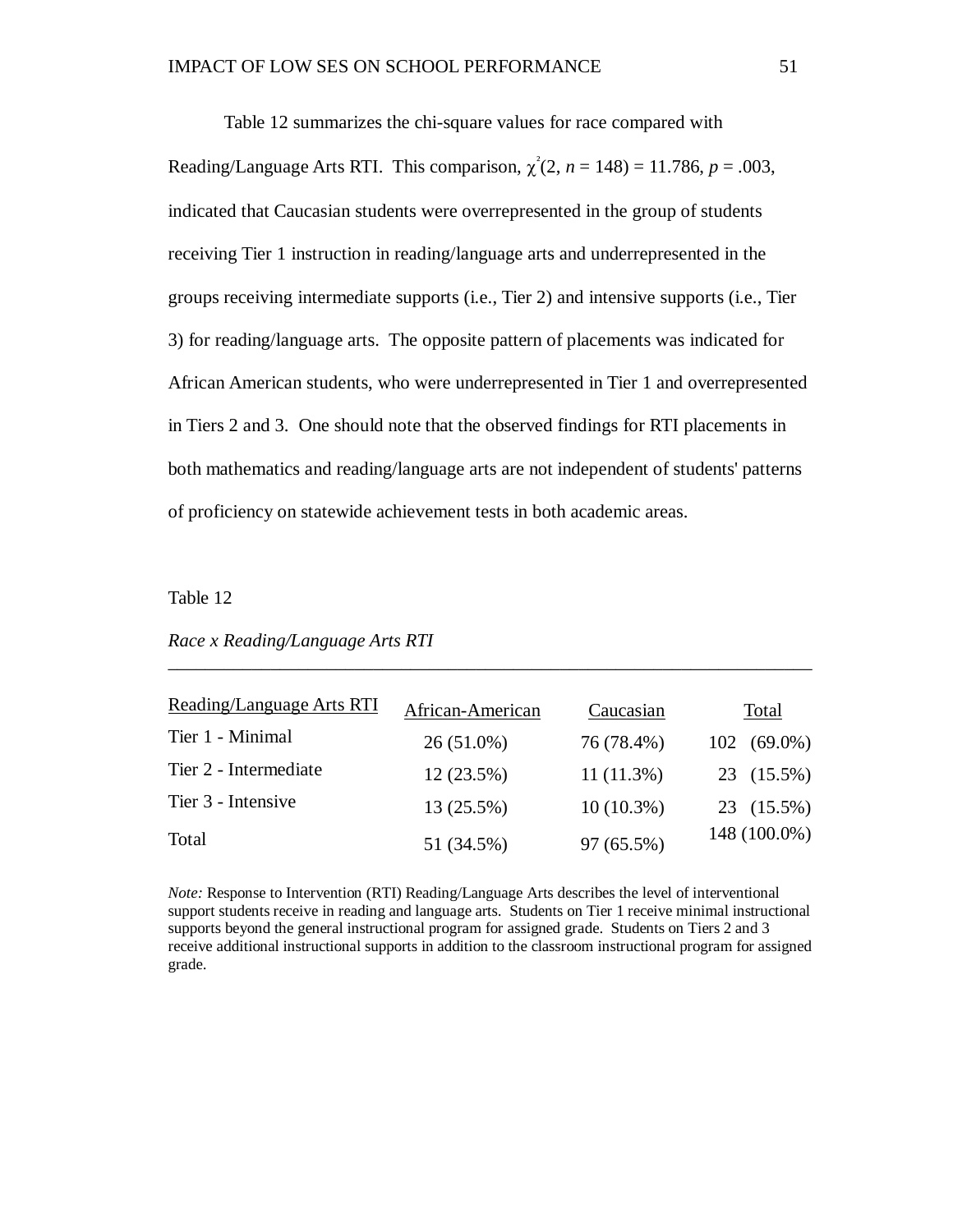**Race and behavioral management.** Similar to the results for academic performance, significant differences were found between African American and Caucasian students on the measures used to assess the need for behavioral intervention services. Table 13 presents a summary of values for the chi-square analysis of FBA by race. This comparison,  $\chi^2(1, n = 148) = 4.446$ ,  $p = .035$ , showed a significant difference between groups, with African American students being overrepresented in the group of students who needed referrals for FBAs. As noted previously, the total number of FBAs conducted was quite small, thus reducing the importance of this finding in the overall findings of the study.

Table 13

#### *Race x Functional Behavioral Assessment (FBA)*

| <u>FBA</u>     | African-American | Caucasian   | Total        |
|----------------|------------------|-------------|--------------|
| Yes            | $5(9.8\%)$       | 2 $(2.1\%)$ | $7(4.7\%)$   |
| N <sub>0</sub> | 46 (90.2%)       | 95 (97.9%)  | 141 (95.3%)  |
| Total          | 51 (34.5%)       | 97 (65.5%)  | 148 (100.0%) |

*\_\_\_\_\_\_\_\_\_\_\_\_\_\_\_\_\_\_\_\_\_\_\_\_\_\_\_\_\_\_\_\_\_\_\_\_\_\_\_\_\_\_\_\_\_\_\_\_\_\_\_\_\_\_\_\_\_\_\_\_\_\_\_\_\_\_\_\_*

*Note:* Referral for a functional behavioral assessment (FBA) is an indicator that a student is experiencing significant difficulties in meeting school and classroom expectations for behavior. The purpose of the FBA is to determine causes, frequency, and intensity of problem behaviors, in order to develop an individualized behavioral support plan for the student.

The final comparison looked at race by placement on Behavioral RTI tiers, and again, significant differences were noted between African American and Caucasian students on this measure. Table 14 presents a summary of values for the chi-square analysis of FBA by race. This comparison,  $\chi^2(2, n = 148) = 13.811$ ,  $p =$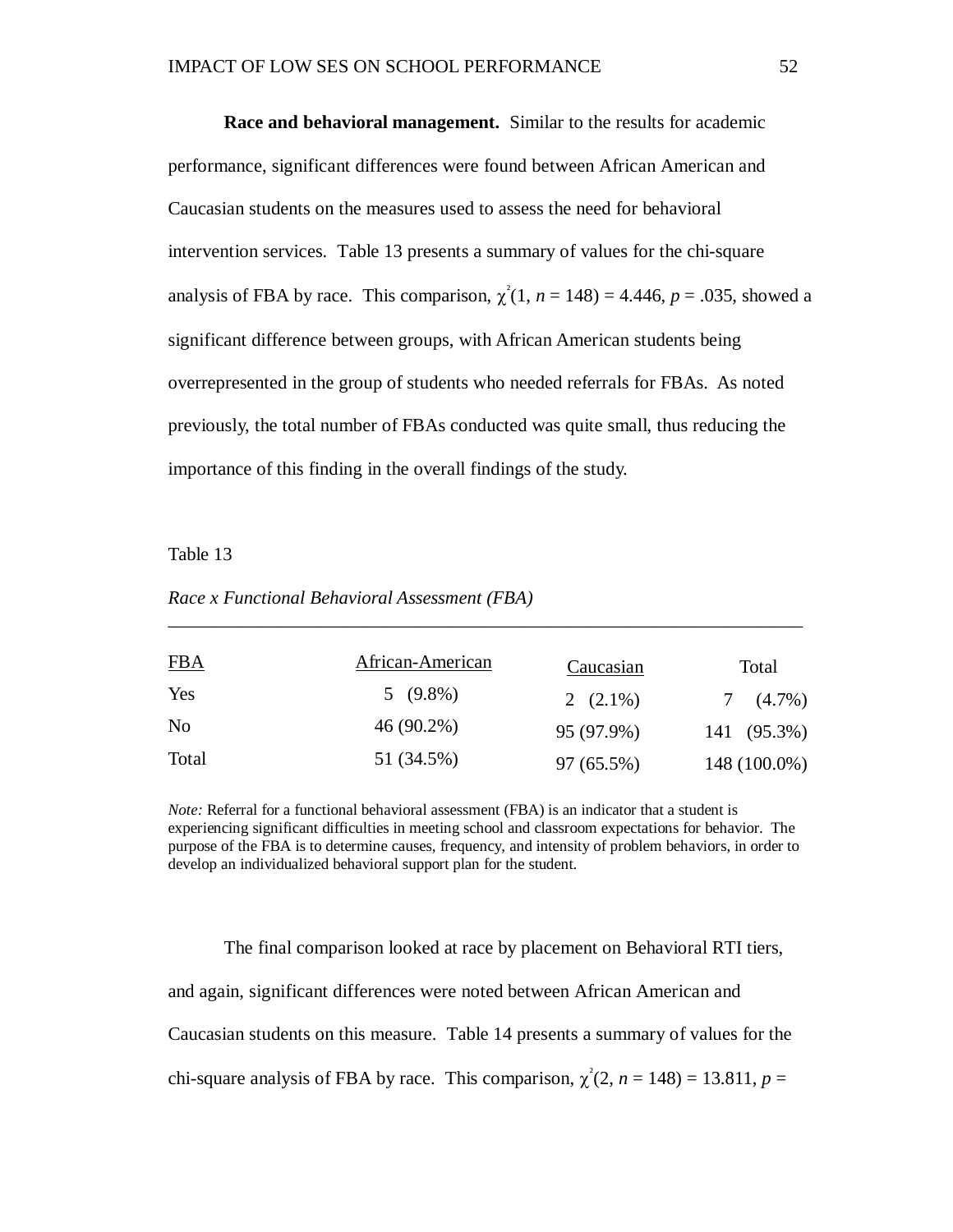.001, showed a significant difference between groups, with African American students being overrepresented in the group of students who needed intensive behavioral supports.

#### Table 14

*Race x Behavioral RTI*

| <b>Behavioral RTI</b> | African-American | Caucasian  | Total            |
|-----------------------|------------------|------------|------------------|
| Tier 1 - Minimal      | 34 (66.7%)       | 88 (90.7%) | 122 (82.4%)      |
| Tier 2 - Intermediate | 9(17.6%)         | $6(6.2\%)$ | 15(10.1)         |
| Tier 3 - Intensive    | $8(15.7\%)$      | $3(3.1\%)$ | $(7.4\%)$<br>11. |
| Total                 | 51 (34.5%)       | 97 (65.5%) | 148 (100.0%)     |

*Note: Behavioral Response to Intervention (Behavioral RTI) is a tiered system of supports provided to students to promote successful school and classroom behavior. Students on Tier 1 for behavior receive minimal supports beyond the general school and classroom supports used to encourage students to follow established rules and behavioral expectations. Students on Tiers 2 and 3 for behavior receive increasing levels of small group and individual supports to address social, emotional, and behavioral challenges.*

## **Overall Summary of Results**

The overall summary of results leads to a conclusion that the relationship of income (i.e., SES) to attendance, Smarter Balanced Assessment testing, and behavioral management are not significant and show no direct correlation. Additional comparisons to school performance, however, showed a significance when race was identified as the dependent variable, suggesting a direct correlation. Results demonstrated a consistent pattern of underrepresentation of African American students on indicators of academic proficiency and school behavior compared with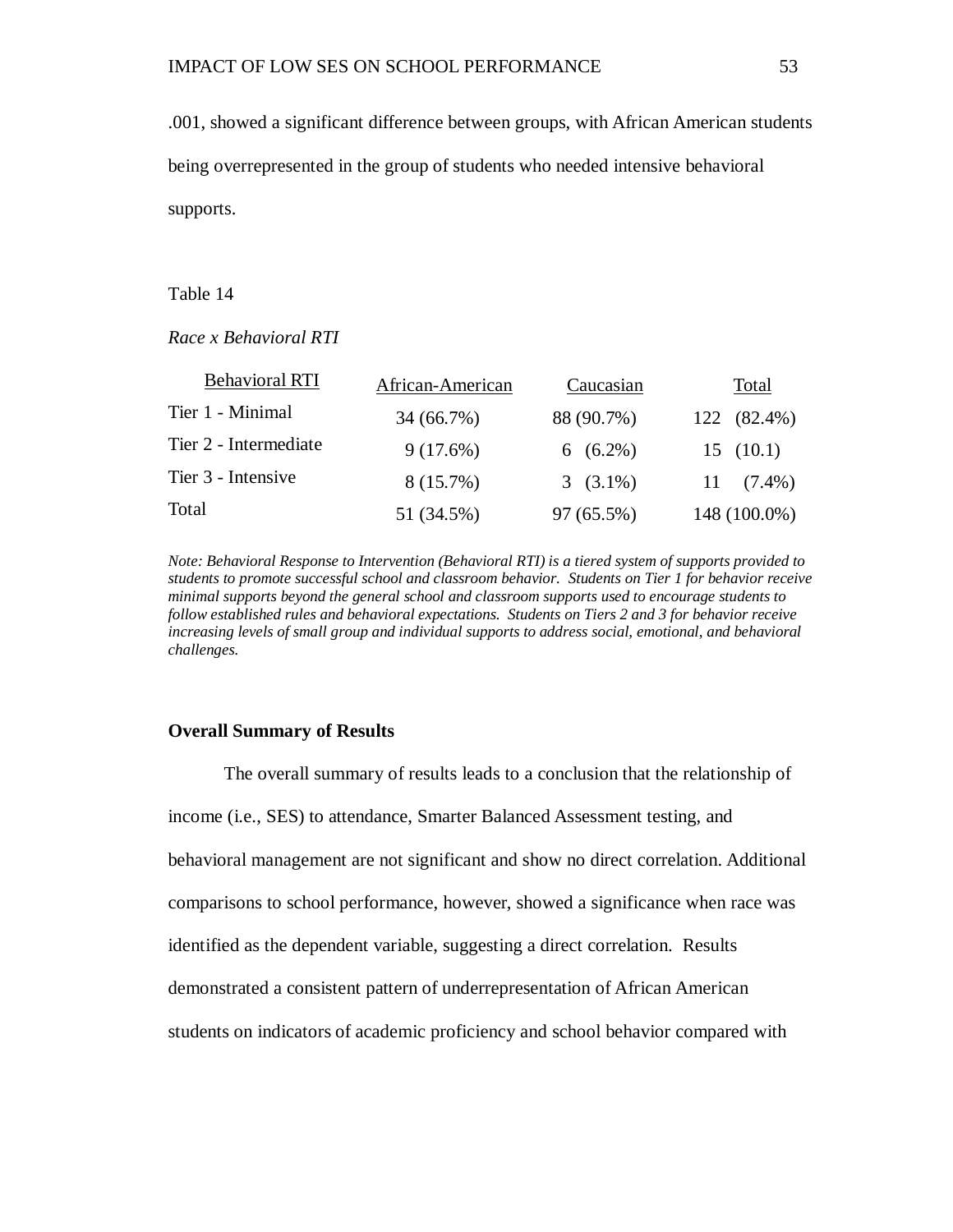their Caucasian peers. These results and some proposed reasons for the observed differences across groups are discussed further in Chapter 5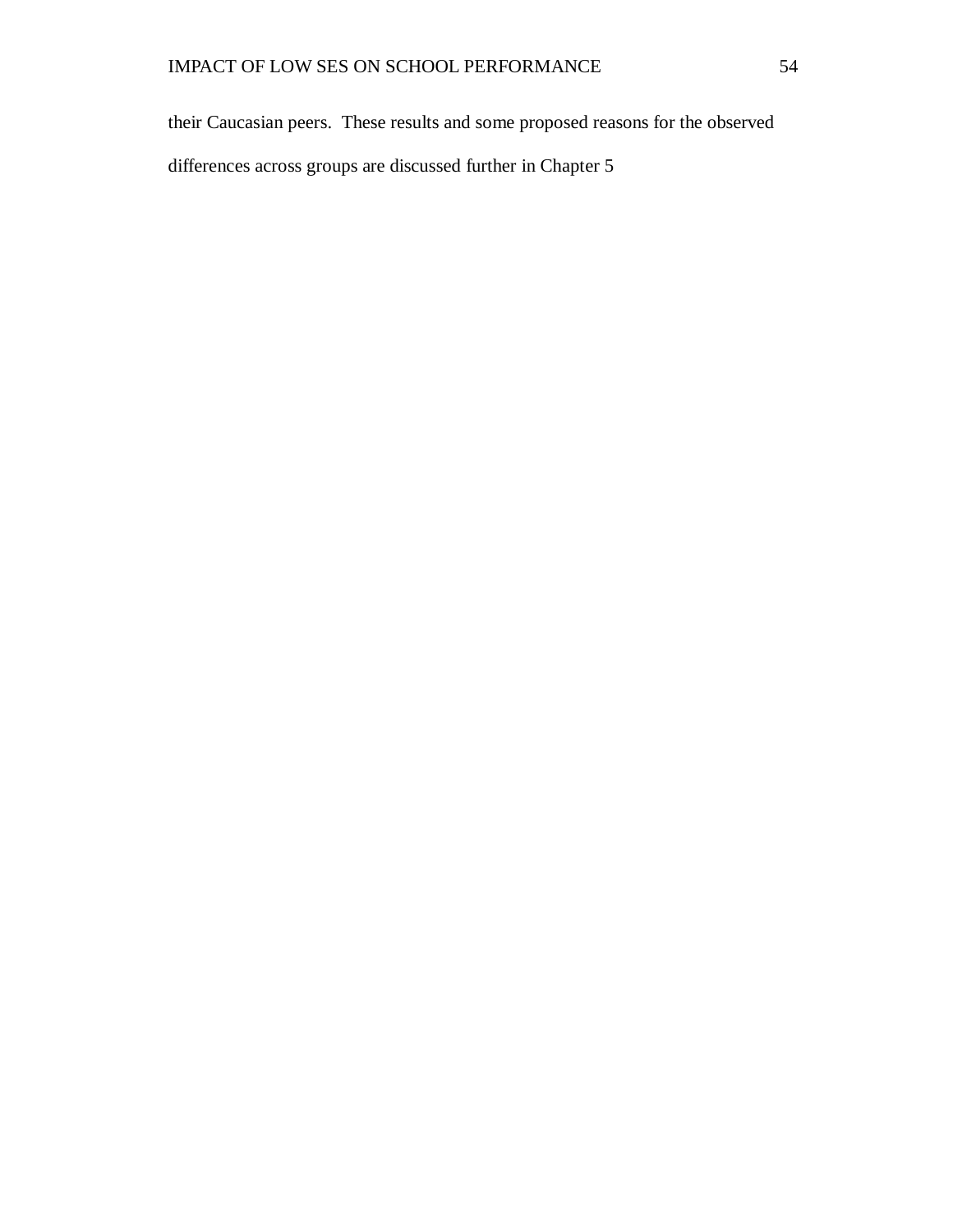## **CHAPTER 5**

## **DISCUSSION**

From the conclusion of all the results gathered in this study, no significant differences were found with respect to family income based on free and reduced lunch and school performance. However, when race was compared as an independent variable, significance was found with respect to academic performance and behavioral indicators.

#### **Interpretation of Results**

The concluded results showed that income, based on free and reduced lunch, was not a significant factor when determining the impact of school performance. The results of this study did suggest, however, that students, whether from high or low levels of income, attend school, behave appropriately, and perform similarly academically when the environment provides equal resources. The area identified within the mid-Atlantic region is a small, tightly knit city that has many community supports. As the town has a smaller population than many major cities, many of the students can be identified when out and about. Although separated by high and low socioeconomic status (SES), the commonality is the homey feel where everyone knows someone. This sense of community may contribute to the success of students' attendance, behavior, and academics, as income does not separate students in the school setting, nor their participation in community activities and day-to-day family functioning (e.g., grocery shopping, visiting local stores). Although these data detailed no differences related to income, other indicators, including race, need to be considered.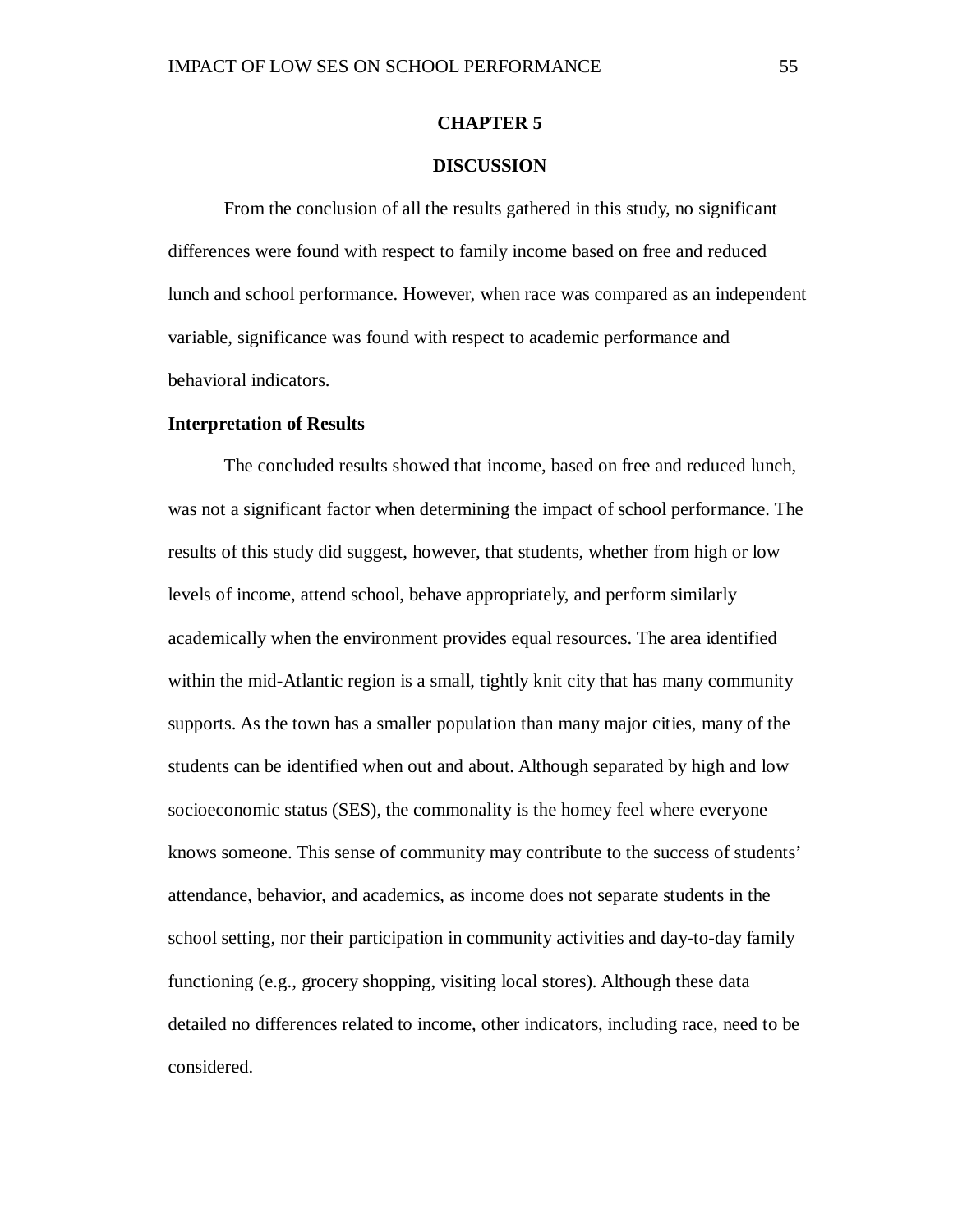The data collected indicated differences between the performances of African American and Caucasian students. Behavior and academic scores were disproportionate, even when the students were within the same environment. In this study, African American students were having more difficulty with understanding academic assessments than were Caucasian students. Behavior of African American students was also significant to the study, as these students had more behavioral referrals than did their Caucasian counterparts, although the number of students overall with behavioral difficulty was low. The study also showed African American students were more likely than their Caucasian counterparts to be in more intensive Response to Intervention (RTI) tiers for behavioral management. Possible reasoning for this gap continues the long-debated conversation of overall student equality, intelligence level, differences in climate, and environmental settings, all of which could create differences in school performance. The question then raised is the following: If the students' incomes and attendance are relatively the same, regardless of SES, what is the cause of this gap?

As no single, clearcut answer exists, multiple hypotheses could arise. Do teaching styles differ when an African American student is being taught as opposed to a Caucasian student? Do different cultural factors, such as tone of voice, body language, and posture, decrease overall performance? Do students learn differently when their teacher is of the same race as they are? Are African American students participating in the same numbers as Caucasian students, and if so, is a bias regarding the students being called on (i.e., Caucasian students being able to answer more questions than African American students)? Are small groups and interventions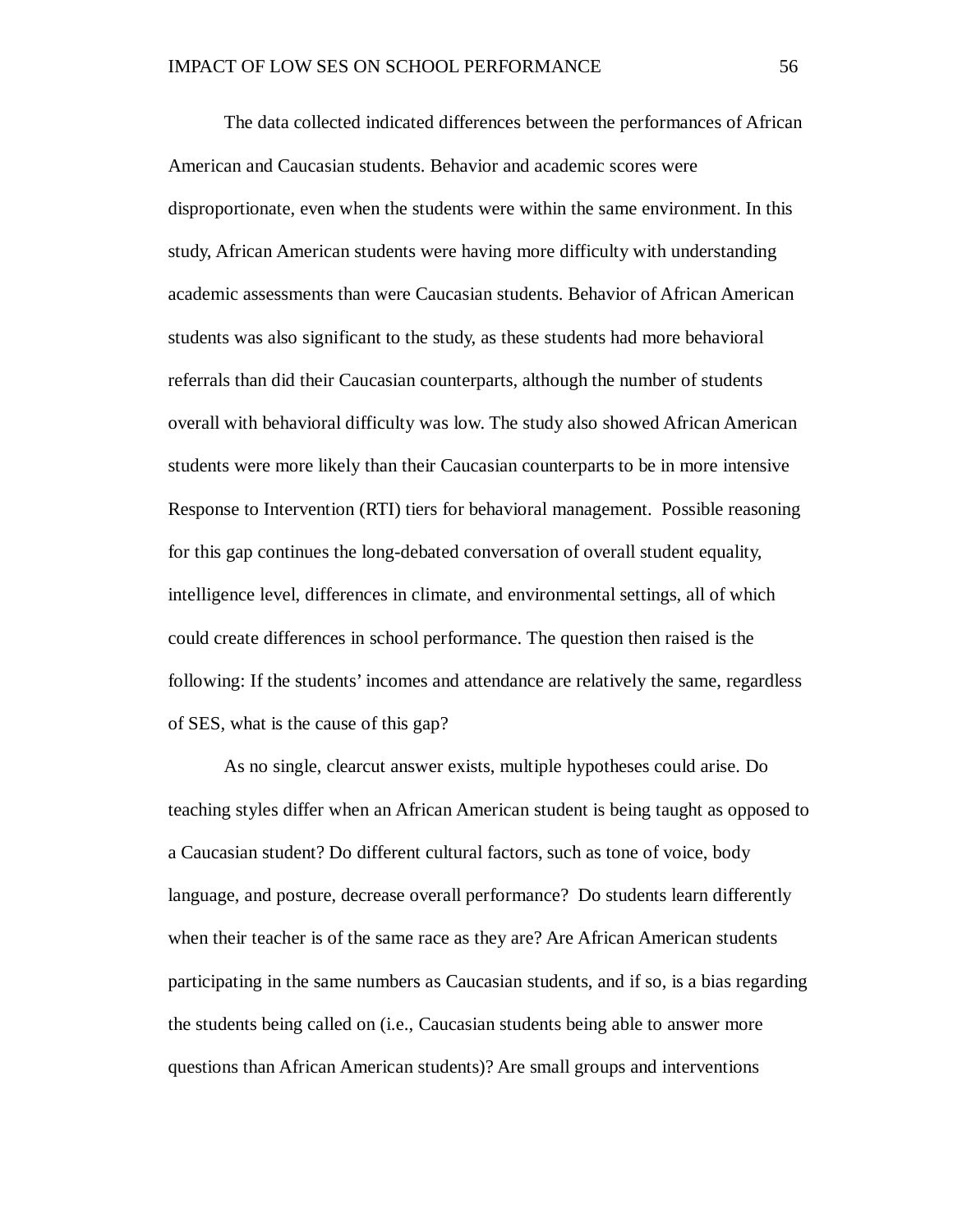provided in the classroom taught differently? Do Caucasian students have environments in and out of the school setting that are different from the environments of African Americans (e.g., greater access to grade-level or higher materials, books and educational resources)? Many of these underlying premises stemming from social status, parental education level, race, and cultural awareness are still prevalent. Measures to address these questions are needed to boost students'success. The current study highlights the needs of African American boys. No research supports differences in the level of intelligence between African American and Caucasian students; however, assessments, including cognitive and state testing, that have been given in the past were examined for cultural bias. In order to increase prosperity, students must have the same opportunities. Additional factors to ensure equal opportunity for African American boys in areas of interventions, resources, and learning strategies may need to be communicated when increasing data. More research would tackle these difficulties and provide solutions to this concern.

#### **Implications for Future Research**

Concluded previously, implications for future studies are based on a multitude of findings. The Study includes the gap between African American male students, overall school performance and achievement, and academic test scores. Future research to be considered should also address race and the impact of cultural awareness within the environment. Additionally, because of the small region and population used in this study, the conclusion that SES was not a significant factor in academic performance and attendance, parental levels of education and home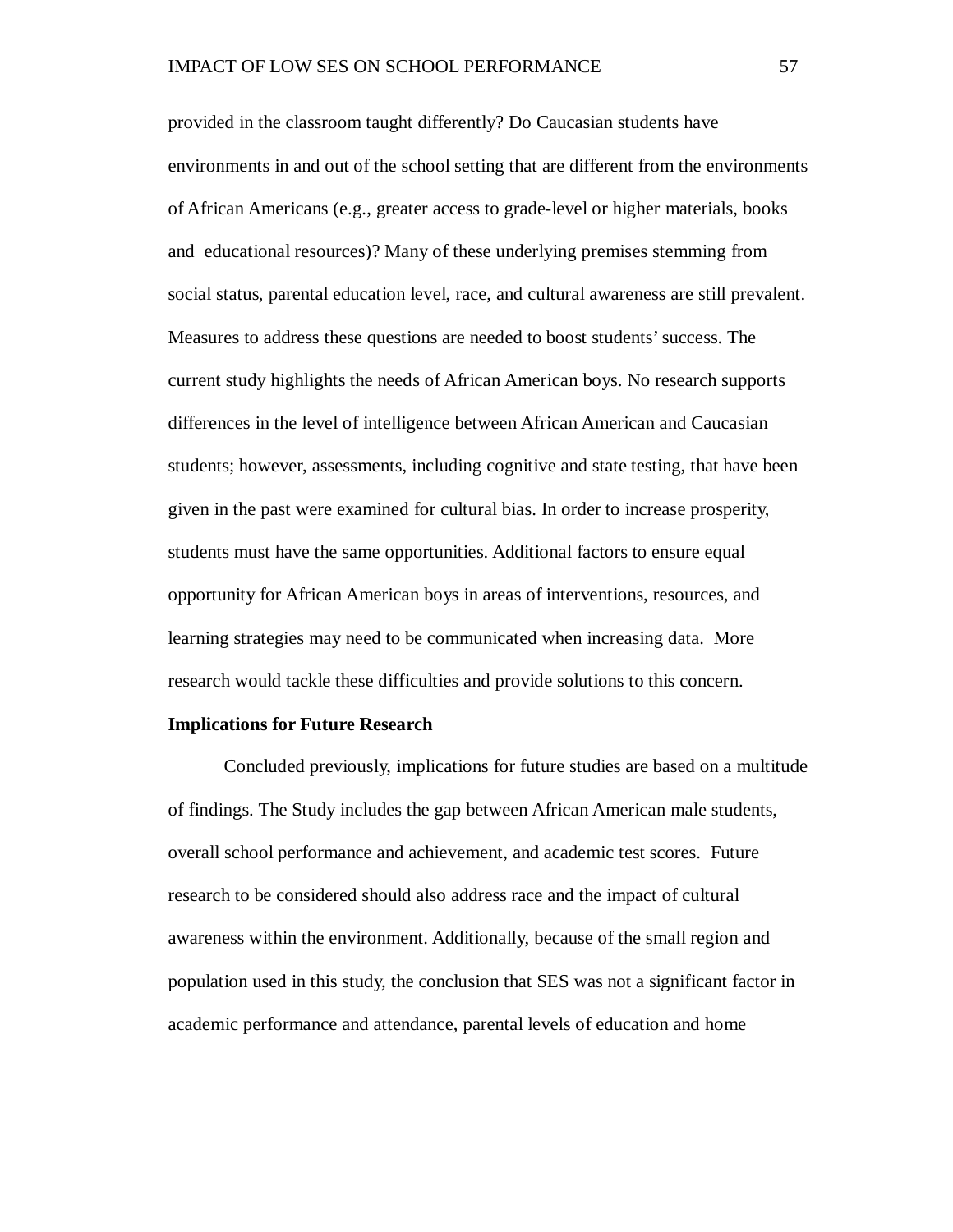environments should be studied further as potential factors contributing to school performance.

Additional studies should also pursue ways other than state assessments and RTI tiers to assess academic performance. More measures of student success would allow instructors to be proactive regarding each student's learning style. Students' grades and performance in the classroom with a particular instructor, including race, tone, and style of instructor, would also be vital to improvement. Accommodations and the role of special education in the classroom are also appropriate for exploration. Parent and school resources should also be identified for future research. Programs that increase school academics and parental involvement are vital to increased success. Such programs as after-school tutoring and student clubs (e.g., chess, forensics) are beneficial as well to determine a connection between success and learning environment. The relationship of the teachers' and students' support systems should also be studied. From earlier indications, a student supported across all settings, including home and school, has an increased likelihood of academic and behavioral success.

#### **Implications for Practice**

School personnel must take into consideration the understanding of racial awareness and cultural factors. The rapport between the student and the educator could encourage or interfere with student growth as it relates to school performance. One should also acknowledge the population subjects (i.e., K- third-grade male children) may have different results than the older children identified. The impact of SES can also be an implication as to researchers' views of income. Income can be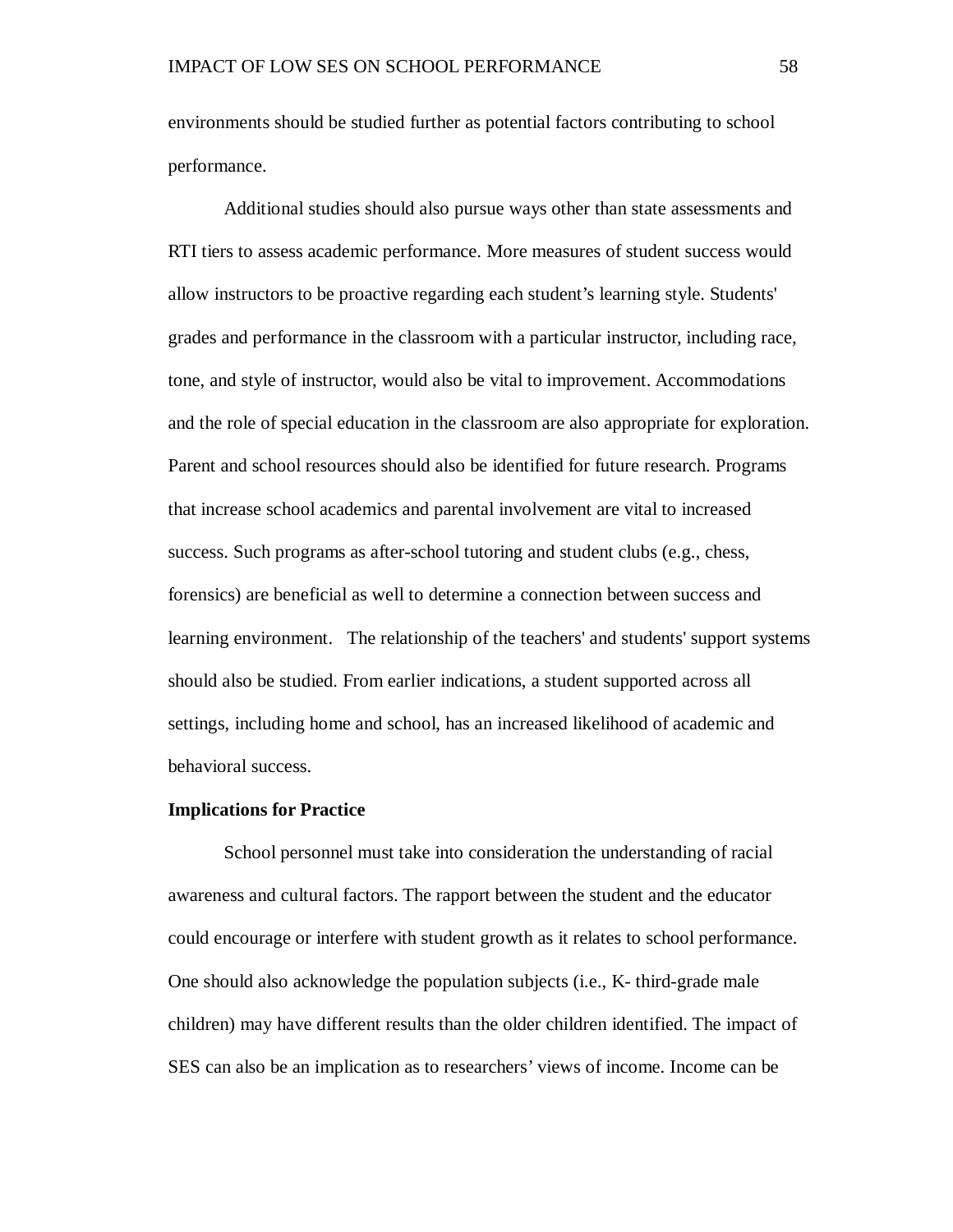viewed in a plethora of ways, creating different outcomes of family revenue. Academic performance and the measures used should also be identified as implications for practice. Furthermore, academic performance and an understanding of how students perform on academic assessments can be an implication. The RTI process may also need to be proactive instead of reactionary when working with students. Often, educators wait until cycles are completed to add an increase to academic interventions given for students. For future practice, providing the most intense interventions for students showing immediate deficits appears to be a healthier solution for overall progress.

#### **Limitations of the Study**

Limitations of the study include population, performance components, and indicators for SES. The first limitation includes girls not being a part of the population sample. The female population compared to the male population in this school was disproportionate, leading to a decision to exclude girls from the study. This limitation did not give a full picture of overall academic functioning, attendance, and behavioral performance within the entire school. The population size of 165 students was a small sample. Another limitation of the study was the narrow range of grades included in the sample. Although first- and second-grade students from the study could not be assessed through state testing, other indicators of academic progress in the younger grades might merit a look. Additional limitations also include only RTI and state testing as indicators of academic performance. Students' grades, classroom assignments, and curriculum-based measurement scores were not used. Additionally, classroom observations and information regarding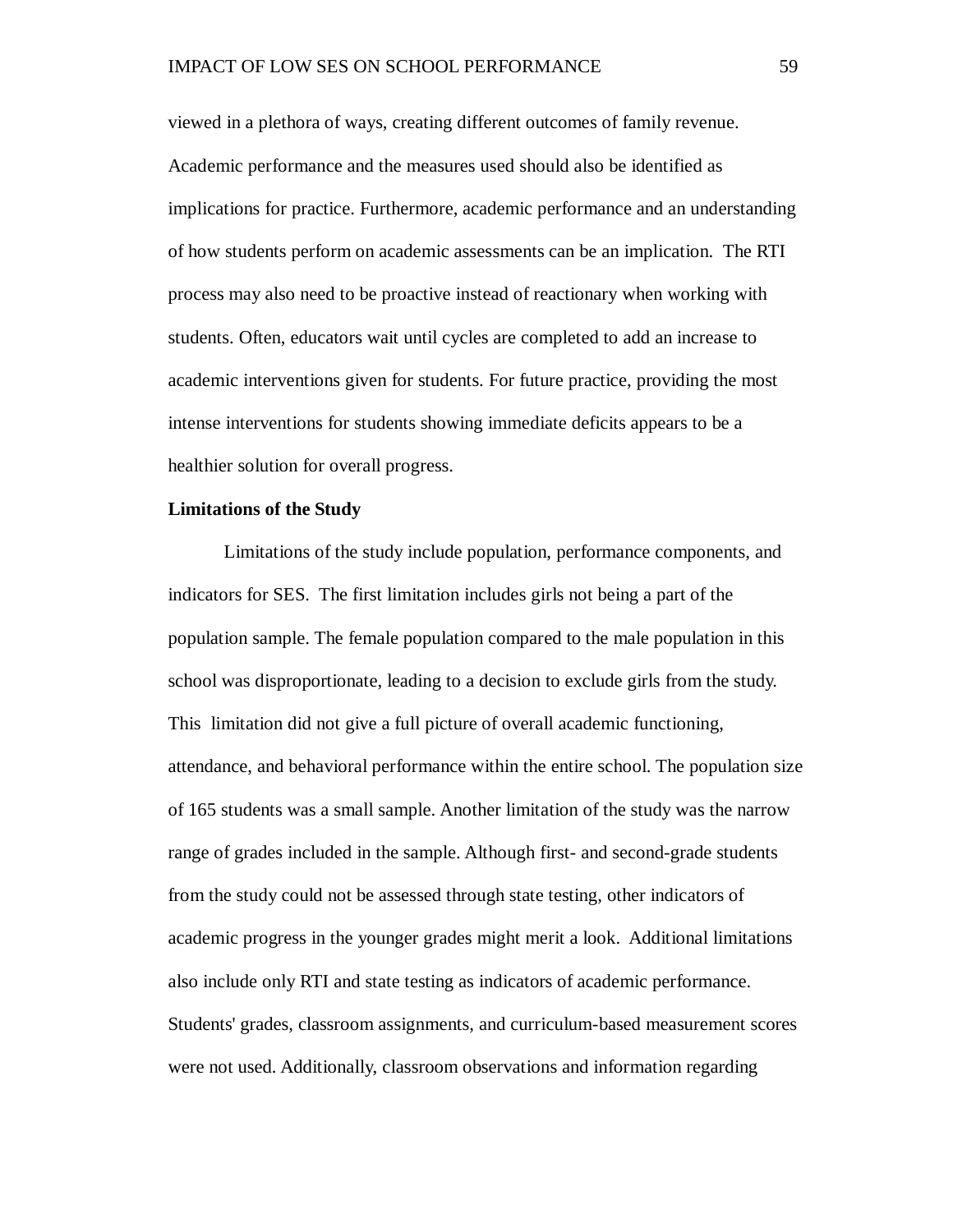students' behavior during time of assessments were not introduced within the findings. Students may have performed differently because of locus of control, behavioral factors (e.g., testing anxiety, fidgeting), medical diagnosis, or other school variables. Also, free and reduced lunch as the only SES measure used was a limitation. SES can be determined from various measures that were not considered or included in the study. The study also did not include specific information about family characteristics and income for students receiving free and reduced lunch. Data were given with limited identifying factors of income based on government regulations and anonymity of students, making it difficult to draw conclusions about any specific aspects of SES that may have influenced the obtained results..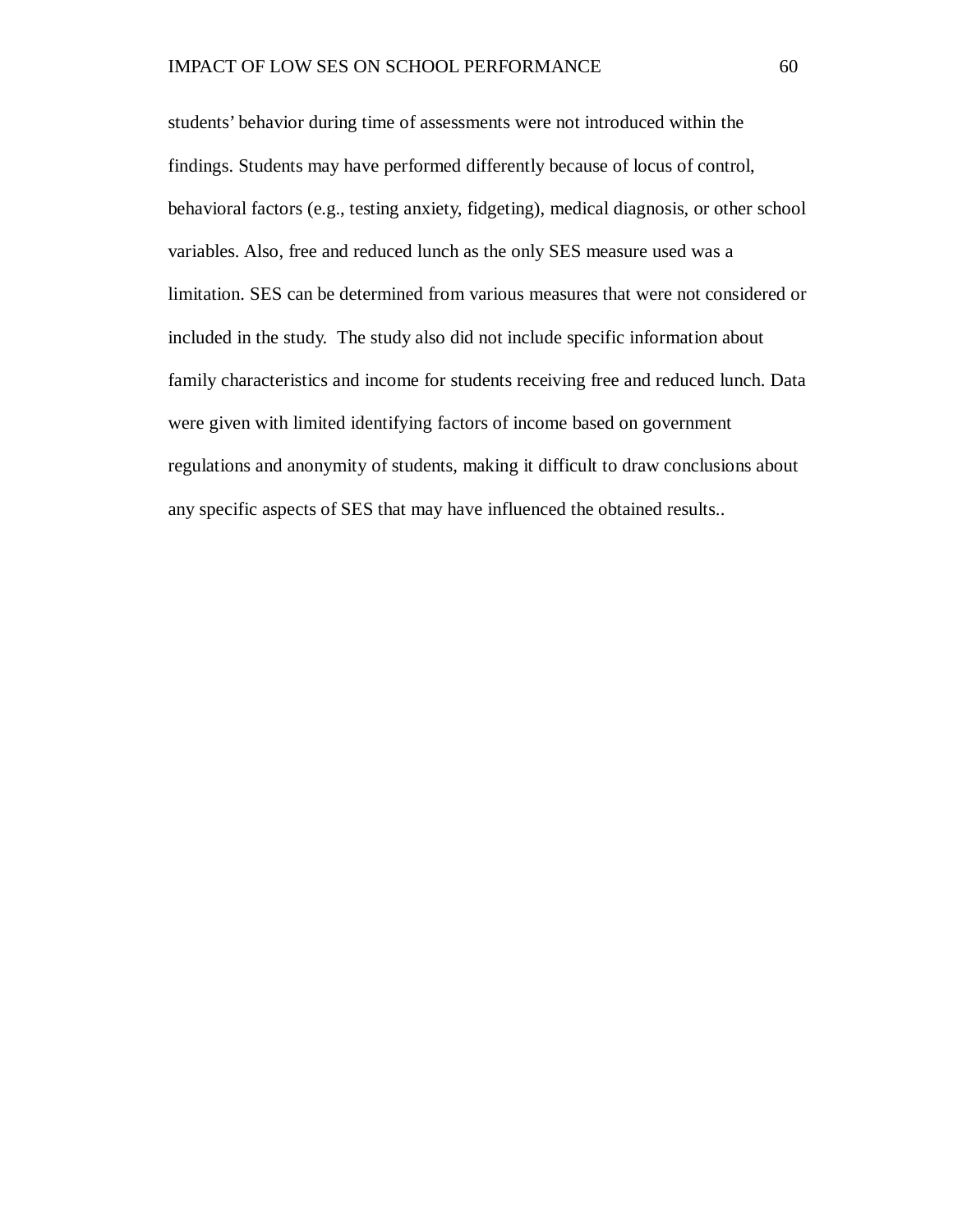#### **References**

- Adelman, C. (2006). *The toolbox revisited: Paths to degree completion from high school through college.* Washington, DC: U.S. Department of Education.
- Alexander, K. L., Entwisle, D. R., & Dauber, S. L. (1993). First-grade behavior: Its shortand long-term consequences for school performance. *Child Development, 64*, 801– 814.
- Allensworth E., & Easton, J. Q. (2005). *The on-track indicator as a predictor of high school graduation*. Chicago, IL: Consortium on Chicago School Research.
- American Psychological Association, Task Force on Socioeconomic Issues. (2007). *Report of the APA Task Force on Socioeconomic Status.* Washington, DC: American Psychological Association.
- Batruch, A., Autin, F., & Butera, F. (2017). Re-establishing the social-class order: Restorative reactions against high-achieving, low-SES pupils. *Journal of Social Issues*, *73*(1), 42– 60. https://doi-org.ezproxy.pcom.edu/10.1111/josi.12203
- Baumrind, D. (1991). Parenting styles and adolescent development. In R. M Lerner, A. C. Peterson, & J. Brooks-Gunn (Eds.), *The encyclopedia of adolescence* (pp. 746-758). New York, NY: Garland Publishing.
- Beckerman, M., Van Berkel, S. R., Mesman, J., & Alink, L. R. A. (2017). The role of negative parental attributions in the associations between daily stressors, maltreatment history, and harsh and abusive discipline. *Child Abuse & Neglect*, *64*, 109–116. https://doi-org.ezproxy.pcom.edu/10.1016/j.chiabu.2016.12.015
- Bennett, K. J., Lipman, E. L., Brown, S., Racine, Y., Boyle, M. H., & Offord, D. R.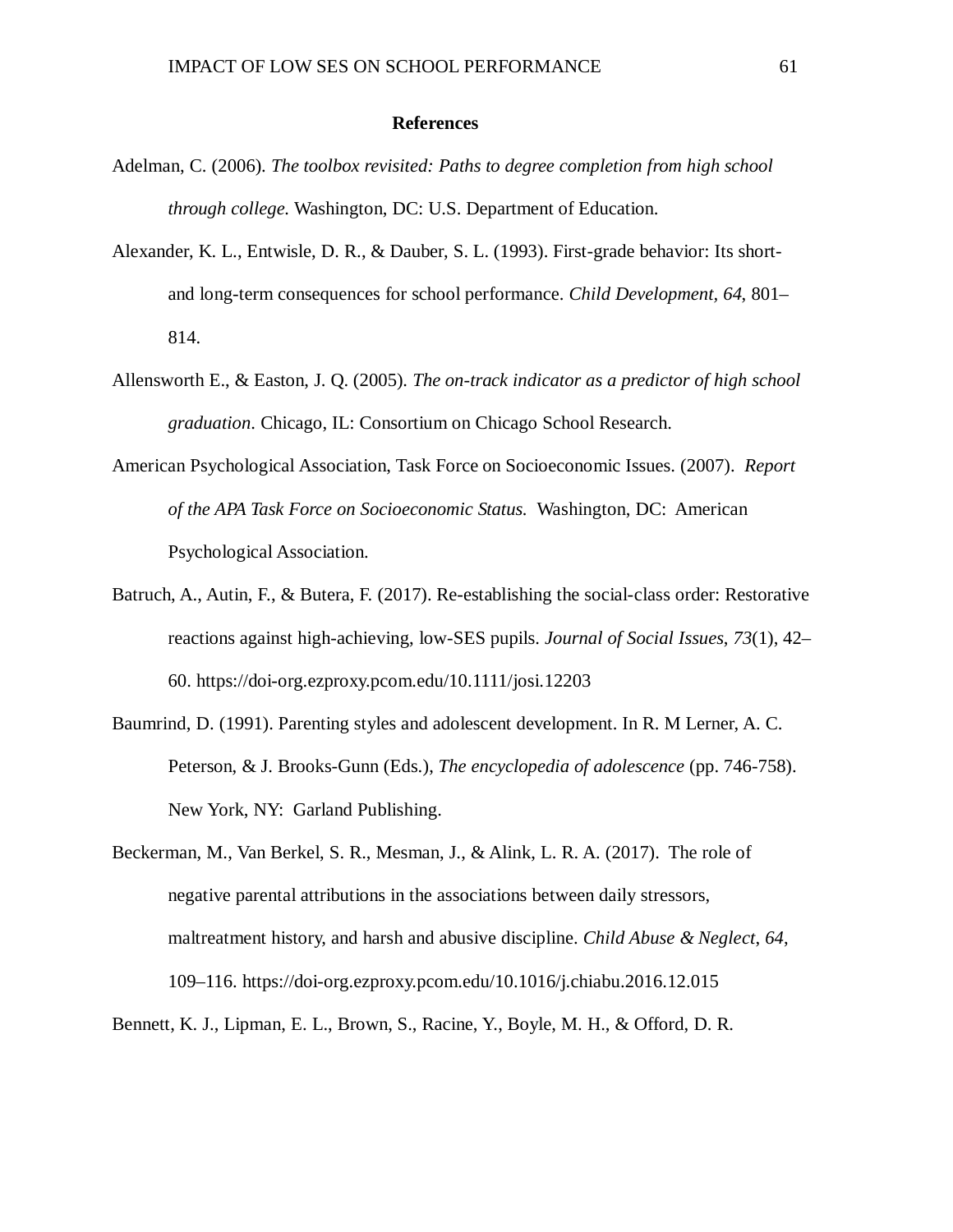(1999). Predicting conduct problems: Can high-risk children be identified in kindergarten and grade 1? *Journal of Consulting and Clinical Psychology, 67* (4), 470-480.

- Björklund A., & Salvanes, K. (2011). Education and family background. In E. A. Hanushek, S. Machin, & L. Woessmann (Eds.), *Handbook of the economics of education* (Vol. 3, pp. 201–247). Amsterdam, Netherlands: North-Holland.
- Bloom, B. (1964). *Stability and change in human characteristics*. New York, NY: Wiley.
- Boocock, S. S. (1972). *An introduction to the sociology of learning.* Boston, MA: Houghton-Mifflin.
- Boylan, J. M., & Robert, S. A. (2017). Neighborhood SES is particularly important to the cardiovascular health of low SES individuals. *Social Science & Medicine*, 18860- 18868. doi:10.1016/j.socscimed.2017.07.005
- Bradley, R. H., & Corwyn, R. F. (2002). Socio-economic status and child development. *Annual Review of Psychology, 53,* 371–399.
- Brandenburg, N. A., Friedman, R. M., & Silver, S. E. (1990). The epidemiology of childhood psychiatric disorders: Prevalence findings from recent studies. *Journal of the American Academy of Child and Adolescent Psychiatry, 29,* 76–83.
- Brody, D. J., Pirkle, J. L., Kramer, R. A., Flegal, K. M., Matte, T. D., Gunter, E.W., & Paschal, D.C. (1994). Blood lead levels in the U.S. population. *JAMA, 272,* 277–281.
- Brooks-Gunn. J., & Duncan, G. J. (1997). The effects of poverty on children. *The Future of Children*, *7*(2), 55–71.
- Burns, B. J., Phillips, S. D., Wagner, H. R., Barth, R. P., Kolko, D. J., Campbell, Y., &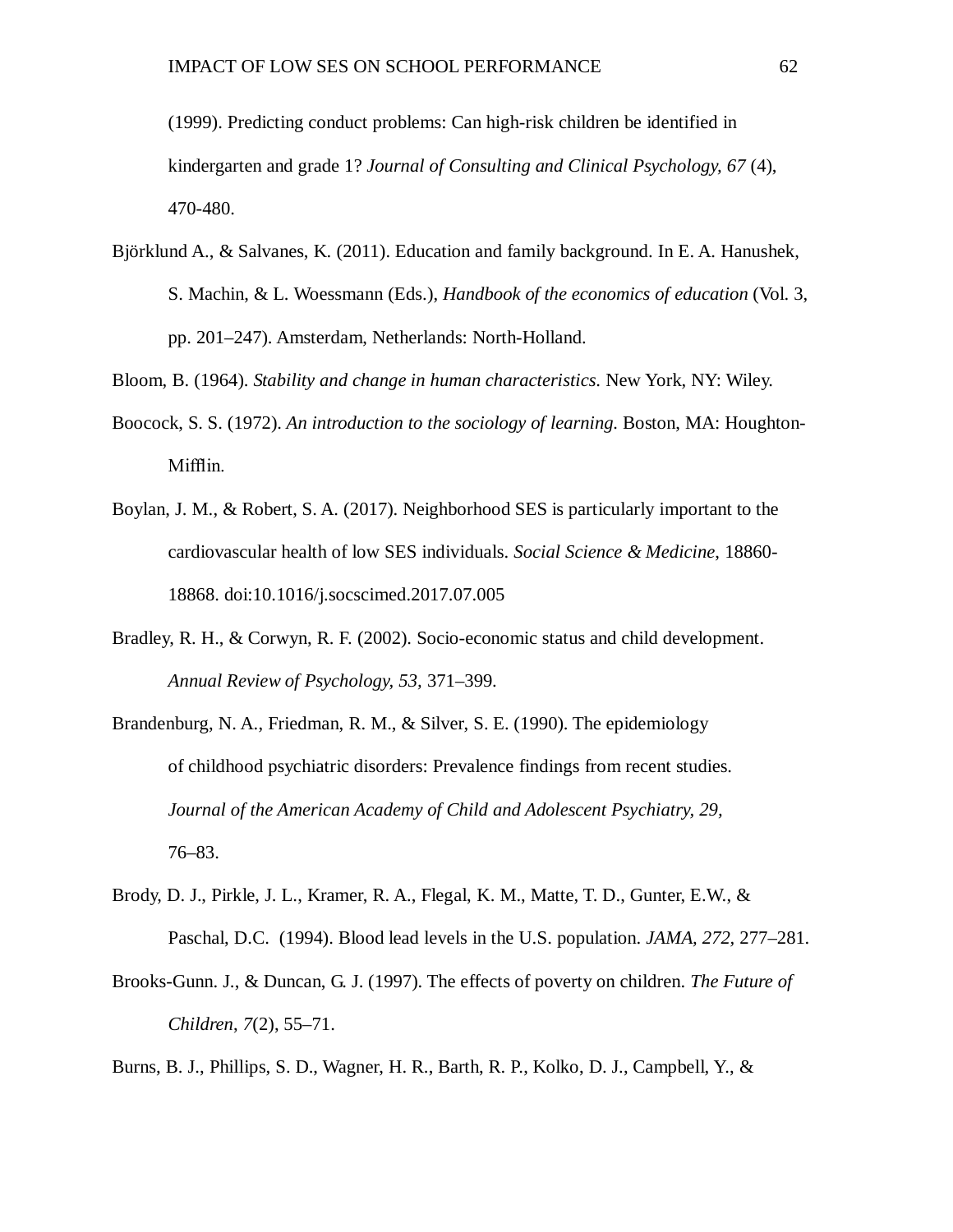Landsverk, J. (2004). Mental health need and access to mental health services by youths involved with child welfare: A national survey. *Journal of the American Academy of Child and Adolescent Psychiatry, 43,* 960–971.

- Bynner J., Joshi, H., & Tsatsas, M. (2000). Obstacles and opportunities on the route to adulthood: Evidence from rural and urban Britain. London, UK: Centre for Longitudinal Studies, Institute of Education, University of London, and the Smith Institute.
- Cappelleri, J. C., Eckenrode, J. L., & Powers, J.L. (1993). The epidemiology of child abuse: Findings from the 2nd National Incidence and Prevalence Study of Child Abuse and Neglect. *American Journal of Public Health, 83,* 1622-1624.
- Case, K. A., Iuzzini, J., & Hopkins, M. (2012). Systems of privilege: Intersections, awareness, and applications*. Journal of Social Issues, 68,* 1–10.
- Chan, Y.C. (1994). Parenting stress and social support of mothers who physically abuse their children in Hong Kong. *Child Abuse & Neglect*, *18*, 261-269.
- Children's Hospital of Philadelphia. (2016). Functional behavioral assessment: What is it? Retrieved from https://www.carautismroadmap.org/functional-behavioral-assessment/
- Chittleborough, C. R., Mittinty, M. N., Lawlor, D. A., & Lynch, J. W. (2014). Effects of simulated interventions to improve school entry academic skills on socioeconomic inequalities in educational achievement. *Child Development*, *85*(6), 2247–2262.
- Chirkov, V. I., & Ryan, R. M. (2001). Parent and teacher autonomy-support in Russian and U. S. adolescents: Common effects on well-being and academic motivation. *Journal of Cross-Cultural Psychology, 32*(5), 618– 635. doi:10.1177/0022022101032005006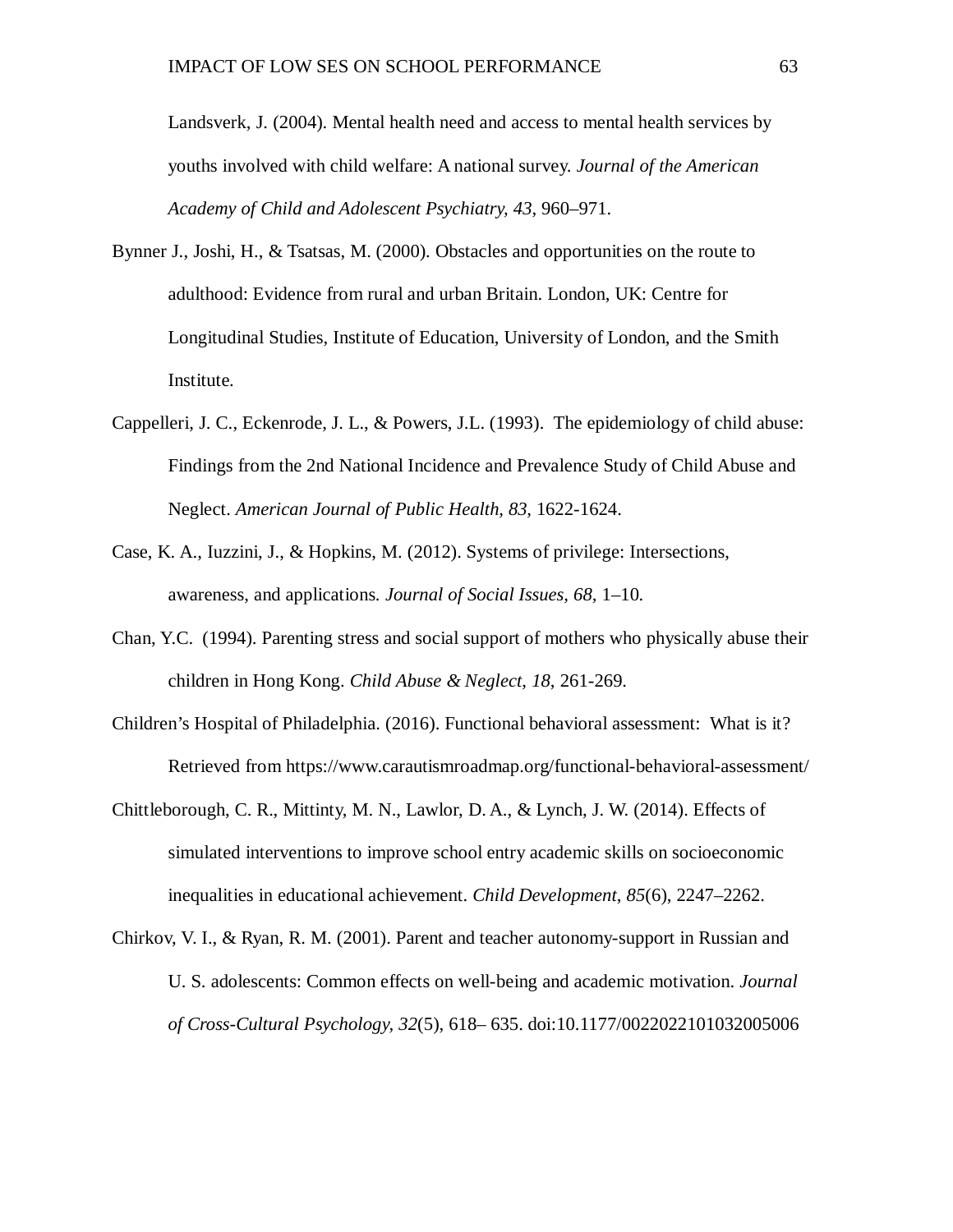- Clark, D., & Fiedler, C. R. (2003). Building family-school relationships during the assessment and intervention process. In M. J. Breen & C. R. Fiedler (Eds.), *Behavioral approach to assessment of youth with emotional/behavioral disorders* (pp. 561–585). Austin, TX: Pro-Ed.
- Cohen S. (1999). Social status and susceptibility to respiratory infections. *Annals of the New York Academy of Sciences*, *896* (1), 246–253.
- Conger, R.D., & Conger, K. J. (2002). Resilience in Midwestern families: Selected findings from the first decade of a prospective, longitudinal study. *Journal of Marriage and Family, 64*, 361-373.
- Conger, R. D, & Donnellan, M. R. (2007). An interactionist perspective on the socioeconomic context of human development. *Annual Review of Psychology, 58,* 175-199.
- Cox, M. J. (2002). Parent–child relationships. In N. J. Salkind (Ed.), *Child development* (pp. 291–294). New York, NY: Macmillan Reference USA.
- Crooks, D. (1995). American children at risk: Poverty and its consequences for children's health, growth, and school achievement. *American Journal of Physical Anthropology, 38*, 57–86.
- Currie, J. (2009). Healthy, wealthy, and wise: Socioeconomic status, poor health in childhood and human capital development. *Journal of Economic Literature, 47,* 87–122. doi:10.1257/jel.47.1.87
- Darling, N., & Steinberg, L. (1993). Parenting style as context: An integrative model. *Psychological Bulletin, 113,* 487–496.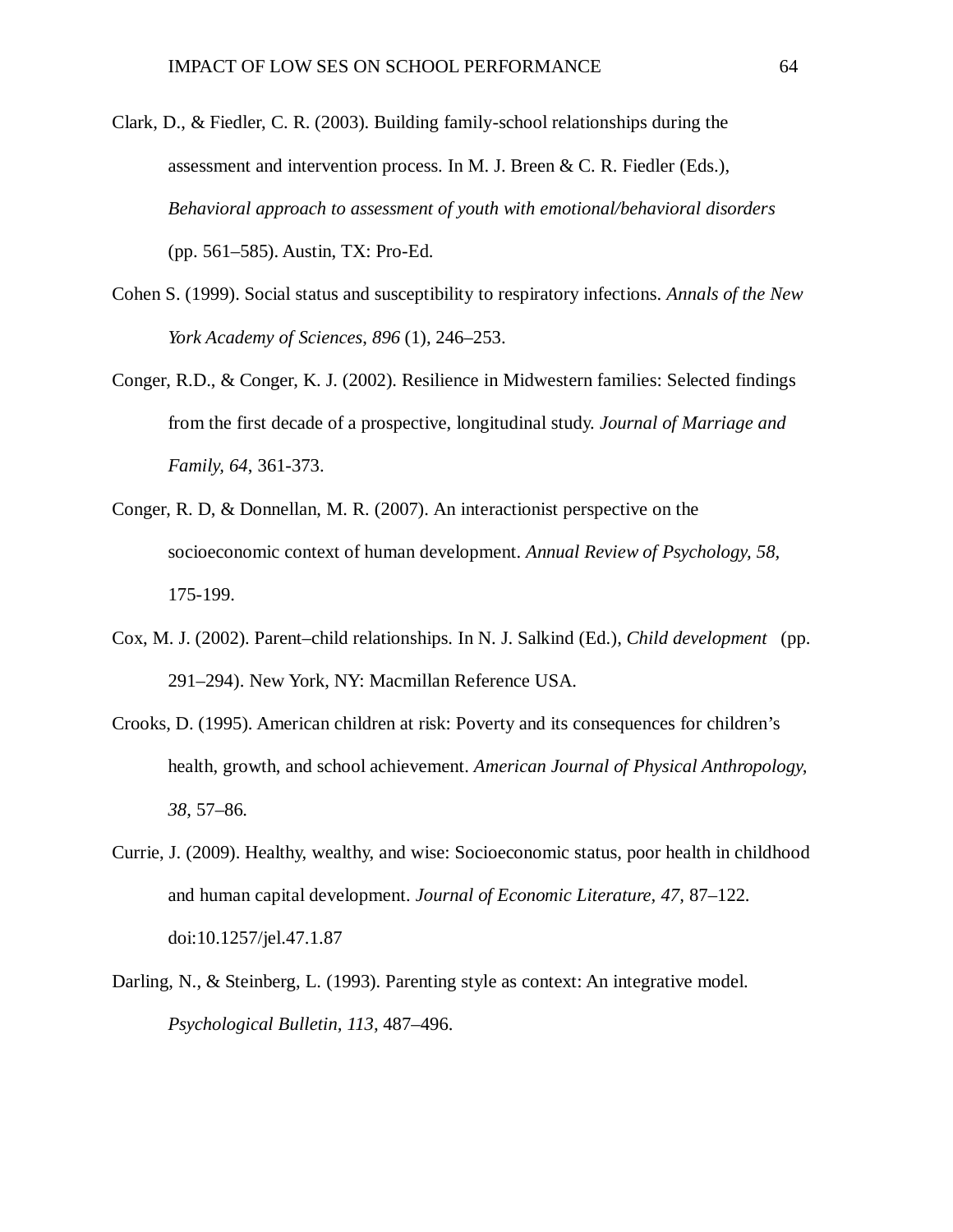Dearing, E., McCartney, K., & Taylor, B. A. (2009). Does higher quality early child care promote low-income children's math and reading achievement in middle childhood? *Child Development, 80,* 1329–1349. doi:10. 1111/j.1467-8624.2009.01336.x

Deci, E. L. (1980). *The psychology of self-determination.* Lexington, KY: Heath.

- Deci, E. L., & Ryan, R. M. (1987). The support of autonomy and the control of behavior. *Journal of Personality and Social Psychology, 53*(6), 1024–1037. doi:10.1037/0022- 3514.53.6.1024
- DiPietro, J. A., Costigan, K. A., Hilton, S. C., & Pressman, E. K. (1999). Effects of socioeconomic status and psychosocial stress on the development of the fetus. *Annals of the New York Academy of Sciences, 896* (1), 356–58
- Dodge, K. A., Pettit, G. S., & Bates, J. E. (1994). Socialization mediators of the relation between socioeconomic-status and child conduct problems. *Child Development, 65,* 649-665.
- Duncan, G. J., Brooks-Gunn, J., & Klebanov, P. (1994). Economic deprivation and early childhood development. *Child Development, 65,* 296–338.
- Eckenrode, J., Smith, E. G., & McCarthy, M. E., & Dineen, M. (2014). Income inequality and child maltreatment in the United States. *Pediatrics, 133,* 454-461.
- Escalona, S. (1982). Babies at double hazard: Early development of infants at biologic and social risk. *Pediatrics, 70,* 670–675.

Esping-Andersen, G., Garfinkel, I., Han, W.-J., Magnuson, K., Wagner, S., & Waldfogel, J. (2012). Child care and school performance in Denmark and the United States. *Children and Youth Services Review, 34,* 576–589. doi:10.1016/j.child youth.2011.10.010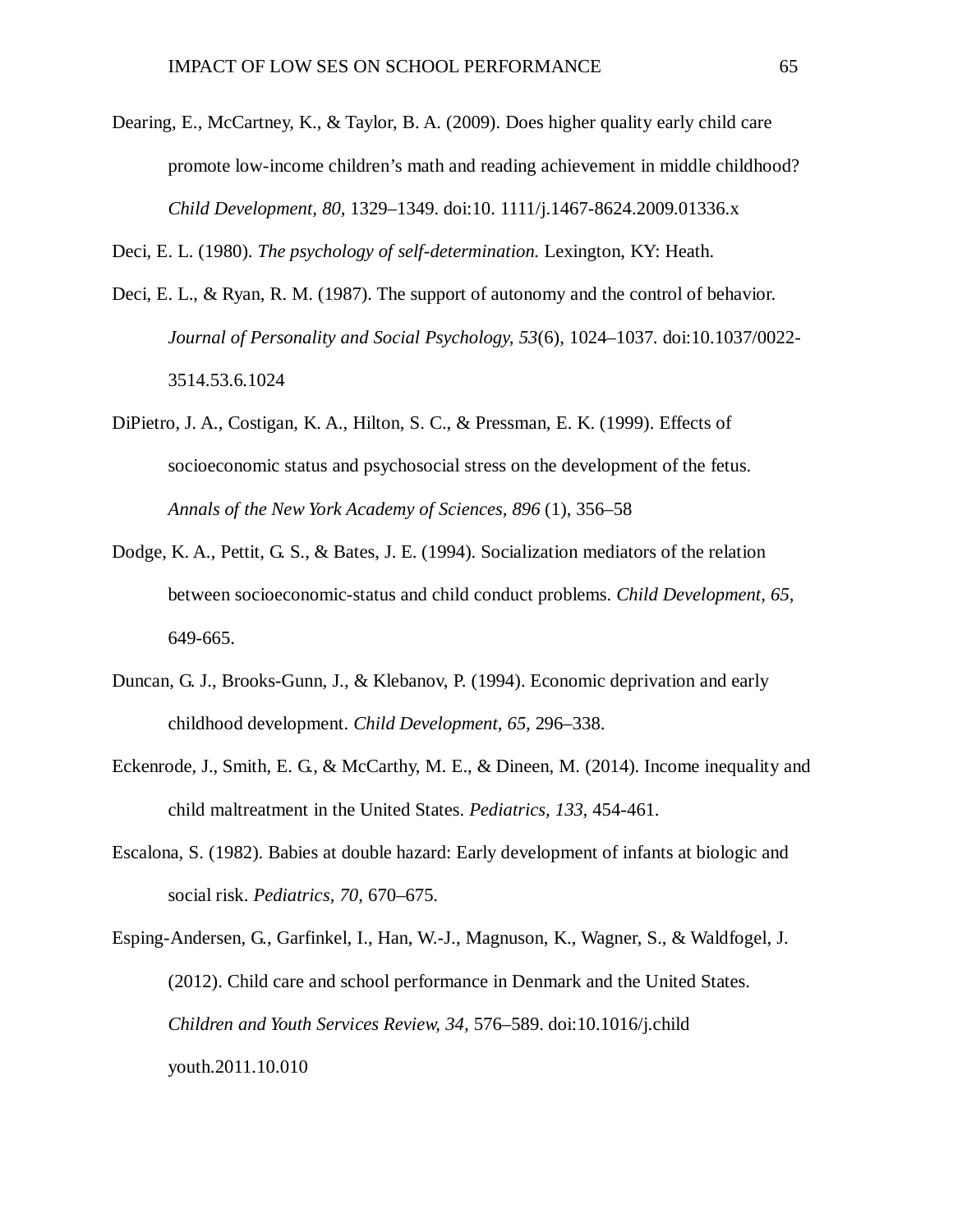- Euser, S., Alink, L., Pannebakker, F., Vogels, T., Bakermans-Kranenburg, M.J., & Van Ijzendoorn, M.H.. (2013). The prevalence of child maltreatment in the Netherlands across a 5-year period. *Child Abuse & Neglect, 37,* 841-851.
- Fasih, T. (2008). *Linking education policy to labor market outcomes.* Washington, DC: The World Bank. doi:10.1596/ 978-0-8213-7509-9
- Feinstein, L., Duckworth, K., & Sabates, R. (2008). *Education and the family: Passing success across the generations.* London: Routledge.
- Felouzis, G., & Charmillot, S. (2013). School tracking and educational inequality: A comparison of 12 education systems in Switzerland. *Comparative Education, 49,* 181–205. doi:10.1080/03050068.2012.706032
- Ferguson, Y. L., Kasser, T., & Jahng, S. (2011). Differences in life satisfaction and school satisfaction among adolescents from three nations: The role of perceived autonomy support. *Journal of Research on Adolescence, 21*(3), 649–661. doi:10.1111/j.1532- 7795.2010.00698.x.
- Glymour M.M., Avendano, M., & Kawachi I. (2014). Socioeconomic status and health. In L.F. Berkman, I. Kawachi, & M. M. Glymour (Eds.), *Social epidemiology, 2nd Edition.* (pp. 17-63). New York, NY: Oxford University Press.
- Goodman, A., Gisselmann, M., & Koupil, I. (2010). Birth characteristics and early-life social characteristics predict unequal educational outcomes across the life course and across generations. *Longitudinal and Life Course Studies, 1,* 317–338. doi:10.14301/llcs.v1i4.127
- Haan, M. N., Kaplan G. A., & Syme, S. L. (1989). Socioeconomic status and health: Old observations and new thoughts. In J. P. Bunker, D. S. Gomby, & B. H. Kehrer (Eds.),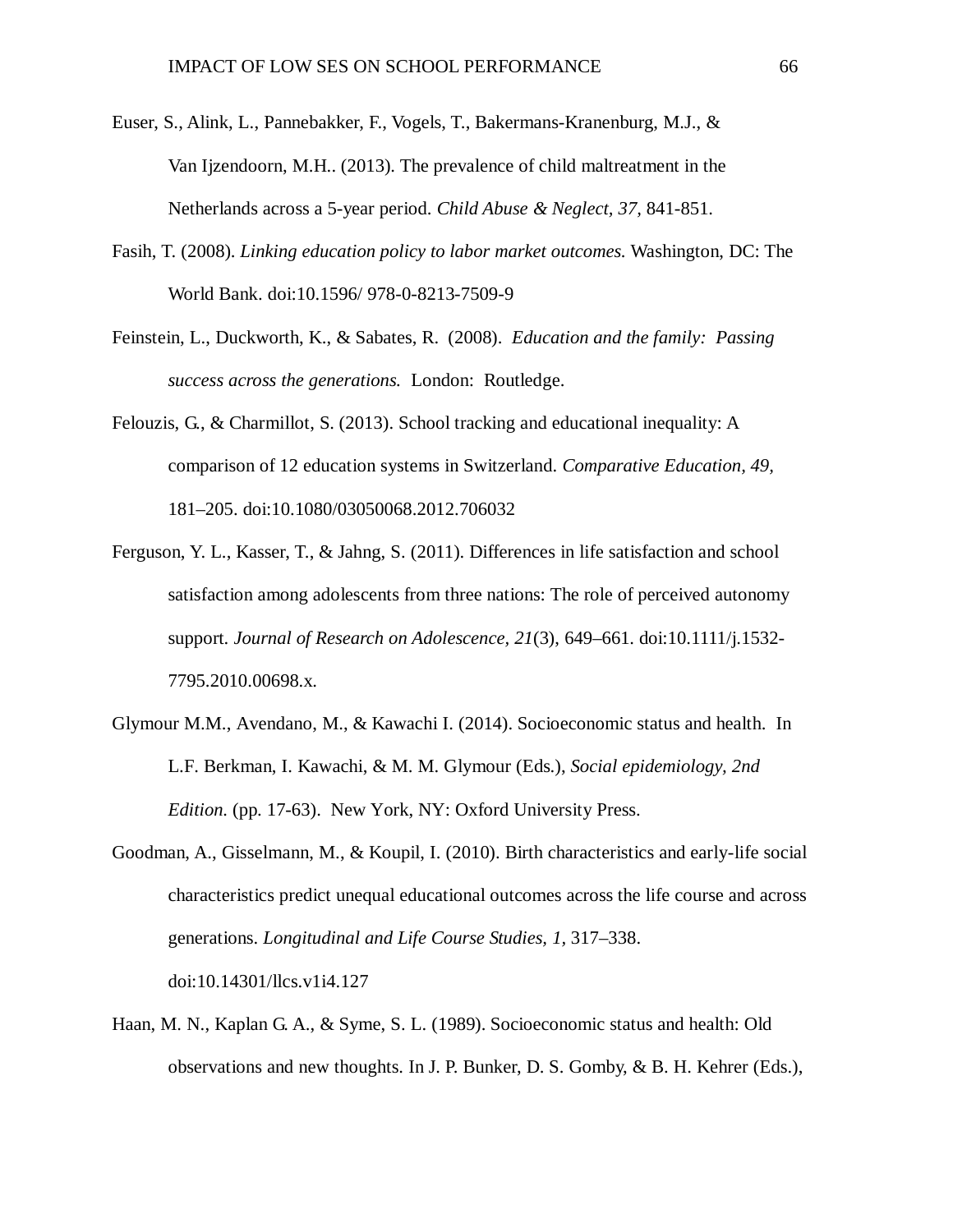*Pathways to health: The role of social factors*, (pp. 176– 233). Palo Alto, CA: Kaiser Foundation.

- Hart, B., & Risley, T. R. (2003). The early catastrophe: The 30 million word gap by age 3. *American Educator, 27*(1), 4–9. Retrieved from https://www.aft.org/sites/default/ files/periodicals/TheEarlyCatastrophe.pdf
- Hawley, T., & Disney, E. (1992). Crack's children: The consequences of maternal cocaine abuse. *Social Policy Report, 6*(4), 1–22.
- Hertzman, C., & Power, C. (2003). Health and human development: Understandings from life-course research. *Developmental Neuropsychology, 24,* 719–744. doi:10. 1080/87565641.2003.9651917
- Hess, R. D., Holloway, S., Price, G., & Dickson, W. P. (1982). Family environments and the acquisition of reading skills. In L. M. Laosa & I. E. Sigel (Eds.), *Families as learning environments of children* (pp. 87–113). New York, NY: Plenum.
- Holley, C. E. (1916). *The relationship between persistence in school and home conditions.* Chicago, IL: University of Chicago Press.
- Ishak, Z., Low, S. F., & Lau, P. L. (2012). Parenting style as a moderator for students' academic achievement. *Journal of Science Education and Technology, 21*(4), 487– 493. doi:10.1007/s10956-011-9340-1
- Jabaruddin, Alimuddin, & Manda, D. (2016). Educational values in different social-economic status: A study case of six families in Maros Regency. *International Education Studies*, *9*(6), 223-228.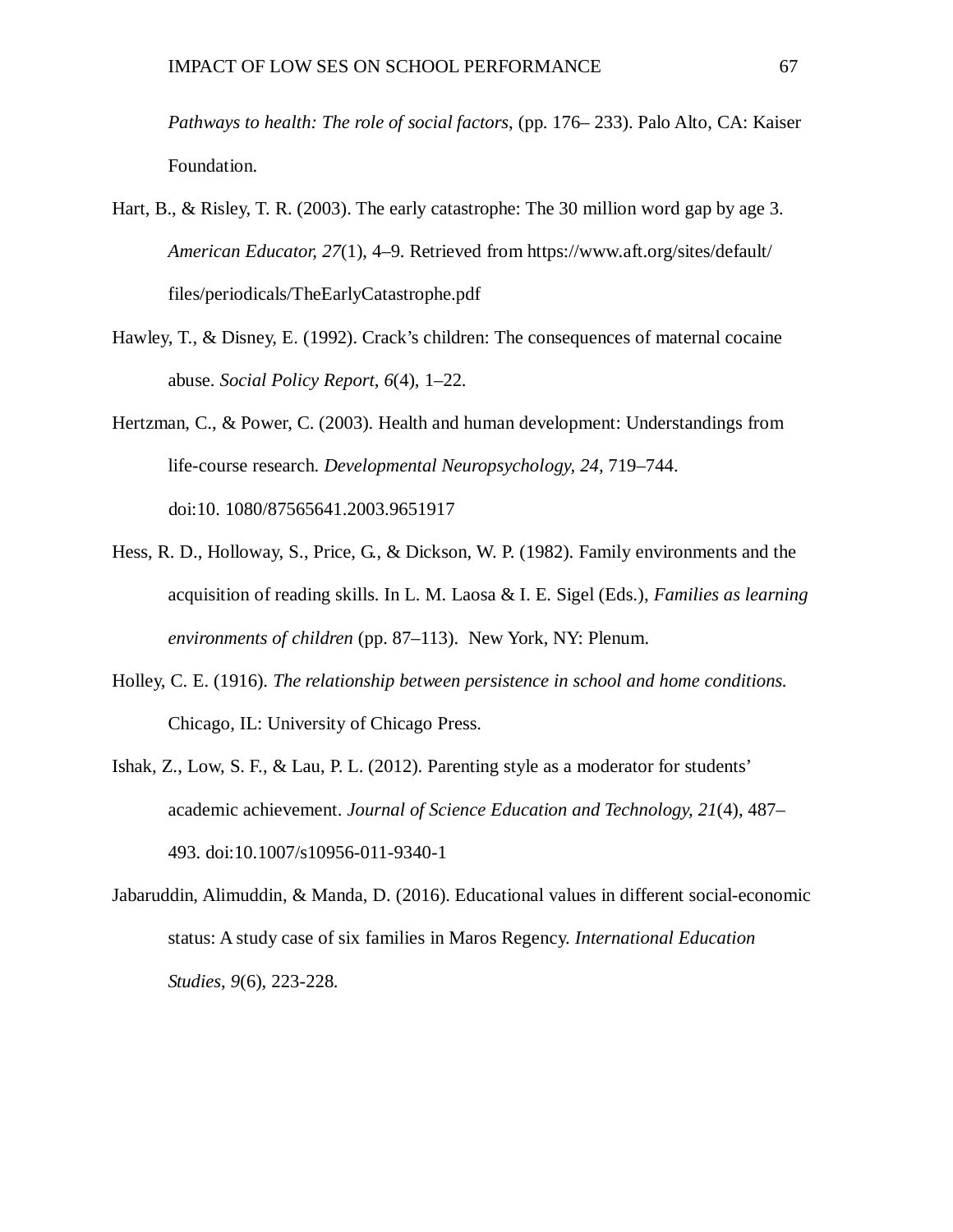- Johnston-Brooks, C. H., Lewis, M. A., Evans, G. W., & Whalen, C. K. (1998). Chronic stress and illness in children: The role of allostatic load. *Psychosomatic. Medicine, 60*, 597– 603.
- Kataoka, S. H., Zhang, L., & Wells, K. B. (2002). Unmet need for mental health care among U.S. children: Variation by ethnicity and insurance status. *American Journal of Psychiatry, 159,* 1548–1555.
- Klerman, L. V. (1991). *Alive and well? A research and policy review of health programs for poor young children.* New York, NY: National Center for Children in Poverty, Columbia University.
- Korenman, S., & Miller, J. E. (1997). Effects of long term poverty on the physical health of children in the National Longitudinal Survey of Youth. In G.J. Duncan & J. Brooks-Gunn (Eds)*, Consequences of growing up poor* (pp. 70–99).
- Kotch, J., & Shackelford, J. (1989). The nutritional status of low-income preschool children in the United States: A review of the literature. New York, NY: Ford Foundation.
- Kramer, M. S. (1987). Determinants of low birthweight: Methodological assessment and meta-analysis. *Bulletin of the World Health Organization, 65,* 663–737.
- Liberatos, P., Link. B. G., & Kelsey, J. I. (1988). The measurement of social class in epidemiology. *Epidemiologic Reviews, 10*, 87–121.

Linwood, A. S. (2006). Parent–child relationships. In K. Krapp & J. Wilson (Eds.), *The Gale encyclopedia of children's health: Infancy through adolescence* (Vol. 3, pp. 1392– 1395). Detroit, MI: Gale.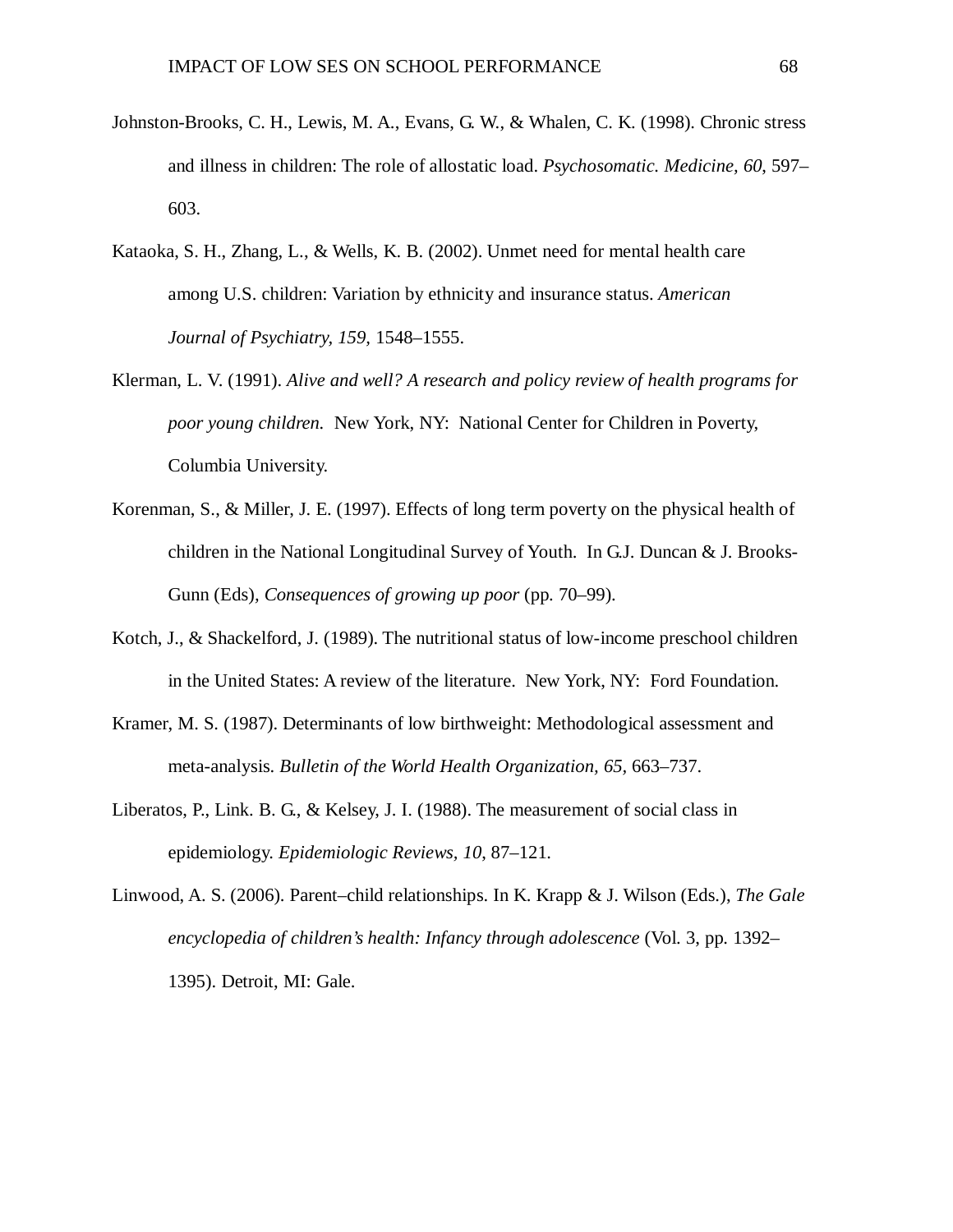- Lynch, J. W., Law, C., Brinkman, S., Chittleborough, C., & Sawyer, M. (2010). Inequalities in child healthy development: Some challenges for effective implementation. *Social Science & Medicine, 71,* 1244–1248. doi:10. 1016/j.socscimed.2010.07.008
- Lynch, M. (2017). Jumpstarting learning for children in poverty. Retrieved from https://blogs.edweek.org/edweek/education\_futures/2016/09/jumpstarting\_learning\_f or\_children\_in\_poverty.html
- Lynd, R. S., & Lynd, H. M. (1929). *Middletown: A study in American culture.* New York, NY: Harcourt Brace.
- Magee, J. C., & Galinsky, A. D. (2008). Social hierarchy: The self-reinforcing nature of power and status. *The Academy of Management Annals, 2,* 351–398.
- Mayo, A., & Siraj, I. (2015). Parenting practices and children's academic success in low-SES families. *Oxford Review of Education*, *41*(1), 47-63.
- McCall, R.B. (1981). Nature-nurture and the two realms of development. A proposed integration with respect to mental development. *Child Development, 52*(1), 1-12.
- McCarthey, S. J. (2000). Home-school connections: A review of the literature. *Journal of Educational Research, 93,* 145–153.
- McLoyd, V. C. (1997). The impact of poverty and low socioeconomic status on the socioemotional functioning of African-American children and adolescents: Mediating effects. In R. D. Taylor & M. Wang (Eds.), *Social and emotional adjustment and family relations in ethnic minority families* (pp. 7–34). Mahwah, NJ: Erlbaum.
- Melhuish, E. C., Phan, M. B., Sylva, K., Sammons, P., Siraj-Blatchford, I., & Taggart, B. (2008). Effects of the home learning environment and pre-school center experience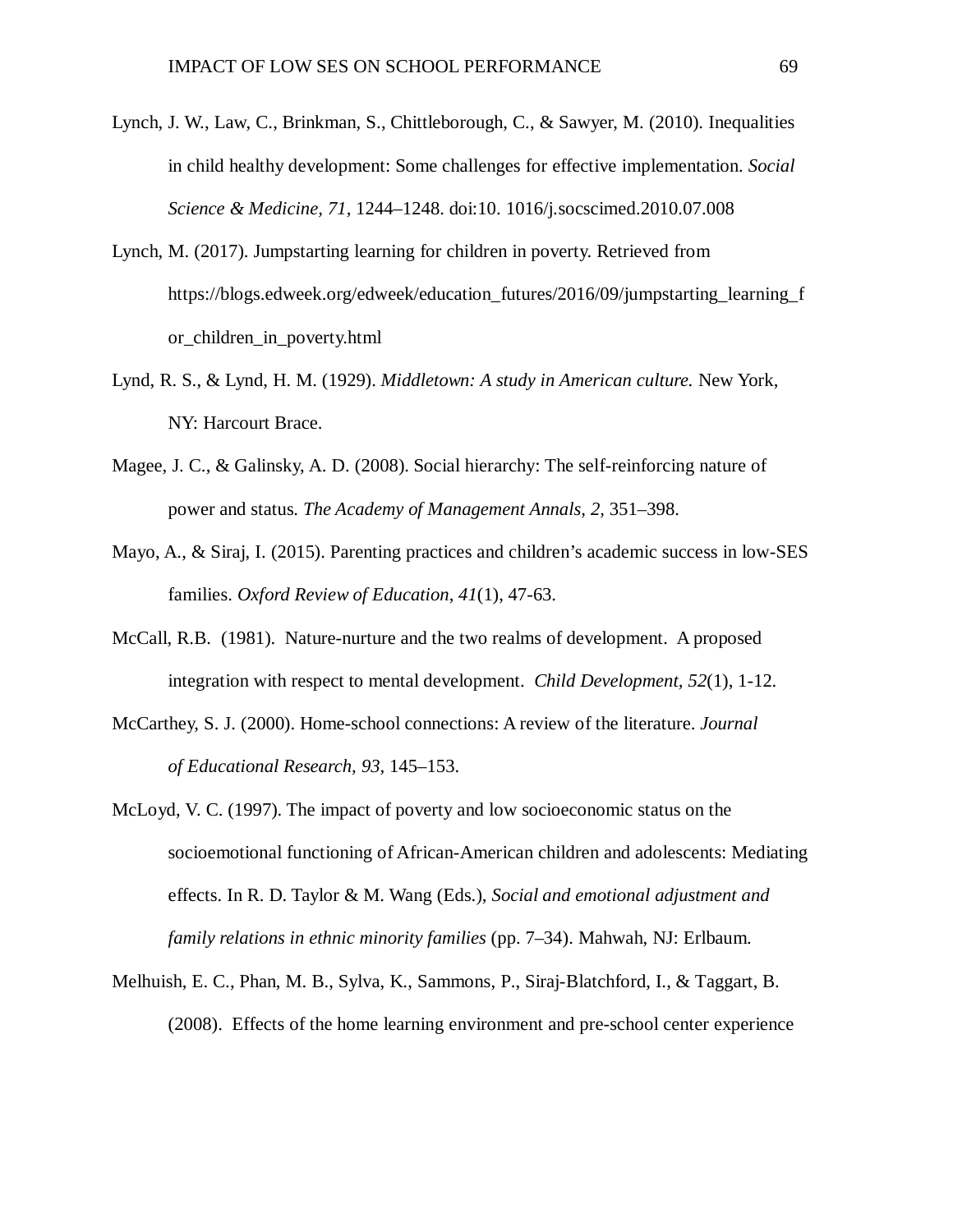upon literacy and numeracy development in early primary school. *Journal of Social Issues, 64,* 95–114.

- National Center for Educational Statistics. (2009). Why does attendance matter? Retrieved from https://nces.ed.gov/pubs2009/attendancedata/chapter1a.asp
- Office for National Statistics. (2011). Earnings by qualification. Labour Force Survey, UK, October–December 2010. London, UK: Author.
- Ohmstede, T. J., & Yetter, G. (2015). Implementing conjoint behavioral consultation for African American children from a low-SES, urban setting. *Journal of Educational & Psychological Consultation*, *25*(1), 18–44.
- Organization for Economic Co-operation and Development. (2014). Education at a glance 2014: OECD Indicators. Paris, France: OECD Publishing.
- Overpeck, M. D., Brenner, R. A., Trumble, A. C., Trifiletti, L. B., & Berendes, H. W. (1998). Risk factors for infant homicide in the United States. *New England Journal of Medicine, 339,* 1211–1216.
- Pape, K., Bjorngaard, J., Westin, S., Holmen, T., & Krokstad, S. (2011). Reading and writing difficulties in adolescence and later risk of welfare dependence: A ten year follow-up, the HUNT Study, Norway. *BMC Public Health, 11,* 718. doi:10.1186/1471-2458-11- 718
- Park, S., Stone, S. I., & Holloway, S. D. (2017). School-based parental involvement as a predictor of achievement and school learning environment: An elementary schoollevel analysis. *Children and Youth Services Review*, *82,* 195-206. doi:10.1016/j.childyouth.2017.09.012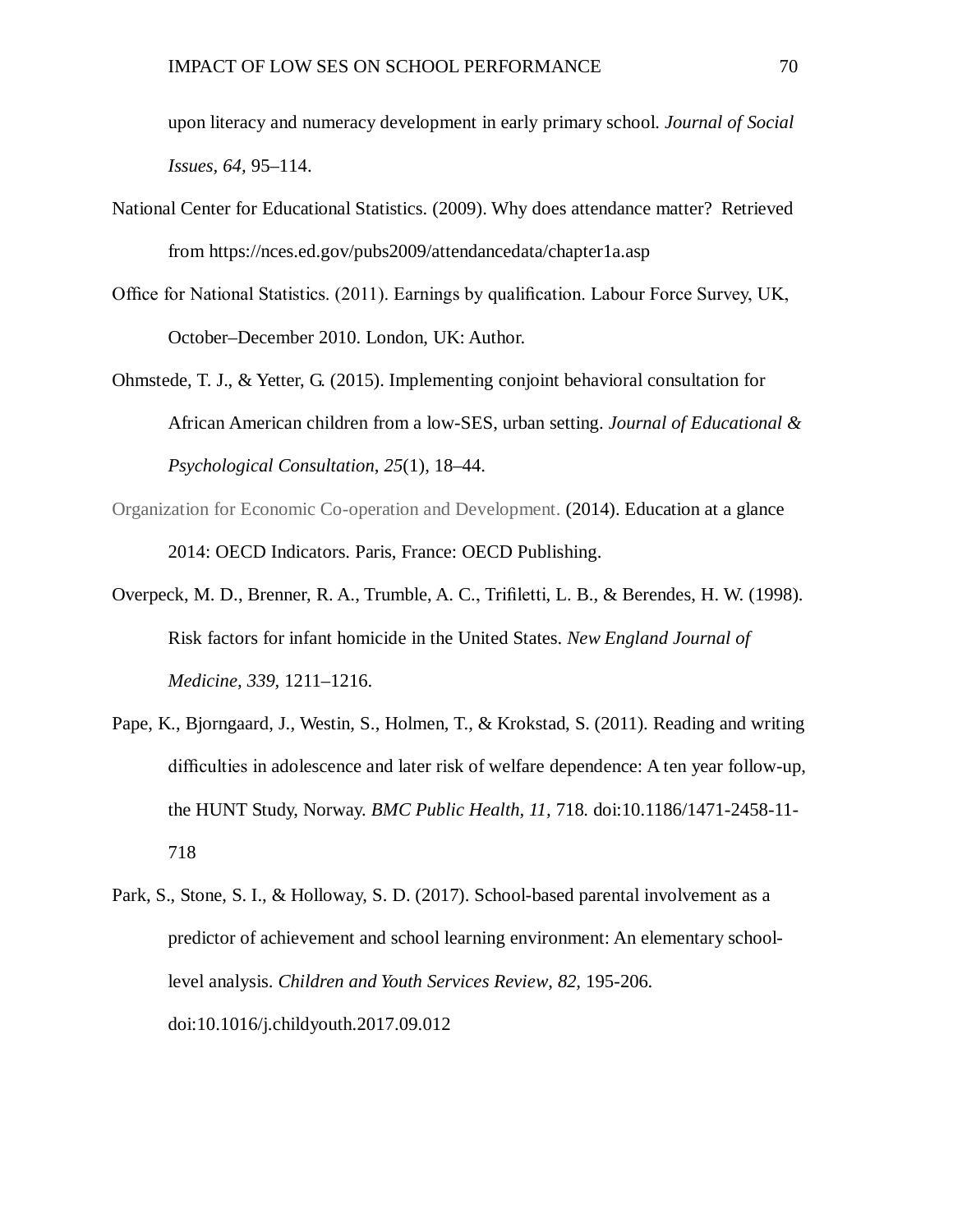- Peoples-Sheps, M.D., Guild, P.A., Farel, A.M., Cassady, C.E., Kennelly, J., Potrzebowski, P.W., & Waller, C.J. (1998). Model indicators for maternal and child health: An overview of process, product, and applications. *Maternal & Child Health Journal, 2*(4), 241-256.
- Pianta, R. C., Egeland, B., & Sroufe, L. A. (1990). Maternal stress and children's development: Prediction of school outcomes and identification of protective factors. In J. Rolf, A.S. Masten, D. Cicchetti, K.H. Nuechterlein, & S. Weintraub (Eds.), *Risk and protective factors in the development of psychopathology* (pp. 215–235). New York, N.Y.: Cambridge University Press.
- Pollitt, E., Golub, M., Gorman, K., GranthamMcGregor, S., Levitsky, D., Schurch, B., Strupp, B., & Wachs, T. (1996). A reconceptualization of the effects of undernutrition on children's biological, psychosocial, and behavioral development. *Social Policy Report, Society for Research in Child Development, 10*(5), 1–24.
- Raisler, J., Alexander, C., & O'Campo, P. (1999). Breast-feeding and infant illness: A dose response relationship? *American Journal of Public Health, 89*, 25–30.
- Reeve, J. (2009). *Understanding motivation and emotion* (5th ed.). Hoboken, NJ: Wiley.
- Rogoff, B. (2003). *The cultural nature of human development.* New York, NY: Oxford University Press.
- Romero, M., & Lee, Y. (2007)*. A national portrait of chronic absenteeism in the early grades*. New York, NY: The National Center for Children in Poverty.
- Rosenbaum, S. (1992). Child health and poor children. *American Behavioral Scientist, 35*, 275–289.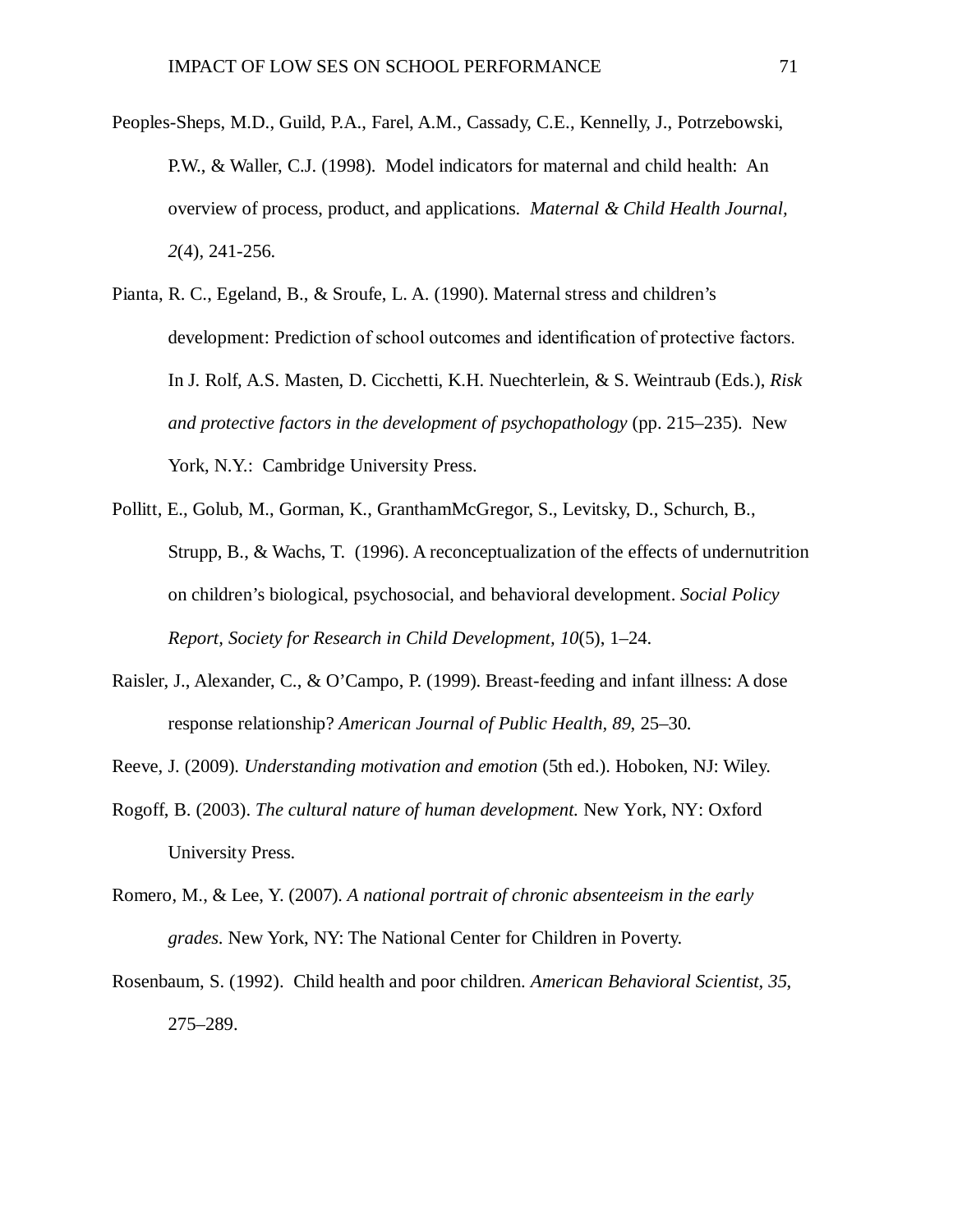- Sabbagh, C., Resh, N., Mor, M., & Vanhuysse, P. (2006). Spheres of justice within schools: Reflections and evidence on the distribution of educational goods. *Social Psychology of Education, 9,* 97– 118. doi: 10.1007/s11218-005-3319-9
- Salisbury, E. J., Henning, K., & Holdford, R. (2009). Fathering by partner-abusive men: Attitudes on children's exposure to interparental conflict and risk factors for child abuse. *Child Maltreatment, 14*(3), 232-242.
- Sandel, M., & Scharfstein, J. (1999). Not safe at home: How America's housing crisis threatens the health of its children. Boston, MA: Boston Medical Center, The Doc4Kids Project.
- Scholer. S. J, Hickson, G.B., & Ray, W. A. (1999). Sociodemographic factors identify US infants at high risk for injury mortality. *Pediatrics, 103*, 1183–1188.
- Sedlak, A. J., Mettenburg, J., Basena, M., Petta, I., McPherson, K., Green, A., & Li, S. *Fourth National incidence study of child abuse and neglect (NIS4): Report to Congress, Executive Summary*. Washington, DC: U.S. Department of Health and Human Services, Administration for Children and Families.
- Sheridan, S.M., Eagle, J.W., Cowan, R.J., & Mickelson, W. (2001). The effects of conjoint consultation results of a 4-year investigation. *Journal of School Psychology, 39*(5), 361-385.
- Smarter Balanced Assessment Consortium. (2015). *End of grant report, June 2015.* Los Angeles, CA: Author. Retrieved from http://www.smarterbalanced.org
- Starfield, B. (1982). Family income, ill health and medical care of U.S. children. *Journal of Public Health Policy, 3*(3), 244–259.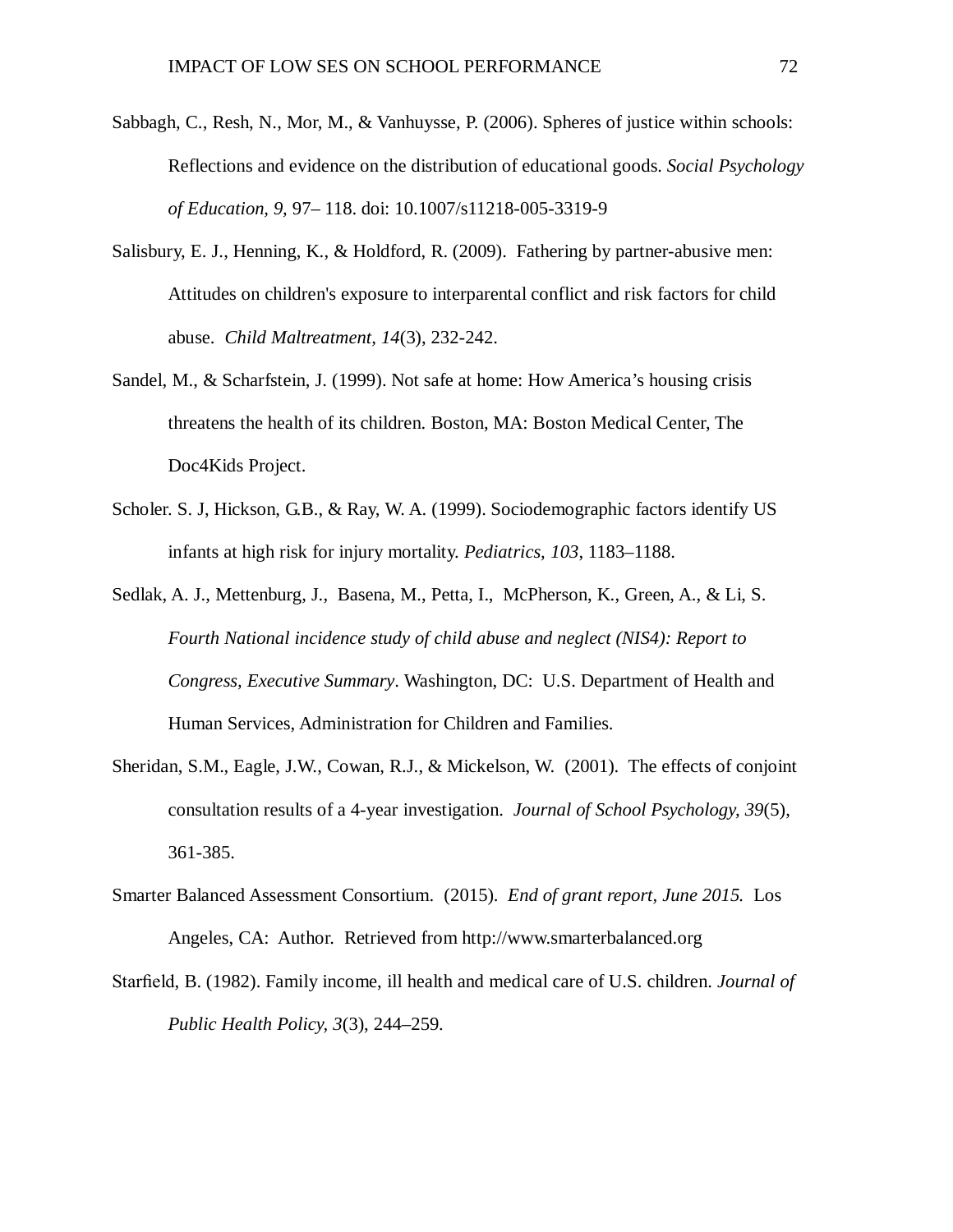- Starfield, B. (1989). Child health care and social factors: Poverty, class, race. *Bulletin of the New York Academy of Medicine, 65*, 299–306.
- Stricker, L. J. (1980). "SES" indexes: What do they measure? *Basic & Applied Social Psychology, 1*(1), 93–102.
- Sylva, K., Melhuish, E., Sammons, P., Siraj-Blatchford, I., & Taggart, B. (2008). Final report from the primary phase: Pre-school, school and family influences on children's development during Key Stage 2 (7–11). Nottingham, England: Department for Children, Schools and Families.
- Sylva, K., Melhuish, E. C., Sammons, P., Siraj-Blatchford, I., & Taggart, B. (2012). Effective pre-school, primary and secondary education 3–14 Project (EPPSE 3–14)— Final Report from the Key Stage 3 phase: Influences on students' development from age 11–14. Nottingham England: Department for Children, Schools, and Families.
- Tesman, J. R., & Hills, A. (1994). Developmental effects of lead exposure in children. *Social Policy Report, Society for Research in Child Development, 8*(3), 1–16.
- U.S. Department of Health and Human Services. (2000a). *Child Health USA 2000.* Washington, DC: Government Printing Office.
- U.S. Department of Health and Human Services. (2000b). *Healthy People 2010*. Washington, DC: Government Printing Office
- Vasquez, A. C., Patall, E. A., Fong, C. J., Corrigan, A. S., & Pine, L. (2016). Parent autonomy support, academic achievement, and psychosocial functioning: A meta-analysis of research. *Educational Psychology Review*, *28*(3), 605-644.
- Vrijheid, M., Dolk, H., Stone, D., Alberman, E., & Scott, J. E. S. (2000). Socioeconomic inequalities in risk of congenital anomaly. *Archives of Disease in Childhood, 82*,